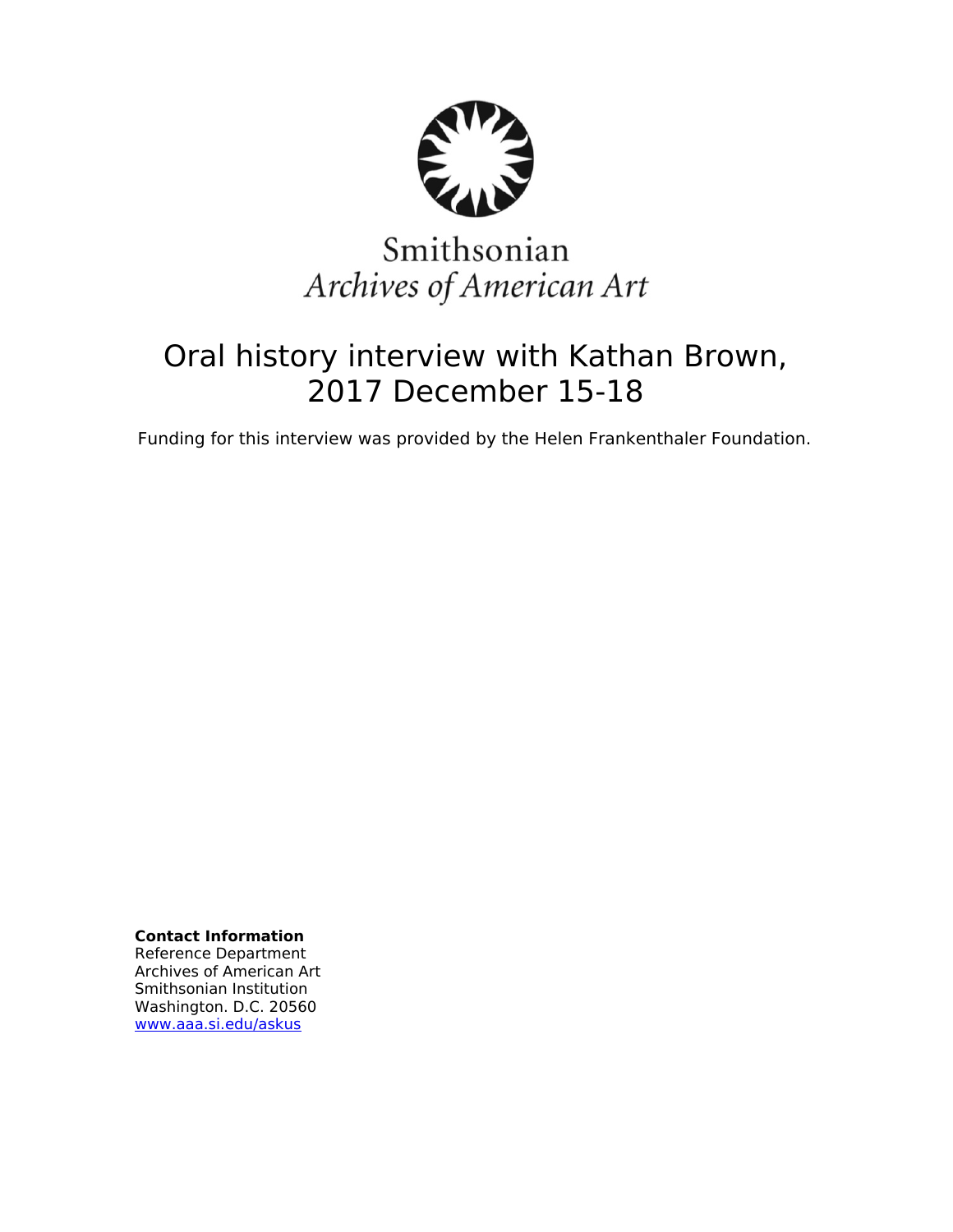### **Transcript**

#### **Preface**

The following oral history transcript is the result of a recorded interview with Kathan Brown on December 15 and 18, 2017. The interview took place at the office of Kathan Brown at Crown Point Press in San Francisco, CA, and was conducted by Mija Riedel for the Archives of American Art, Smithsonian Institution.

Kathan Brown and Mija Riedel have reviewed the transcript. Selected corrections and emendations appear below in brackets with initials. This transcript has been edited for readability by Kathan Brown and the Archives of American Art. The reader should bear in mind that they are reading a transcript of spoken, rather than written, prose.

#### **Interview**

MIJA RIEDEL: This is Mija Riedel for the Archives of American Art [Smithsonian Institution] with Kathan Brown at Crown Point Press [San Francisco, CA] on December 15, 2017. This is card number one.

Thank you for making time today. I thought we'd just start with some early biographical material and move on from there. You were born in '35 in New York—1935—but you grew up in—

KATHAN BROWN: That's right.

MIJA RIEDEL: —Daytona Beach. Your father was a photographer.

KATHAN BROWN: Yes.

MIJA RIEDEL: Did he make a living that way?

KATHAN BROWN: Yes, he had a darkroom in our house in the basement and had a studio-storefront in town where people would come and sit for poses. Mostly he did weddings.

MIJA RIEDEL: Right, right.

KATHAN BROWN: But he did some portraits and things. But he brought everything home, and developed it and printed it at home.

MIJA RIEDEL: I know that you spent time helping him develop film and make prints and frame photos. Do you think your understanding at all of the process of art dates back to those experiences in any way?

KATHAN BROWN: Well, probably. My mother was an artist, too, you know, and my grandmother and my Aunt Virginia, my father's sister—we have a family of artists [laughs].

MIJA RIEDEL: Okay. I know your mother went to the Art Institute of Chicago, right?

KATHAN BROWN: Art Institute of Chicago, yes. You really did your homework, didn't you? [Laughs.]

MIJA RIEDEL: That's my job. [They laugh.]

KATHAN BROWN: Nobody knows that. [Laughs.]

MIJA RIEDEL: What did she study?

KATHAN BROWN: Oh, I don't know. Painting, I suppose.

MIJA RIEDEL: That was my guess, but I thought—

KATHAN BROWN: She mostly did watercolors.

MIJA RIEDEL: And you have an Aunt Virginia that was your father's sister.

KATHAN BROWN: Father's sister.

MIJA RIEDEL: Who was also an artist.

KATHAN BROWN: She was an artist. She lived in New York and painted and had a couple of shows.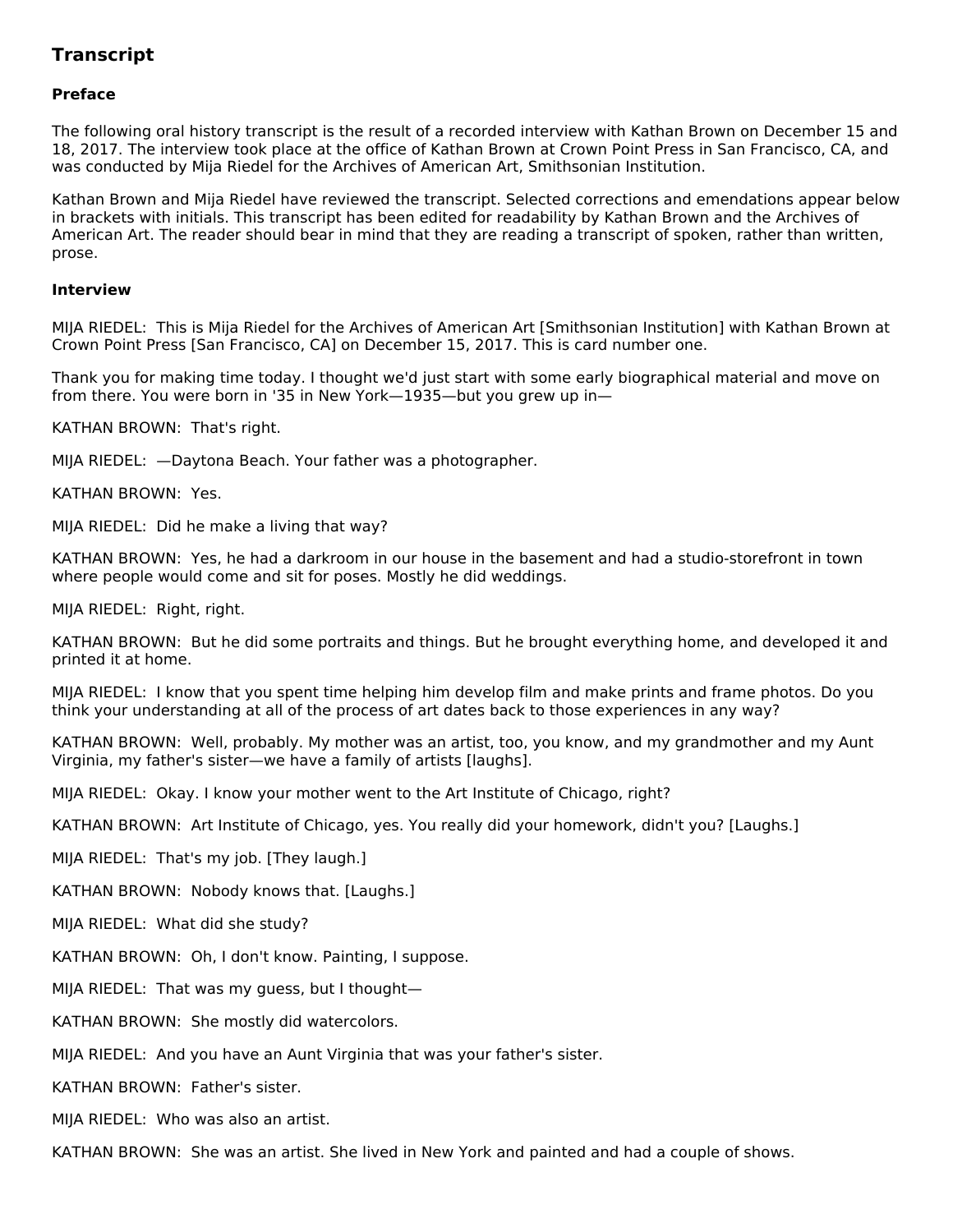MIJA RIEDEL: And what were your parents' names?

KATHAN BROWN: My mother's name was—her first name, real name, was Clarissa, but everyone called her Clare.

MIJA RIEDEL: Mm-hmm [affirmative]. And your father?

KATHAN BROWN: Stanley. He was Elwood Stanley but the name everyone used was Stanley. [00:02:00]

MIJA RIEDEL: Okay.

KATHAN BROWN: Elwood Stanley was his father's name.

MIJA RIEDEL: Right.

KATHAN BROWN: [Laughs.]

MIJA RIEDEL: And what was your mother's maiden name?

KATHAN BROWN: Bradford.

MIJA RIEDEL: Bradford. Okay. Your parents' artwork hung in the house, so you had this very tangible sense of it being created and then framed and installed.

KATHAN BROWN: Yes.

MIJA RIEDEL: I just am struck by—that is such a process-complete experience for someone from a young age. Do you have a younger brother as well?

KATHAN BROWN: I did have a younger brother. He died in the last—I don't know, maybe it was 10 years ago now.

MIJA RIEDEL: Mm-hmm [affirmative]. Did he go into the arts at all as well?

KATHAN BROWN: No.

MIJA RIEDEL: No.

KATHAN BROWN: He was an engineer [laughs].

MIJA RIEDEL: Interesting. Creative in a different way.

KATHAN BROWN: Yes.

MIJA RIEDEL: Your father's mother was an extremely successful businesswoman—extremely successful—which gave you an early example of entrepreneurship and a woman succeeding in business. She had a silk lingerie business in the Philippines?

KATHAN BROWN: She did, early on. And they designed and made really beautiful, real underwear. Like underpants and little camisoles and slips with lace, lots of lace, because they made beautiful lace there. That was the whole idea of hers, to use the lace.

MIJA RIEDEL: Mm-hmm [affirmative]. And had she come across that in her travels in the Philippines?

KATHAN BROWN: She lived there.

MIJA RIEDEL: Oh, she lived there. Okay.

KATHAN BROWN: Yeah. Her husband, her first husband, was the head of the YMCA in the Philippines.

MIJA RIEDEL: Oh, my goodness.

KATHAN BROWN: Yeah.

MIJA RIEDEL: Wow [laughs]. Are there aspects of her at Crown Point that carry her imprint or her legacy beyond the silk clothing venture that [she] had for a while?

KATHAN BROWN: She was a creative person.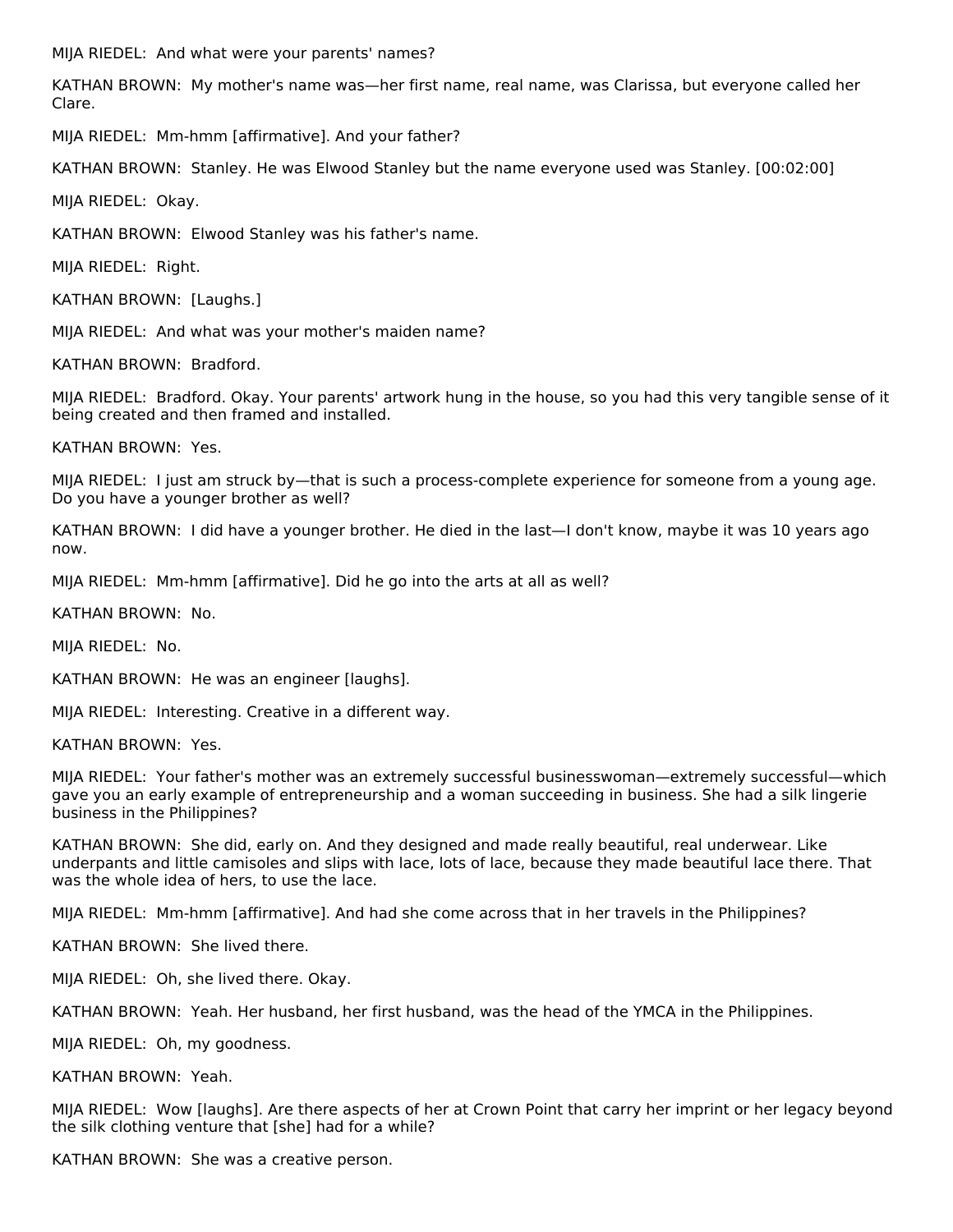MIJA RIEDEL: Mm-hmm [affirmative]. [00:04:00]

KATHAN BROWN: And also no-nonsense, you know.

MIJA RIEDEL: Yeah. That stratum of creativity and business.

KATHAN BROWN: I knew she had a business and that she was doing things.

MIJA RIEDEL: Was she an inspiration to you when you were young?

KATHAN BROWN: Oh, yeah, I think so. I'm sure. Very confident.

MIJA RIEDEL: I love that story of something that—I think you talked about your mother saying to you when you were young about, "Go as far as you can [see]"—

KATHAN BROWN: —"when you get there, you can see further." That was one of my mother's maxims. She had maxims [laughs].

MIJA RIEDEL: [Laughs.] She had maxims.

KATHAN BROWN: [Laughs.] She would say things like that. Now I can't remember what else, but "Know that you are lucky" might be one of them, too. I wouldn't be surprised if I got that from her. But she grew up in an oldfashioned family. You know, they were the Bradford family. They were from all the way back to Governor Bradford, one of the founders of this country. She was very happy—her parents were very happy about it—

MIJA RIEDEL: Right.

KATHAN BROWN: —and told us that we should be really proud of this, my brother and me.

MIJA RIEDEL: But she also had such a creative and innovative side to her, too.

KATHAN BROWN: Oh, yes, she was.

MIJA RIEDEL: So that's the foundational—mm-hmm [affirmative].

KATHAN BROWN: She studied at the Art Institute, and she was a serious artist. She always was doing lots of painting and watercolors and all, so it was just a normal thing.

MIJA RIEDEL: Right. Did she exhibit at all?

KATHAN BROWN: Oh, probably—but you know, I don't think so, not really, since she had the children [laughs]. That I can remember. I don't remember—I just remember she always did them, and they were hanging on the walls in the house.

MIJA RIEDEL: Right. Was it figurative? Landscape? That sort of thing?

KATHAN BROWN: A lot of drawings of us as kids.

MIJA RIEDEL: Right. Right.

KATHAN BROWN: Things like that.

MIJA RIEDEL: Okay. [00:06:00] You have a granddaughter as well.

KATHAN BROWN: Yes.

MIJA RIEDEL: Is she interested in the arts or in starting her own business?

KATHAN BROWN: Well, she's just about to go to Stanford [or maybe Brown]. She got accepted [to both] [laughs].

MIJA RIEDEL: Congratulations, yes.

KATHAN BROWN: And I really don't know what she'll do. But she is interested in art. She comes and takes our workshops. She has since she was 16. Well, maybe 15.

MIJA RIEDEL: Mm-hmm [affirmative].

KATHAN BROWN: A little bit young for the people in the workshop, but she loves to do that, and I think she does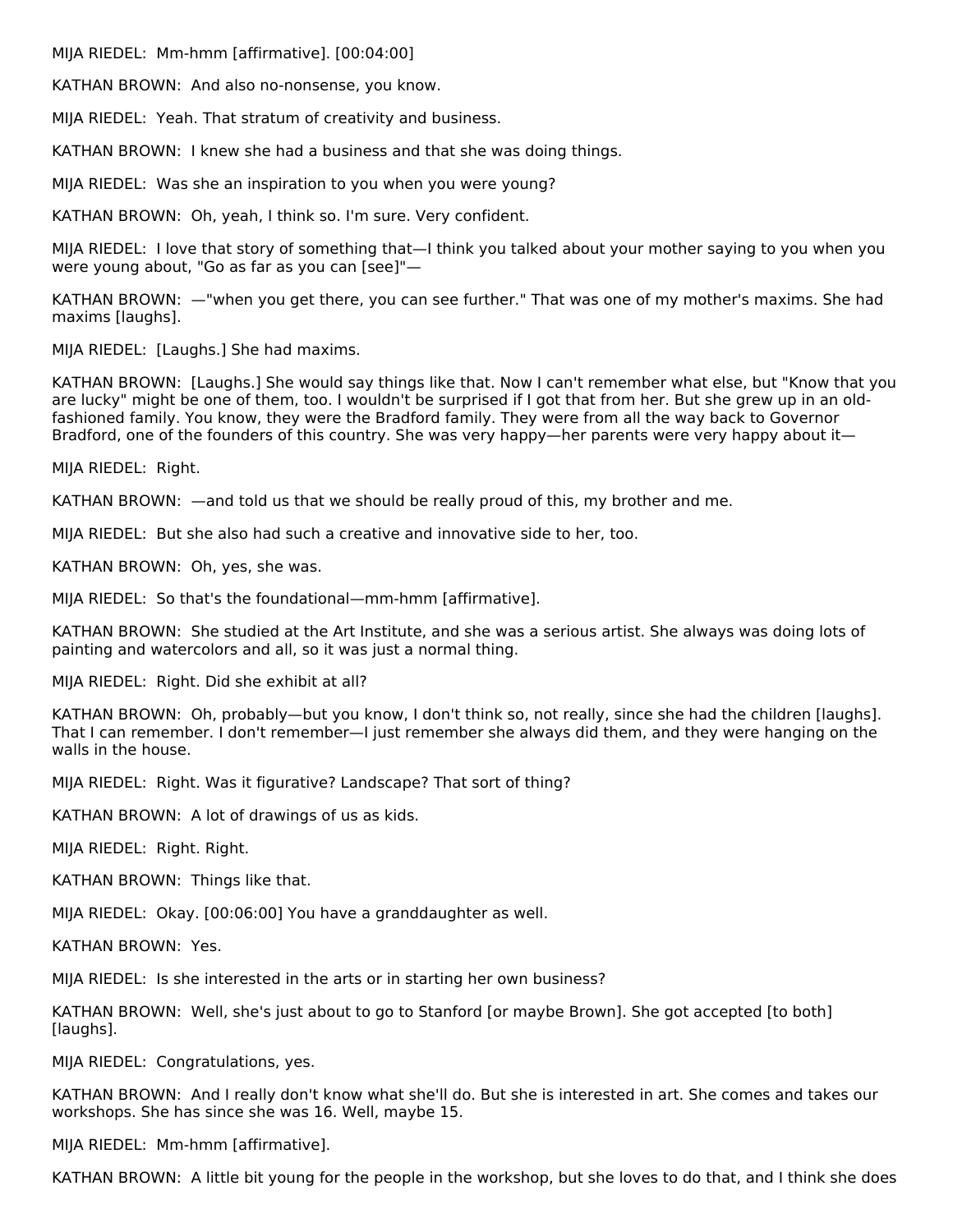some drawing by herself, too, but I don't know. I haven't heard any serious desires to be an artist. But I haven't pushed it. I don't want to [laughs].

MIJA RIEDEL: Right.

KATHAN BROWN: I mean, she's only just starting.

MIJA RIEDEL: Right. Tala is her name. Is that right?

KATHAN BROWN: Tala. T-A-L-A.

MIJA RIEDEL: Right.

KATHAN BROWN: My son's daughter.

MIJA RIEDEL: Right. Then your son grew up in Crown Point. I mean, he became a bookbinder based on his experience with you.

KATHAN BROWN: Yes. Uh-huh [affirmative].

MIJA RIEDEL: So there's a family tradition.

KATHAN BROWN: Yes.

MIJA RIEDEL: Who knows where that will go?

KATHAN BROWN: Right.

MIJA RIEDEL: And he still does that to this day, yeah?

KATHAN BROWN: Well, he does. It's a different kind of bookbinding [laughs].

MIJA RIEDEL: Right. Right [laughs]. But he started [hand bookbinding] when he was a teenager, if not younger, yes?

KATHAN BROWN: Yes. I guess he was probably 14 or 15 when he first started working, seriously binding books for us.

MIJA RIEDEL: Right.

KATHAN BROWN: Hand-bound books. And he was given some tutorial lessons by the Schuberth people—the bookbinding professionals at Schuberth Bookbindery. One really old German guy that spoke mostly German the father—and then the son, who was a grown man.

MIJA RIEDEL: Was that here?

KATHAN BROWN: Yes, in San Francisco.

MIJA RIEDEL: Okay.

KATHAN BROWN: [...-KB] I was so interested in handmade books with prints in them. And my Ocean's Warning [The Ocean's Warning to the Skin Diver, 1964, a livre d'artiste with etchings by Kathan Brown and poetry by Judson Jerome] and all those early ones, like Thiebaud and Diebenkorn—they bound those.

MIJA RIEDEL: Okay. [00:08:00]

KATHAN BROWN: And at that time, we would be going over there and talking to them, and Kevin always wanted to go and pay attention to that.

MIJA RIEDEL: It's extraordinary.

KATHAN BROWN: And he had a set-up in our basement with his own little press, you know, a little handbookbinding press. He was making books—sketchbooks, notebooks—that he gave away to people for Christmas.

MIJA RIEDEL: Yeah.

KATHAN BROWN: He wasn't trying to bind up stories or anything. He didn't ever seem to be interested in writing anything to put in the books—[they laugh]—or drawing anything to put in the books, to be honest. He just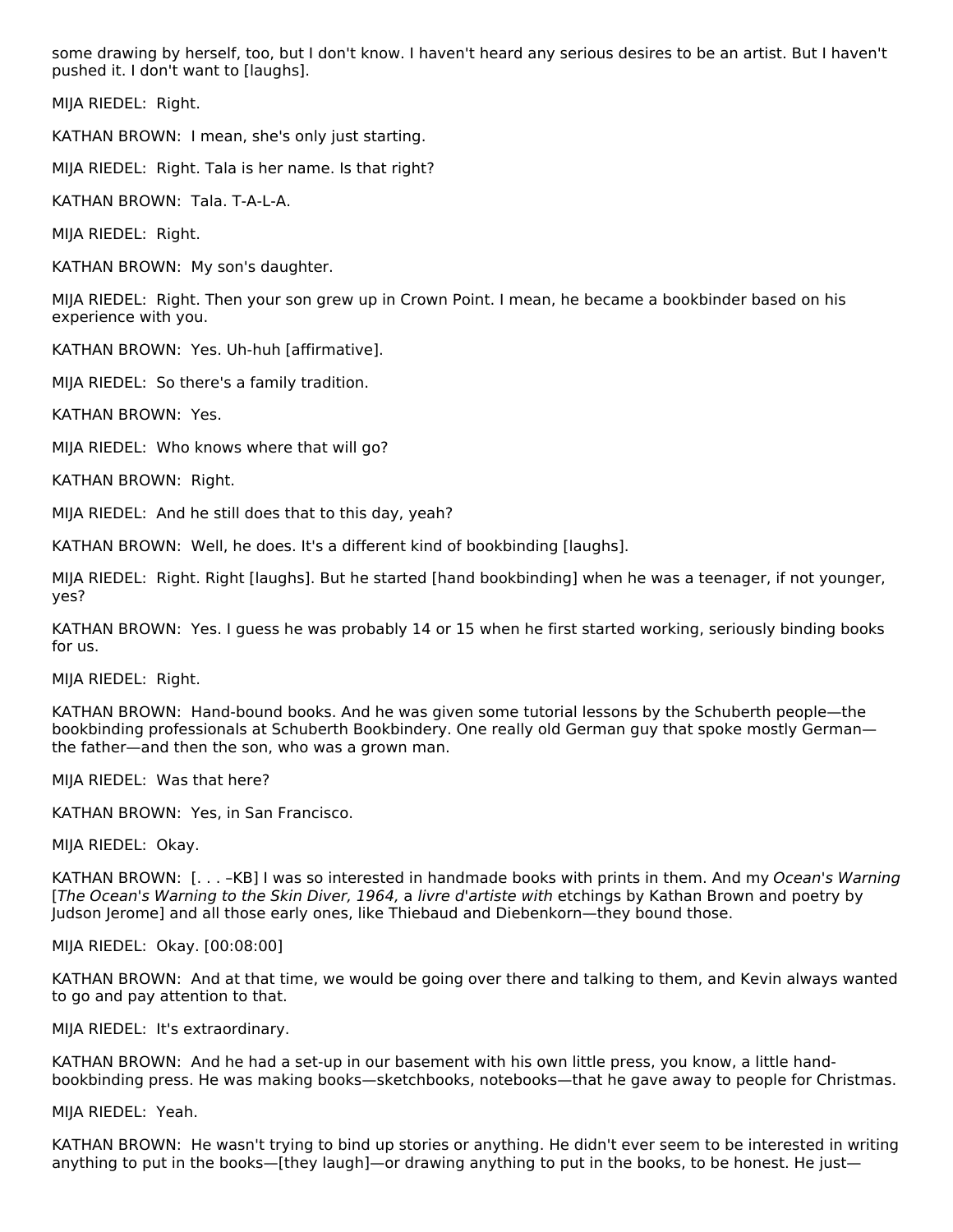MIJA RIEDEL: He just liked the books as objects.

KATHAN BROWN: —liked to make the books.

MIJA RIEDEL: Well, you loved books, too, from the start. I mean, that was one of your first things that you were interested in as well, so it makes a lot of sense.

KATHAN BROWN: [Laughs.]

MIJA RIEDEL: Did you go to public school in Daytona Beach?

KATHAN BROWN: Yes.

MIJA RIEDEL: Okay. And you travelled.

KATHAN BROWN: My parents sent me to Catholic school for just a year when I was in first grade. I started out, but it wasn't for very long. We aren't Catholic—the family—and I think I was getting a little too religious for them. [They laugh.] So they pulled me out of it. I went to public school ever since then. Easily influenced [laughs].

MIJA RIEDEL: Yeah, well, especially at that age.

KATHAN BROWN: Yeah.

MIJA RIEDEL: Your interest in travel has been so pervasive, I think, throughout your life. Does that date back in any way to your childhood and your grandmother's experiences overseas?

KATHAN BROWN: Oh, I don't know, maybe. It was a natural thing, it seems like, although I didn't actually do that much traveling myself as a child. We went across the country a couple of times on a train with a little—you know, not a compartment, but a little berth. We had curtains, you know [laughs].

MIJA RIEDEL: Right. I remember those.

[They laugh.]

KATHAN BROWN: Because my mother would take us back to see her family in Oregon from Florida.

MIJA RIEDEL: Oh, my gosh. Yeah.

KATHAN BROWN: That was very memorable as a—

MIJA RIEDEL: I would imagine.

KATHAN BROWN: Very, as a little child, not a teen. We used to go do that in the summer every two or three years. [00:10:00]

MIJA RIEDEL: So that would have been in the '40s.

KATHAN BROWN: That was a wonderful travel.

MIJA RIEDEL: Would have taken days.

KATHAN BROWN: Yes.

MIJA RIEDEL: Okay. You started at Antioch in 1954, yeah?

KATHAN BROWN: Okay. Yes.

MIJA RIEDEL: And you describe the spirit of openness and curiosity there, some diverse and influential programs. I think your interest in Zen also dates back to Antioch? Is that right?

KATHAN BROWN: Probably. Yeah. It was one of those campus interests, activities. [Laughs.]

MIJA RIEDEL: Do you see parallels between the concept of practice in Zen and the process of etching?

KATHAN BROWN: There's probably a parallel in anything that you do seriously, don't you think?

MIJA RIEDEL: I do. Well, I guess because you're going to be practicing anything you do seriously. That makes sense.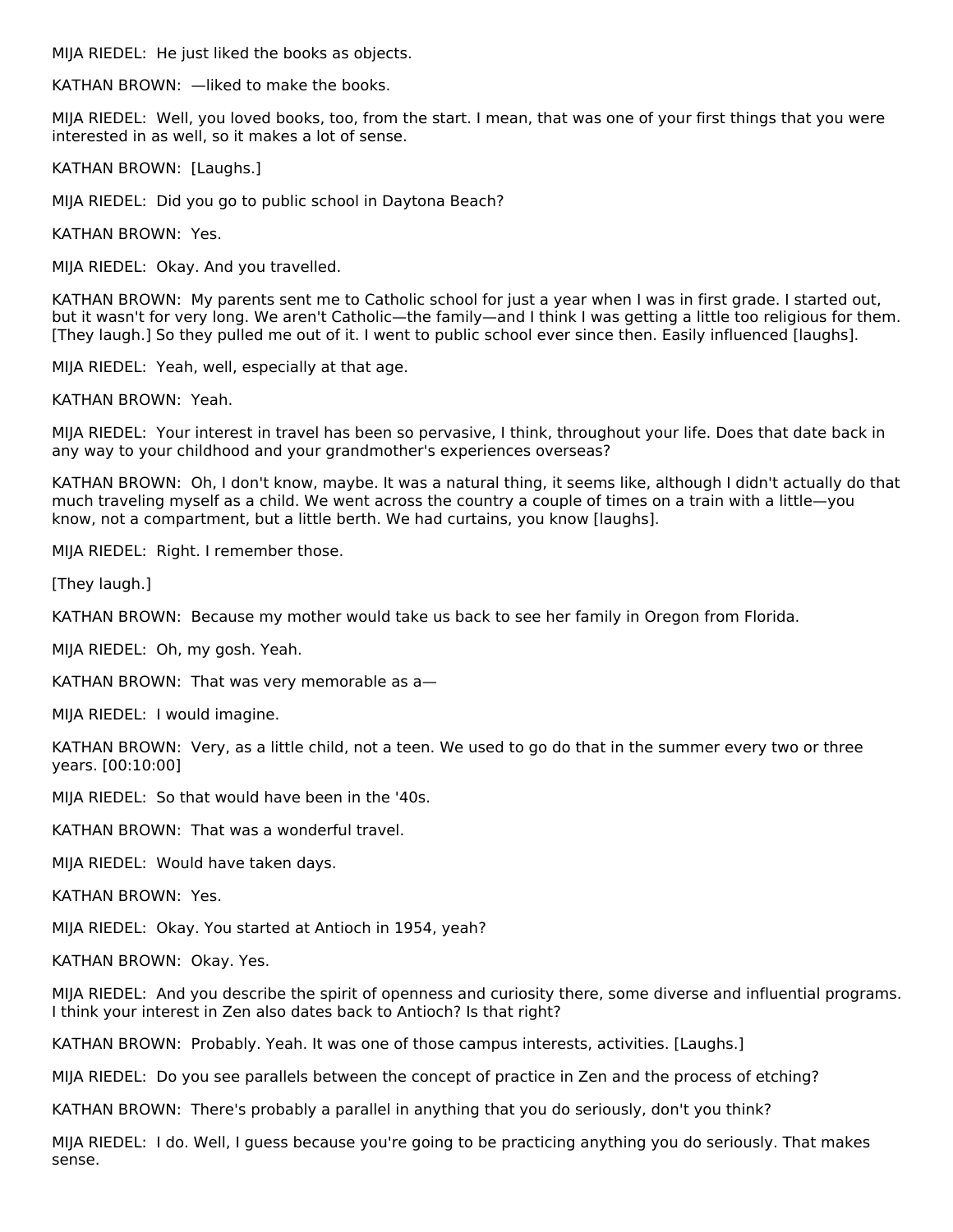KATHAN BROWN: It's just about practicing, keeping it going. But, of course, it could be considered a meditative process, the idea of printing. Because you're repeating the same gestures over and over again, but you still have to pay attention. Which—it's not the same kind of attention that you're paying, like, when your children are playing on the playground and you're keeping an eye on them, you know. It's a different kind of attention.

MIJA RIEDEL: Exactly. Exactly. And there's something about the repetition—

KATHAN BROWN: Right. Mm-hmm [affirmative].

MIJA RIEDEL: —and the skill that comes from that. It just seems like those really dovetailed in a way. As I've been reading about your life and your work in Crown Point, it just came up as a through-line that just seemed, sort of, to surface as a way you've documented things and the artists you've invited, the depth and range of artists that you've worked with. I just wondered if you'd given it any thought.

KATHAN BROWN: Having that related to Zen in some way? I don't know. I never became a serious, serious Zen person. [00:12:00] I did a little bit of meditating when I—during one period of my life, I would go to a hall where other people would be sitting and sit, but I never was very—I didn't get fully engaged in it. I think I was not able to sustain—I didn't quite get to that nirvana stage [laughs]—

MIJA RIEDEL: Right.

KATHAN BROWN: —where you can really go somewhere else in your mind, but I was trying to do it for a while.

MIJA RIEDEL: I was thinking of it maybe more almost as a psychological disposition than a parallel, maybe, with John Cage or something. Yeah.

KATHAN BROWN: Yes. It's just an attitude or something.

MIJA RIEDEL: Yeah.

KATHAN BROWN: But it was interesting to fall into that for a little while in my youth.

MIJA RIEDEL: Mm-hmm [affirmative]. Okay. What do you recall as that most influential of experiences at Antioch? Was there anything in particular you left with from there that was—

KATHAN BROWN: Well, one of the reasons I chose Antioch was that they had this big Glen Helen [Nature Preserve]. You know, they had a big nature preserve, really. It isn't just a little park. It's a real wild area. And I really liked going out there and walking, and being engaged with that. And, in fact, one of the co-op jobs I had at the end—the last co-op job I had—I ran the little nature center that's connected to that.

MIJA RIEDEL: That's right.

KATHAN BROWN: So Glen Helen, I think that may have been one of the main reasons I went there. I used to go to Girl Scout camp, all right, when I was young. And that was always one of the high—a great, you know, thing in my life was to go to camp [laughs]. So, I figured well, there's a camp. They've got a camp, kind of.

MIJA RIEDEL: Right. And you ran it.

KATHAN BROWN: For a little while at the end there.

MIJA RIEDEL: And what did that entail doing? [00:14:00]

KATHAN BROWN: Oh, there's a little nature center there, and they did programs, and, you know, asked different people to talk. And people would come, or we'd lead nature walks and learn to identify a lot of trees and bushes and things, and take people around. And make displays.

MIJA RIEDEL: Yeah. So, a little education center.

KATHAN BROWN: It was a little museum, and I really liked making the displays and running the museum. And I had done a co-op job, too, at a museum in [Worcester, MA].

MIJA RIEDEL: Mm-hmm [affirmative]. Which museum?

KATHAN BROWN: I think it was the Fine Arts Museum—

MIJA RIEDEL: Okay.

KATHAN BROWN: —but I now can't remember exactly. But it was, you know, just a couple of months. Actually, I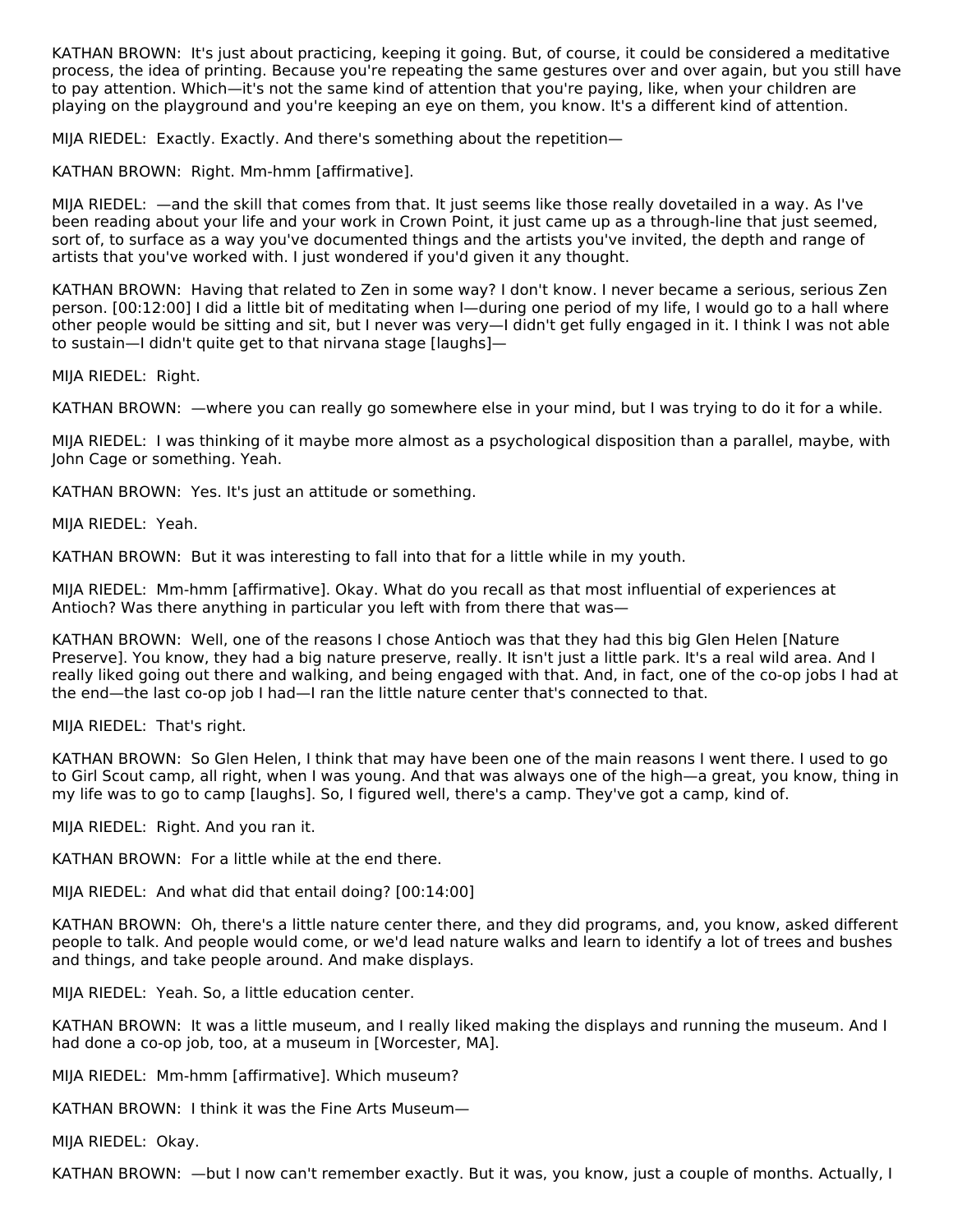think they changed to the quarter system late, maybe while I was there, maybe after. I think it was a longer thing. I think we did do a half a year.

MIJA RIEDEL: Oh, okay.

KATHAN BROWN: [. . . –KB] You could get really engaged with the job.

MIJA RIEDEL: Absolutely. You spent junior year in London—

KATHAN BROWN: Yes. Uh-huh [affirmative].

MIJA RIEDEL: —at the Central School of Arts and Crafts. And you've talked about a class with William Turnbull that was really significant for you. I think you talked about him, talked about art as a way of figuring out how to approach the world.

KATHAN BROWN: Right. [Laughs.] That's what he would say.

MIJA RIEDEL: Yeah. What in particular about that resonated with you?

KATHAN BROWN: Well, I think it just probably put words to something I actually knew because of my whole family being kind of engaged with art in various ways. And I didn't understand it very well until it was put into words and talked about.

MIJA RIEDEL: Right. That makes a lot of sense. [. . .] Because you would have grown up with it, so it would seem such a natural part of life that—to even label it would have been—

KATHAN BROWN: [00:16:00] It isn't some special thing that you go off and do sideways, you know?

MIJA RIEDEL: Right.

KATHAN BROWN: And I never thought of it that way.

MIJA RIEDEL: Right.

KATHAN BROWN: And so I think it was probably that attitude that made what I ended up doing with Crown Point possible. I didn't have so much investment in having shows of my own or doing my own art, although I did do it. That was where it started, where it came from. I haven't thought about this particularly, but I must have taken the concept of developing the press as kind of an artwork in itself.

MIJA RIEDEL: Interesting. Yeah.

KATHAN BROWN: Because of the attitude of art and life as being joined.

MIJA RIEDEL: Absolutely. That makes sense. I actually had a thought along those lines but phrased it differently. I'll get to that later.

KATHAN BROWN: Oh, okay. I hadn't thought about it particularly until you just brought it up, but it seems to make sense.

MIJA RIEDEL: Good. I always like when that happens. [They laugh.] When there's a new thought.

KATHAN BROWN: Yes.

MIJA RIEDEL: Then you graduated from Antioch in '58 and returned to London again for another year. And I know that you studied with a few people back at the Central School—Merlyn Evans, Tony Harrison—did the interest in multiple preparatory methods on a plate date to this experience in London?

KATHAN BROWN: Mm-hmm [affirmative].

MIJA RIEDEL: And then also this idea of printing consistently?

KATHAN BROWN: Mm-hmm [affirmative].

MIJA RIEDEL: Did that come from the experience at the London school? Or you were also at the Print Workshop, yes? With Birgit Skiöld?

KATHAN BROWN: Well, Print Workshop was a little print workshop. Birgit Skiöld started it. She was a friend, and it was just really a—she had a press, and people could go there and use it.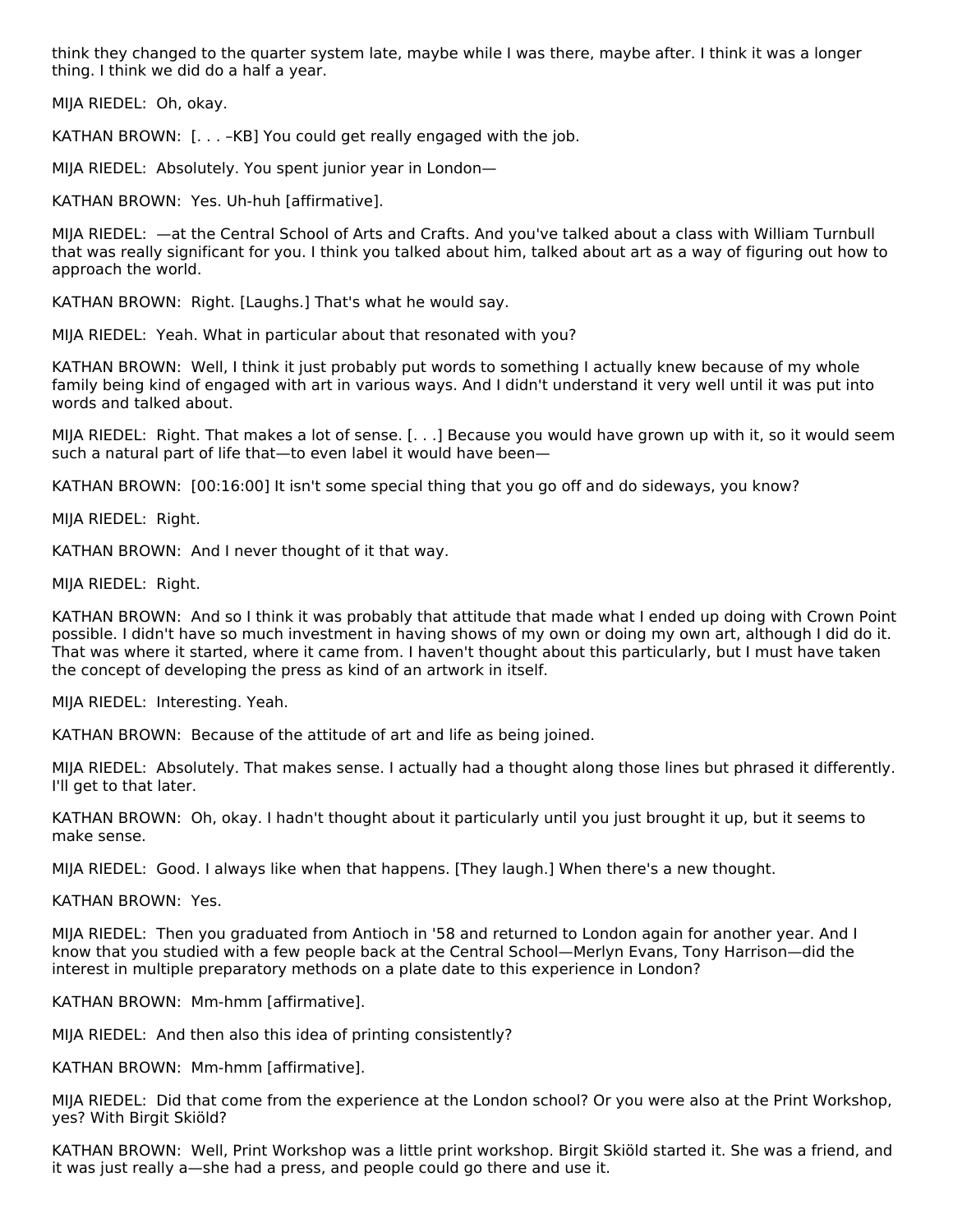MIJA RIEDEL: [00:18:00] Mm-hmm [affirmative].

KATHAN BROWN: And we paid something. I think that her idea of having a press and having people come in and pay by the hour to use the studio and the set-up was important to me. It worked perfectly well for her, and I did that, and other people did that. My former—first husband did that. That's basically where we met.

That workshop was probably more influential, even, than the school, but being in the school did give me a really pretty good idea about what real art is, because the teachers there, especially Tony Harrison, actually were very smart and knew things, you know, about the New York art world and other places. We always went to galleries in London and paid attention, and he had artists come and talk to us. And this was early on, before people did that all the time.

MIJA RIEDEL: Okay. I read a quote of Birgit saying that her workshop wasn't—it's not a business, not a college, not a gallery, simply an idea which has worked.

KATHAN BROWN: I don't remember that, but that sounds right.

MIJA RIEDEL: So was that the model for Crown Point originally?

KATHAN BROWN: Yes.

MIJA RIEDEL: What did you do there, at the Print Workshop, different than what was going on at the school?

KATHAN BROWN: Well, the school was a school [laughs].

MIJA RIEDEL: Right. And so, you could only take classes—

KATHAN BROWN: You took a class—

MIJA RIEDEL: —and time to work. Did you have time?

KATHAN BROWN: Well, yes, they had studios. You could go and work in the studio. But you went to class and you learned things, and the studio time was limited to certain times

and it was—I don't remember exactly. [00:20:00] I honestly don't remember how I treated the studio, but I know that you could go in and work in the studios. But going to Birgit's was a lot more intimate and connected to others, you know. It was what I liked better.

MIJA RIEDEL: Mm-hmm [affirmative]. Was there a community of artists that worked together, or was there a sense of camaraderie there?

KATHAN BROWN: We knew each other. We must not have really been that friendly because I can't remember any names that I can think of right now. But I haven't had to remember for a while.

MIJA RIEDEL: [Laughs.] Okay.

KATHAN BROWN: Tony Harrison, mainly. He was the one that had some influence, because he was such a good technician.

MIJA RIEDEL: Right. And was he the one that gave you the idea of printing consistently and the way—

KATHAN BROWN: It was the way they did it there.

MIJA RIEDEL: Yes.

KATHAN BROWN: Well, and Evans was in there. There was another teacher also. It was something about handwiping [in a] certain way.

MIJA RIEDEL: There's somebody I read about named Jack—Jack—

KATHAN BROWN: Jack—oh, yeah, Jack—

MIJA RIEDEL: Coutu?

KATHAN BROWN: Oh, yes. I'd written that down and now I forgot it. But he was basically the studio assistant, more like an advanced student. Jack Coutu. C-O-U-T-U. I remember him. I can sort of visualize him now. But he was good.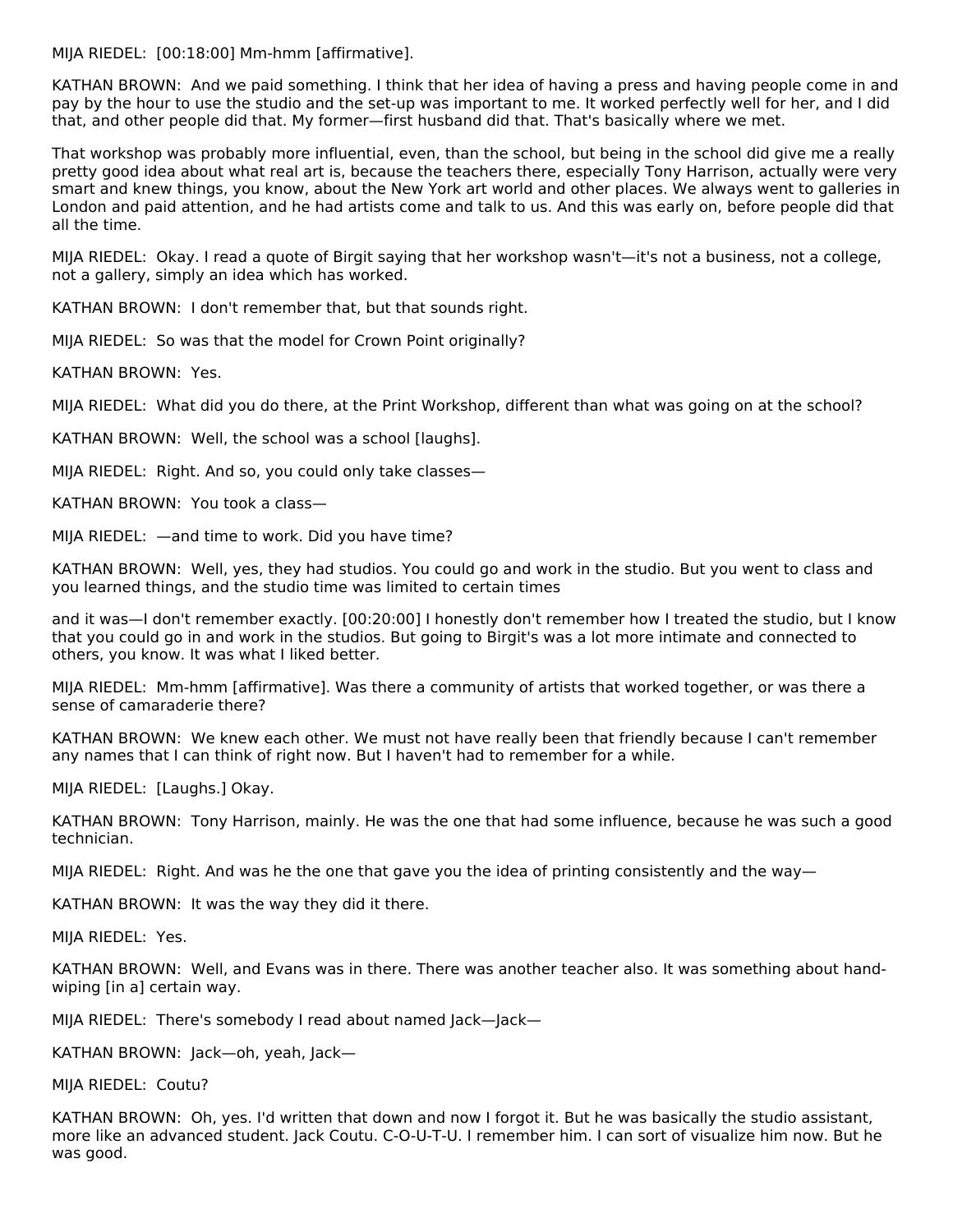MIJA RIEDEL: Yeah.

KATHAN BROWN: And helped a lot in the classes. But, you know, it's been a long time since I was in school.

MIJA RIEDEL: Right. [00:22:00]

KATHAN BROWN: But certainly, I did learn—I learned everything that I used later.

MIJA RIEDEL: Right. So, all those seeds were planted.

KATHAN BROWN: Yeah.

MIJA RIEDEL: Yeah. So, in 1950—

KATHAN BROWN: So when I came back here, nobody knew it. I knew things nobody else knew. That's what happened.

MIJA RIEDEL: Exactly. When you saw that press in Edinburgh in '59 and turned in the plane ticket and bought the freighter passage—

KATHAN BROWN: Yes.

MIJA RIEDEL: —was it a spontaneous decision? I mean, this press—it was sort of old and rusting and not in great shape, right?

KATHAN BROWN: It was a press. It worked. I mean, I knew it would work. They don't not work. You saw it in there.

MIJA RIEDEL: Oh, was it actually in there?

KATHAN BROWN: It's the same one.

MIJA RIEDEL: Oh, okay.

KATHAN BROWN: I got it back. I had it—

MIJA RIEDEL: Oh, you—yeah, because it was gone to somebody else for a while, right?

KATHAN BROWN: I sold it to one of the people that worked in the studio with me, John Ihle.

MIJA RIEDEL: Right.

KATHAN BROWN: And then, when he got old and stopped using it, he gave it back to me.

MIJA RIEDEL: Oh, how great.

KATHAN BROWN: [Laughs.]

MIJA RIEDEL: Do you remember what press it was, what kind of press? Who made it?

KATHAN BROWN: A Kimber.

MIJA RIEDEL: A Kimber. Okay.

KATHAN BROWN: It's in there. We can go look.

MIJA RIEDEL: Yes, Sasha gave me a great tour, but I didn't—I knew that you had sold it, but I didn't know it was back.

KATHAN BROWN: [It's the press with the] wooden arms.

MIJA RIEDEL: Oh, yes. Okay.

KATHAN BROWN: That's it.

MIJA RIEDEL: How fantastic. So it's actually here.

KATHAN BROWN: [. . . –KB] [Laughs.]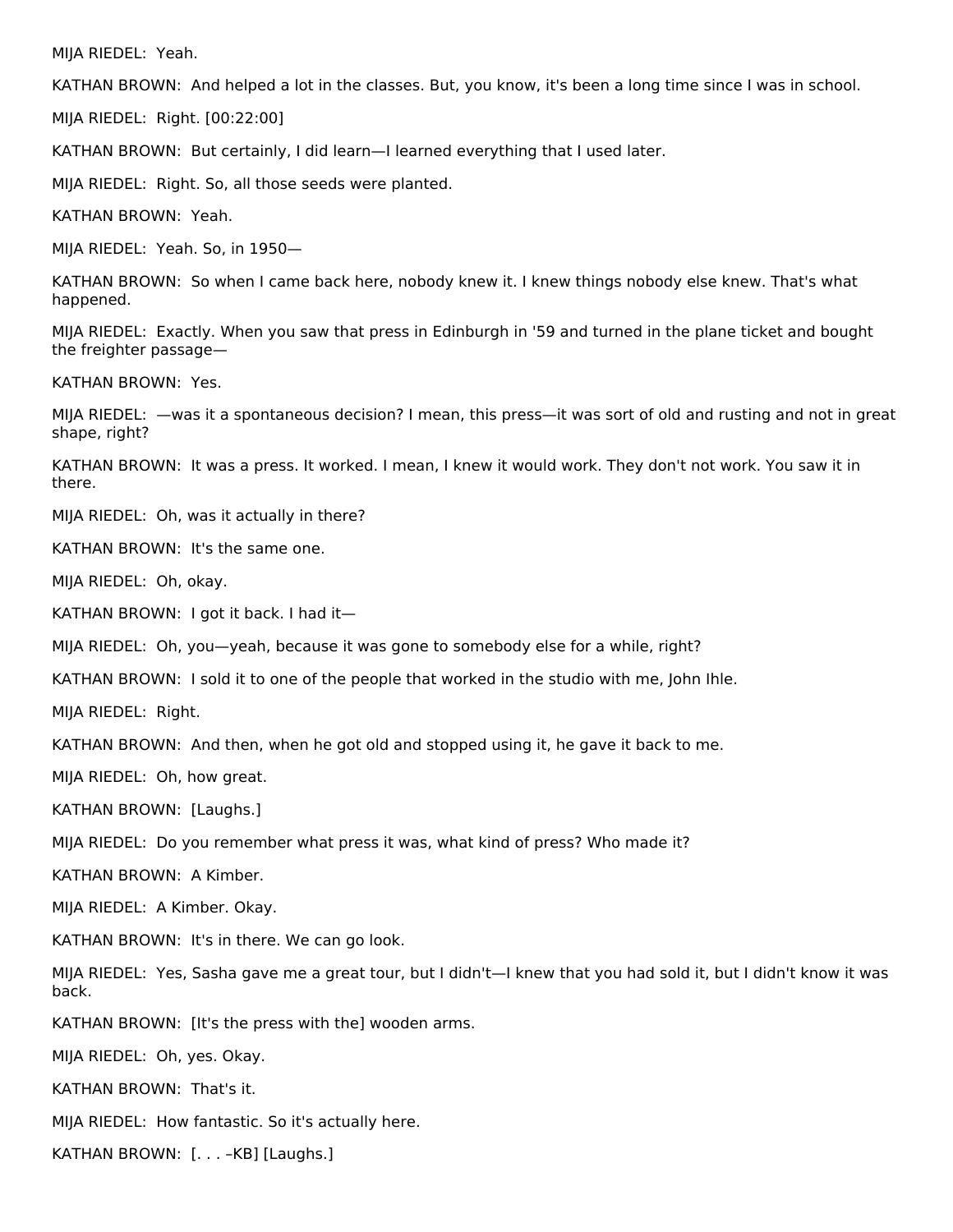MIJA RIEDEL: Did you have any grand sense as you were sailing that you were bringing this piece of history and this tradition of atelier with you from Europe to the States?

KATHAN BROWN: No, not particularly.

MIJA RIEDEL: No?

KATHAN BROWN: I just thought I'd like to keep on doing etching, and it was available.

MIJA RIEDEL: Yeah. So just totally practical.

KATHAN BROWN: It was free.

MIJA RIEDEL: Yes.

KATHAN BROWN: [Laughs.]

MIJA RIEDEL: All you had to do was get it here.

KATHAN BROWN: Yes. [They laugh.] Exactly.

MIJA RIEDEL: That seems like a simple choice.

KATHAN BROWN: You'd be crazy not to figure that out [laughs].

MIJA RIEDEL: Right. Okay. Why San Francisco? Why come here rather than New York or LA?

KATHAN BROWN: Oh, well, Jeryl Parker, my first husband, was—lived here.

MIJA RIEDEL: Okay.

KATHAN BROWN: I had met him in England. [00:24:00]

MIJA RIEDEL: Right.

KATHAN BROWN: And he came back here first, so he was already here.

MIJA RIEDEL: Okay.

KATHAN BROWN: And we basically started Crown Point together.

MIJA RIEDEL: Right. Right.

KATHAN BROWN: But he didn't last very long. [Laughs.]

MIJA RIEDEL: So I do just want to start our conversation about Crown Point by acknowledging the excellent and extensive documentation that does exist.

KATHAN BROWN: Oh, well, I don't know.

MIJA RIEDEL: Much of which has been done by Crown Point, I mean, through the books that you've published, the videos, the online resources, and then also those two beautiful NGA—National Gallery of Art—catalogues. [The second catalogue was published by University of California Press. –KB]

KATHAN BROWN: I think it's so great that they did that.

MIJA RIEDEL: Yeah.

KATHAN BROWN: That was so great.

MIJA RIEDEL: Beautiful catalogues.

KATHAN BROWN: Yeah.

MIJA RIEDEL: Wonderful essays.

KATHAN BROWN: Yeah. Mm-hmm [affirmative].

MIJA RIEDEL: I mean, so there's great material, and one could spend weeks online on your website.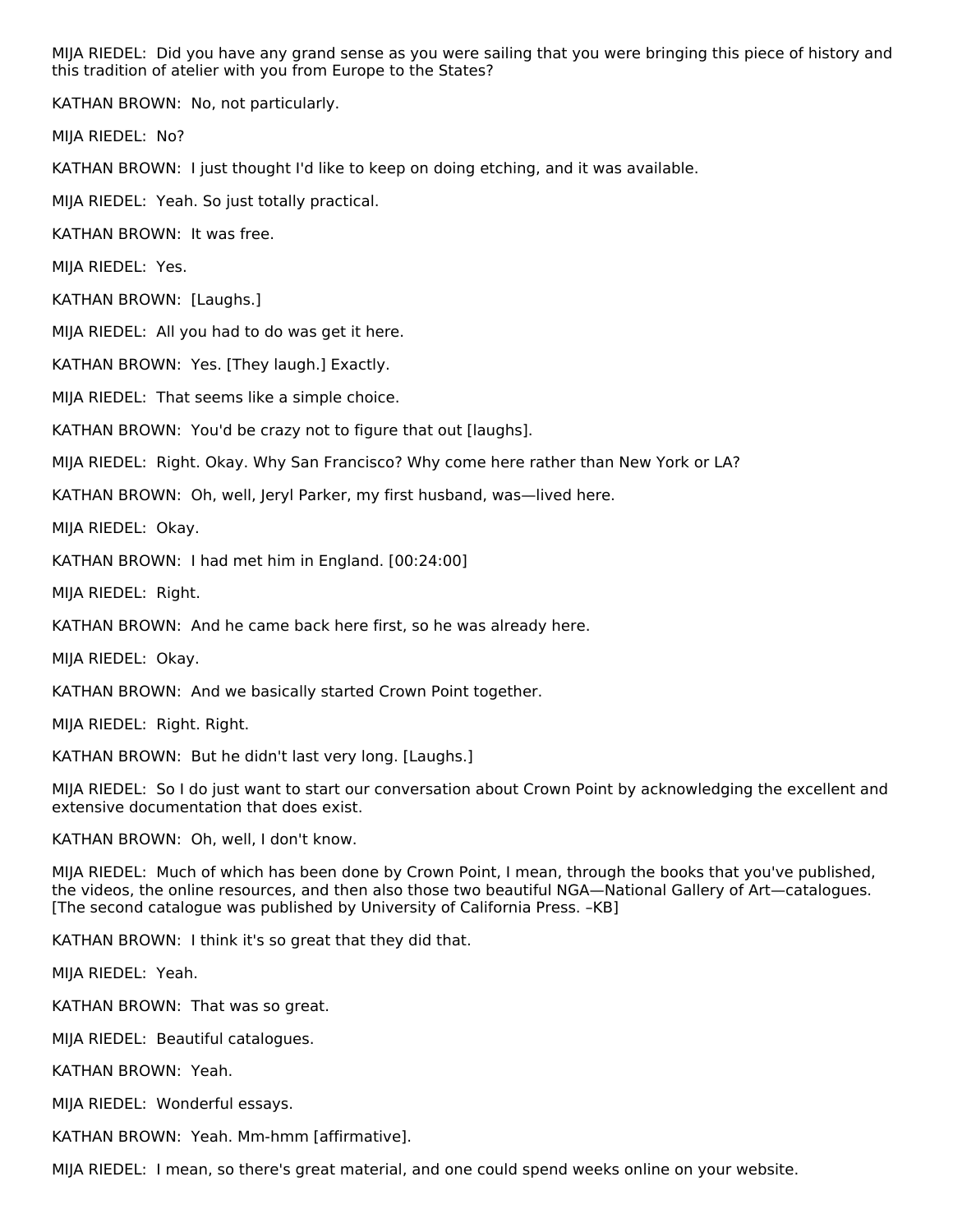KATHAN BROWN: Well, that's nice.

MIJA RIEDEL: So my hope is that we're going to try not to replicate what's already been done so much, but hopefully uncover some new insights and details.

KATHAN BROWN: Well, I've always been a teacher, I guess, or a kind of proselytizer anyway,

so I always wanted to get the word out. And then I discovered, when I came back here, that nobody that I could find really knew very much about this process.

MIJA RIEDEL: Yeah.

KATHAN BROWN: Some of them over at San Francisco State were doing etching. John Ihle was one of them. And he lived across the street from where Jeryl and I lived.

MIJA RIEDEL: This was in Richmond?

KATHAN BROWN: No, this was in Mill Valley.

MIJA RIEDEL: Oh, okay.

KATHAN BROWN: John Ihle lived there. I think maybe the reason Jeryl got that place was it came up for rent, and it was across from John Ihle's house, and we had put our press in John's studio because he had room.

MIJA RIEDEL: Right.

KATHAN BROWN: So it seemed very convenient to get that little house across the street [from] our studio. [00:26:00]

MIJA RIEDEL: Yes.

KATHAN BROWN: So the two of us, and John and Dennis Beall, who was a friend of John's and ours, used that press at his studio for years and years.

MIJA RIEDEL: Where were you in Mill Valley? Were you right downtown or in the hills?

KATHAN BROWN: No, in the [area] called Alto. It's not really high, but it's called Alto. It's right by the freeway. If you're driving along and you look over there, just before you get to the main Mill Valley [exit], you see a little cluster of houses, a cheap area.

MIJA RIEDEL: Okay. Sort of towards the south end?

KATHAN BROWN: It's—

MIJA RIEDEL: Or the north? Toward the north?

KATHAN BROWN: Well, it's the first [part] of Mill Valley you see when you're going—

MIJA RIEDEL: Driving there.

KATHAN BROWN: —there from here [laughs].

MIJA RIEDEL: Okay. Maybe around Tam Valley, sort of. The Tamalpais Valley.

KATHAN BROWN: It is flat.

MIJA RIEDEL: Yes.

KATHAN BROWN: And the rest of Mill Valley goes up the hill.

MIJA RIEDEL: Right.

KATHAN BROWN: This flat part is called the Alto for some reason.

 $[\ldots -KB]$ 

MIJA RIEDEL: So I always ask about major shifts in an artist's work, you know, content or materials or technique. And it was interesting when I was thinking about Crown Point Press, because I think what you've been doing is constantly shifting. That's something you've always been interested in, doing something that wasn't done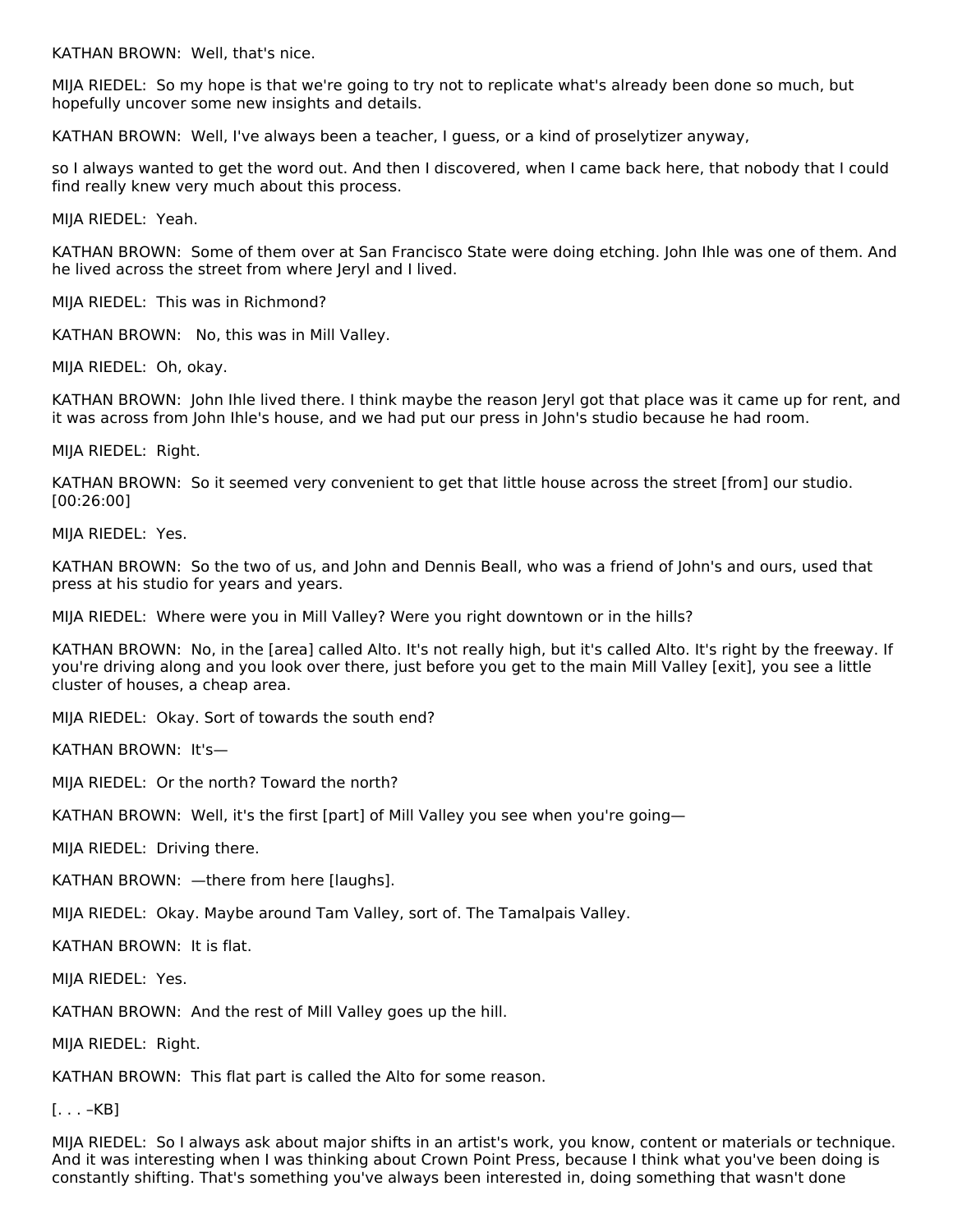before, or expanding the bigger picture of art. I know that's been an important criteria for you. So it's interesting to think about how you're constantly evolving, based on the artists you invite. And I know that that's something you've given a lot of thought to.

I read that you'd evolved four criteria that sort of come up as ways you look for artists: artists who would be doing work that has potential to be important a hundred years from now, artists with established reputations, people you would enjoy spending time with, and then also artists that aren't limited to your personal tastes. [00:28:00] I love this quote: "Because it's human nature to like what we already know and not to like what is new to us."

KATHAN BROWN: Well, yes, okay [laughs]. That was pretty smart of me. I don't remember it, but I agree with it. [They laugh.]

MIJA RIEDEL: Is that accurate?

KATHAN BROWN: I don't remember that I had phrased it so clearly, actually. Where did you find that? In one of those things you read?

MIJA RIEDEL: It was either in your book or in one of those NGA [or UC Press] catalogues or online or—[they laugh].

KATHAN BROWN: Okay. Pretty good.

 $[\ldots -KB]$ 

MIJA RIEDEL: Actually, it might have been the interview that you did for SFMOMA.

KATHAN BROWN: Oh, okay.

MIJA RIEDEL: So I thought it would be an interesting thing to think about the defining moments that have been at Crown Point over the years, sort of starting with the '60s. And I love the way that you settled on the name for Crown Point Press, and I wondered if you would just tell that story about the trestle and the gold mine?

KATHAN BROWN: It was a picture. I think it's reproduced in the book.

MIJA RIEDEL: Yes, it is.

KATHAN BROWN: We have it hanging up in the studio over the printer's desk. It's little.

MIJA RIEDEL: Okay, yeah.

KATHAN BROWN: I think maybe it was Lawton Kennedy who printed it.

MIJA RIEDEL: Right.

KATHAN BROWN: That picture, and it just captured my [imagination]. I liked the photo. I liked the idea that these guys were so proud of themselves, and there was no real reason, you know [laughs]. [They were] just standing there, but they did something that they thought was good.

MIJA RIEDEL: It seems so extraordinary to name your business based on—

KATHAN BROWN: —this little photograph.

MIJA RIEDEL: Yeah.

KATHAN BROWN: Well, you know, when you're looking around for a name, you use anything that comes up.

MIJA RIEDEL: [Laughs.]

KATHAN BROWN: First thing I saw that sounded, well, you know, kind of snappy—nice sound—and I didn't want it to be so fancy, have a fancy name.

MIJA RIEDEL: Right. Well, it certainly has a sense of humor inherent in the story and also the spirit of place with California, because it was a trestle for a gold mine, wasn't it?

KATHAN BROWN: Mm-hmm [affirmative]. And the fact that it was a gold mine is sort of a secret [laughs], you know, a stupid desire—but knew that that would never occur.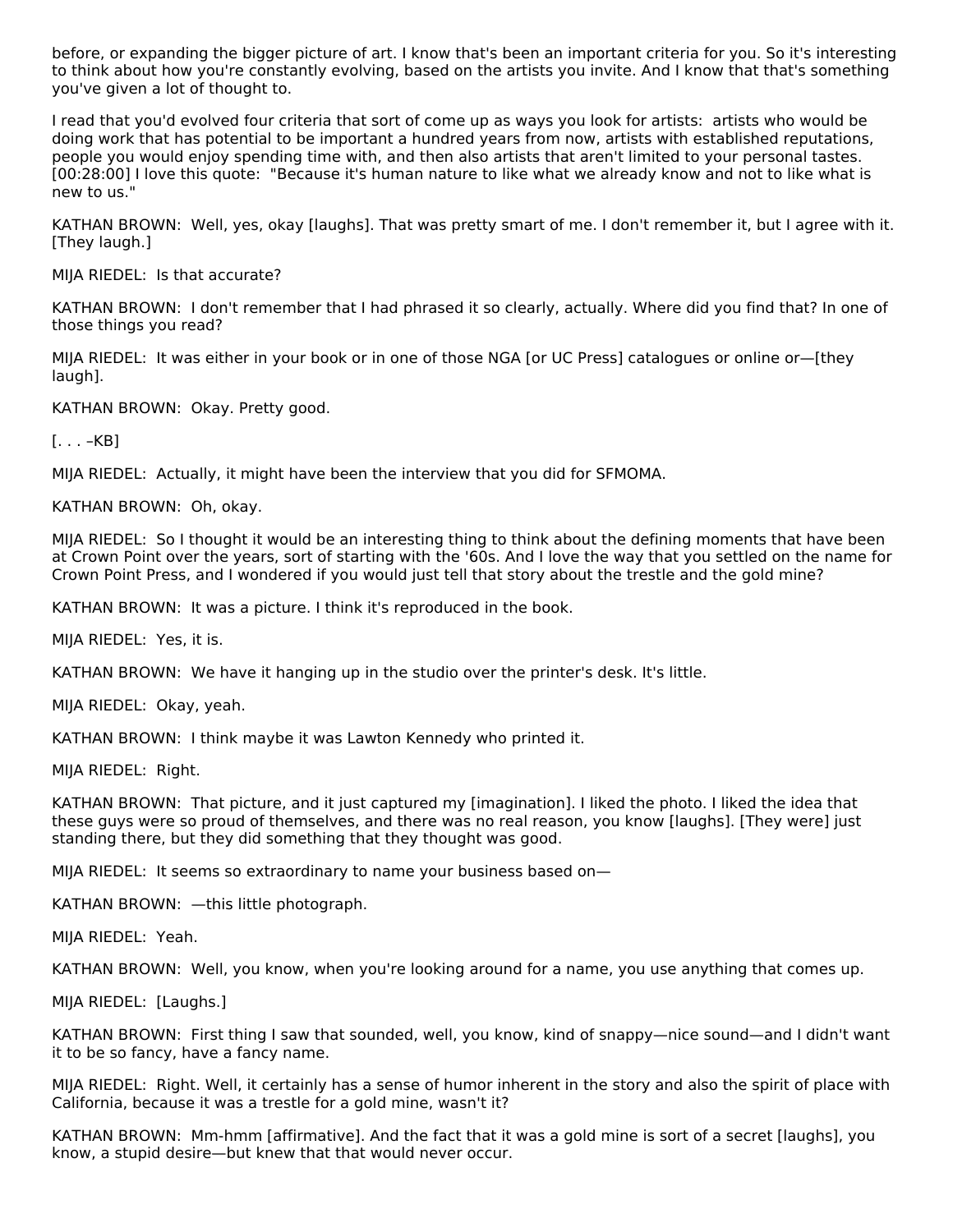MIJA RIEDEL: Right. [They laugh.]

KATHAN BROWN: It was almost like a double, you know—

MIJA RIEDEL: And as I recall, the trestle was quite tall and very lacy and kind of rickety-looking.

KATHAN BROWN: It's hanging up in there in the studio, the same photograph, over the printer's desk. I would have called your attention—well, we could look at it if you want.

MIJA RIEDEL: I did see it in the book.

KATHAN BROWN: It's reproduced. Yeah, same one.

MIJA RIEDEL: Right. So, Richard Diebenkorn came very early on.

KATHAN BROWN: Yes.

MIJA RIEDEL: In '62, and he actually called you—

KATHAN BROWN: Yes. [June Felter, a mutual friend, told him about our live model workshop. –KB]

MIJA RIEDEL: —to see about coming to etch, and he was one of the, maybe, two or three most influential artists here for you and for the Press.

KATHAN BROWN: Oh, yes!

MIJA RIEDEL: I think of him and Cage in particular.

KATHAN BROWN: For sure, but I didn't know that when he showed up. I knew who he was, though. He was certainly somebody in the area here that was known and was good. I liked his work. But I didn't have any particular connection. You know, it wasn't that I sought him out because I loved his work, which happened many times with the Press later.

MIJA RIEDEL: Yes.

KATHAN BROWN: But it was June Felter who introduced me. [00:32:00] June Felter was an old friend—she still is an old friend. She's an artist from here, a good artist. I don't know how come she showed up for the workshops, but she was in the workshops. And that's how I met her, because I [was] just, like, copying, you know, what John Ihle was doing. It just seemed like if I had a workshop, people could sign up and come in and use the studio.

MIJA RIEDEL: So you would offer workshops and teach people how to use [the process –KB]? Could people also just rent space and come work there?

KATHAN BROWN: They could do either one. If they already knew something, they could just come in and just use the studio. If I thought they weren't going to break anything.

MIJA RIEDEL: Right.

KATHAN BROWN: [Laughs.] And sometimes they did [laughs].

MIJA RIEDEL: Yeah, I bet. Because, as you say, not many people were familiar with the process.

KATHAN BROWN: I tried to be careful and help them if they didn't know how to use something.

MIJA RIEDEL: So education was an inherent part of what you were doing. It had to be.

KATHAN BROWN: If you were going to keep it from getting all messed up, and to keep it tidy, clean. If they leave their stuff everywhere and dump their rags on the floor, then it messes other people's work up.

MIJA RIEDEL: Absolutely.

KATHAN BROWN: Once or twice I had somebody who would join the evening classes [who] was so untidy I finally —[laughs]—but not often. Usually everybody that wants to do this is pretty disciplined, or they couldn't stand it. [They laugh.]

MIJA RIEDEL: Exactly. [00:34:00]

I think of Diebenkorn introducing you to this idea of "doing something, not making something."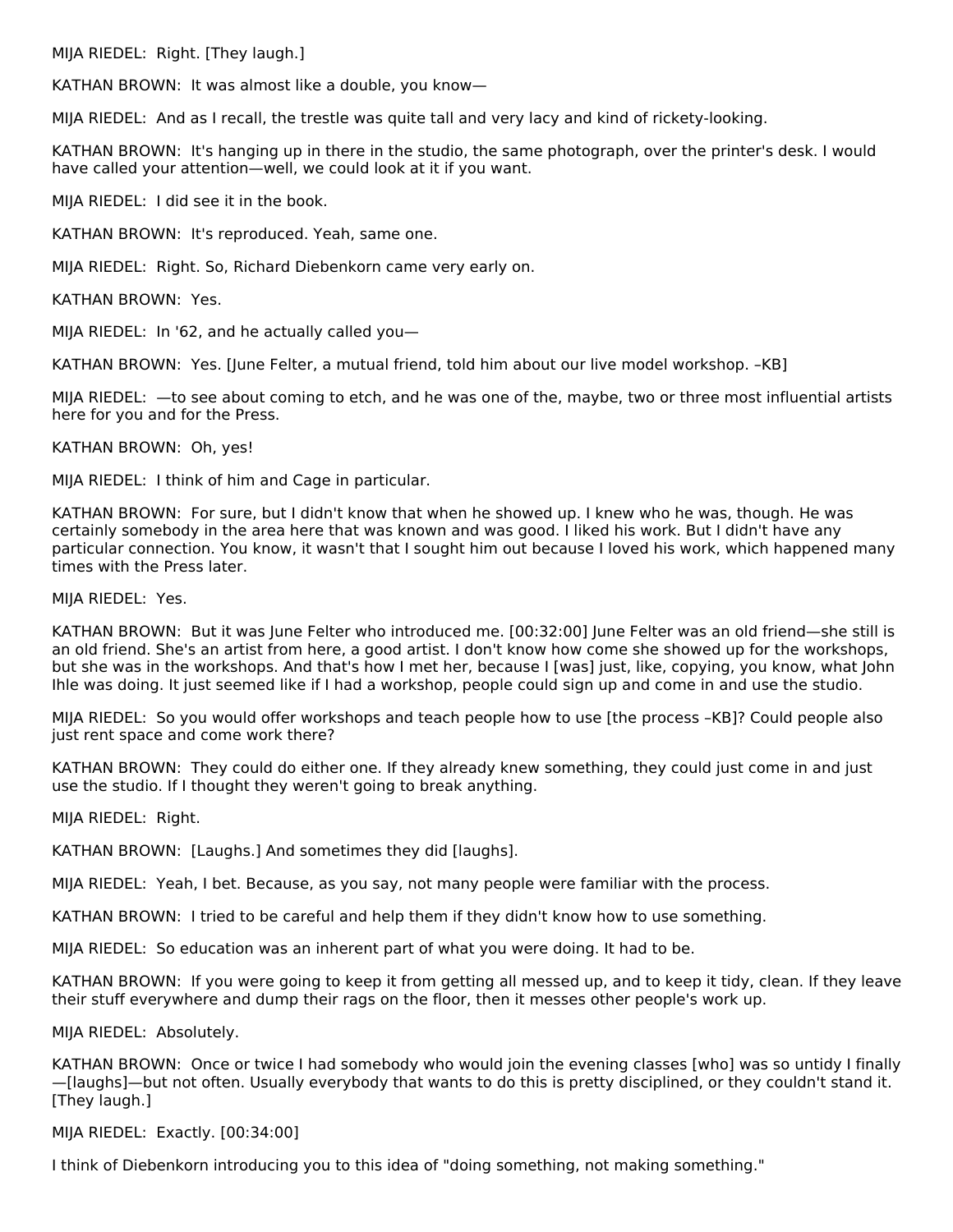KATHAN BROWN: He said that once to me. He said it almost at the very beginning when he first showed up. He wanted to be sure that I didn't think that he was trying to make prints that he would be able to sell or, you know, multiply his art. That was a common idea about printmaking.

MIJA RIEDEL: I see. Yeah. And so how did that maxim shape Crown Point, this idea of doing and not making?

KATHAN BROWN: Well, I'm sure I always had that idea, because it never occurred to me—actually, I wasn't trying to sell anything, any[thing] we made, or I made, at the time, I don't think. It was more about, when I came back from England, I had some skills and that little press. I haven't really written this because it's not very important; it's just another little detour. But life's full of detours.

MIJA RIEDEL: Right.

KATHAN BROWN: But I was married to Jeryl Parker, and he got drafted. So they sent him off to Fort Sill, Oklahoma, and I didn't think that I could bring the press. So I sold it to John Ihle because it was in his studio anyway [laughs]. We were all using it in his studio. And he wanted to buy it always. And we got enough money to get a little press that we could carry that was just, like, that [gestures].

MIJA RIEDEL: Right.

KATHAN BROWN: Took it to Oklahoma with us. [00:36:00]

MIJA RIEDEL: And how long were you in Oklahoma?

KATHAN BROWN: Oh, it wasn't very long. Less than a year.

MIJA RIEDEL: Okay.

KATHAN BROWN: But then we came back here.

MIJA RIEDEL: I was thinking about Diebenkorn and his influence over the years, and, of course, you think of Green, which many describe as his premier print. [Kathan points to it hanging in her office.] Exactly. It's exquisite. Are there others that you are particularly proud of?

KATHAN BROWN: Oh, sure.

MIJA RIEDEL: Yeah. Anything you want to mention?

KATHAN BROWN: Well, you know, The Large Light Blue and The Large Bright Blue were the-

MIJA RIEDEL: Yes.

KATHAN BROWN: When he did those, everybody loved them, and I did, too. Touched Red is something—I have that hanging up at home. And we have a very small apartment. We haven't got room—hardly room for four or five things in it, you know. Touched Red has always been there.

MIJA RIEDEL: Yeah. That's beautiful.

KATHAN BROWN: It's just so delicate and lovely, and changes all the time. Different lights and—

MIJA RIEDEL: Right. Yeah.

KATHAN BROWN: That's my absolute favorite.

MIJA RIEDEL: Touched Red.

KATHAN BROWN: More than the blue ones.

MIJA RIEDEL: More than Green or Bright Blue, Light Blue.

KATHAN BROWN: Green is nice, but—

MIJA RIEDEL: Green is beautiful.

KATHAN BROWN:  $-$ it's not so personal. Somehow, I always thought that Touched Red—well, maybe because it was the first one, too, that he did that was a real color print that was—

MIJA RIEDEL: It was the first one he did that was a real—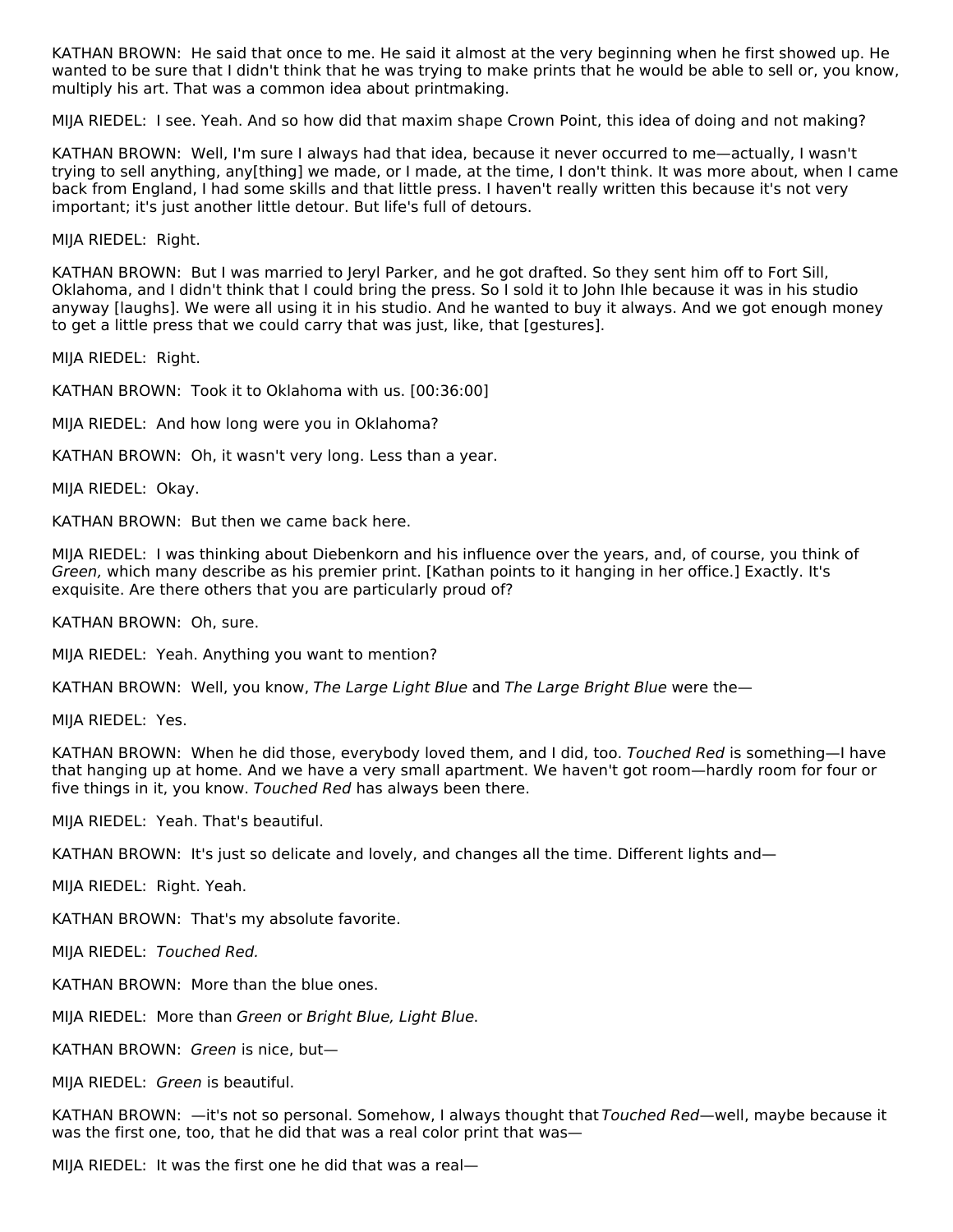KATHAN BROWN: Well, I don't know if it was the very first one, but it was just like, when he was working on it, I was looking at it and thinking, Wow, you know, I've never seen anything like this before.

MIJA RIEDEL: And what was it that you hadn't seen before?

KATHAN BROWN: Well, it's complex and [has] so many different layers and tones, delicate tones.

#### MIJA RIEDEL: Yeah. [00:38:00]

KATHAN BROWN: Aquatint and everything. You'd have a hard time finding anybody who ever used an aquatint like that, especially from that time. And after that, other people started to pick it up. But I think Diebenkorn was really a pioneer in spit-bite aquatint, where it was just like watercolor, you know? And he used it so sensitively.

MIJA RIEDEL: Mm-hmm [affirmative]. And do you think that was something that he was experimenting with when he came here, or was it a practice that he was bringing from his painting practice and trying to apply then to the etching?

KATHAN BROWN: I think so, probably. As far as I know, he never did a lot of watercolors. I think he had gouaches he did. I could be wrong, but I don't think he ever really did watercolors. But this is a watercolor medium. And for some reason he just got to like it. Not that he did even that much, but Touched Red particularly said something, I don't know. I really loved that. Still love that print. It's the one I have hanging up at home.

MIJA RIEDEL: Mm-hmm [affirmative]. And as you say, to have that many layers over something that is that delicate must have been really insightful. Because when you first see it, you wouldn't necessarily imagine it has that many layers.

#### KATHAN BROWN: Yeah.

MIJA RIEDEL: You would think to get a saturation of color it might require that, but something that delicate, it is surprising.

KATHAN BROWN: Well, one of the things about etching is you don't have to have layers to get it saturated. [... –KB] [00:40:00] That's probably just one bite.

MIJA RIEDEL: The blue.

KATHAN BROWN: [It's] heaviest in the red, you know. You can say, "Well, this one, I want it to be really rich and velvety." You can bite it like that.

MIJA RIEDEL: The green and the yellow.

KATHAN BROWN: You've got to paint that. The solid tones you just put in the tray. Bites itself. So using it like a watercolor was very surprising to me. He was able to do that. He just did it.

MIJA RIEDEL: And that was quite a bit later, in 1991.

KATHAN BROWN: Yes. He did a lot of prints before that, but—it's true. I don't see [inaudible] here that's earlier. We probably had other Diebenkorn—yes. These are the woodcuts, '84. I guess I didn't put in the earliest ones, but we have them.

MIJA RIEDEL: And this is in your book, Know That You Are Lucky, the memoir.

KATHAN BROWN: Yes. I always use Touched Red. Yeah. That's fine. But they're somewhere. I mean, I'm sure we've shown the earlier ones, too.

It was June Felter that suggested to him, because she was a friend of his, and she started to come to take the live drawing workshop, and she thought he might enjoy it. She told him about it. And he said he was looking for another way to draw. [00:42:00] One of the reasons he was doing the live workshops for drawing directly from the model—he had a group of people that did it. June was going to that. And they'd started it—[they had] had Elmer in it and—

#### MIJA RIEDEL: Bischoff.

KATHAN BROWN: Yeah. Elmer Bischoff and—I forget his name. The other guy that they hung out with all the time [laughs]. And they were the three mainstays, and then some other people joined them, too, like, I think, off and on. June was a really good friend of Adelie Bischoff, and so June and Adelie went—that's how June got in there.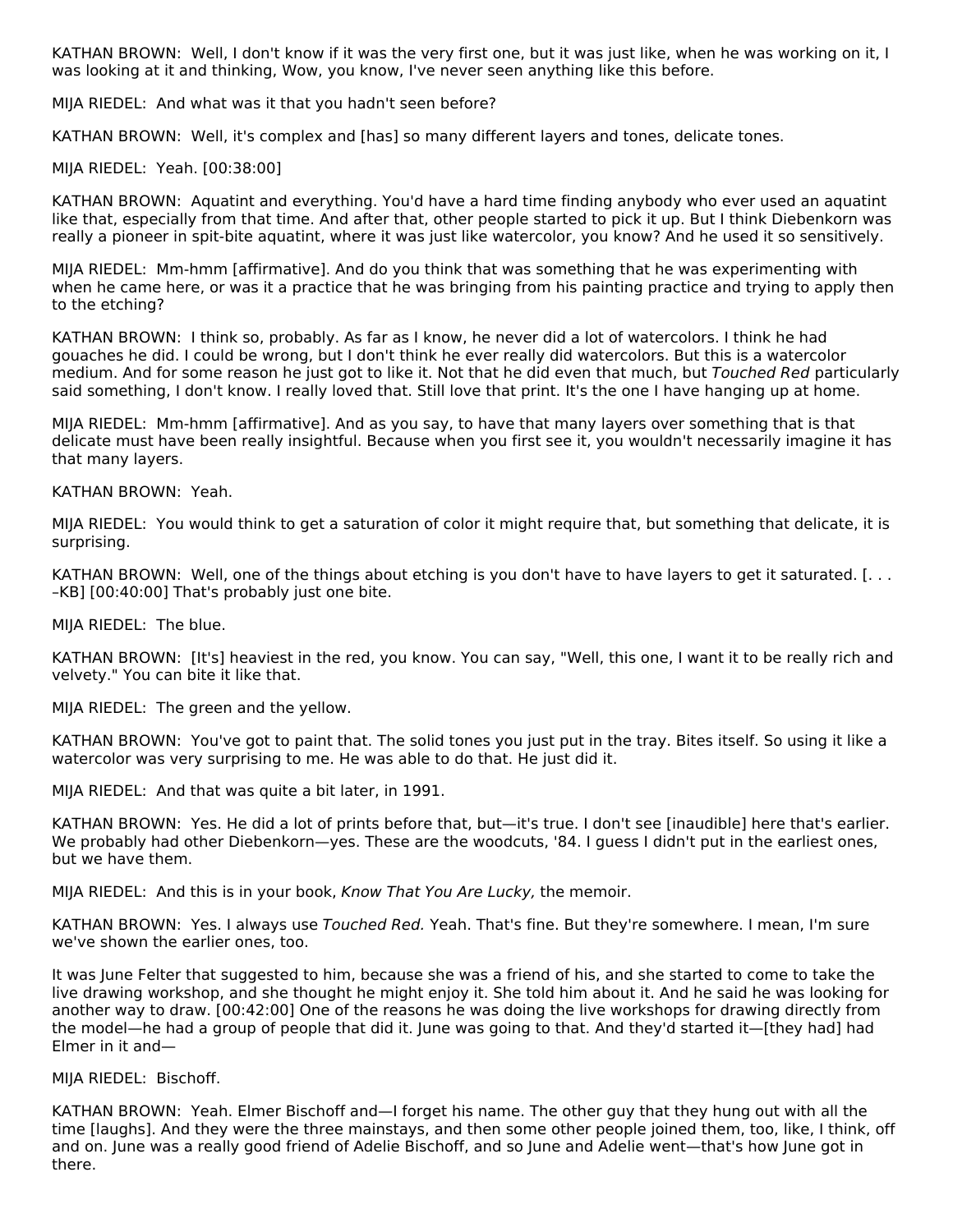MIJA RIEDEL: Okay.

KATHAN BROWN: [Laughs.]

MIJA RIEDEL: So, it was a real little community—

KATHAN BROWN: Yes.

MIJA RIEDEL: —from the start.

KATHAN BROWN: Mm-hmm [affirmative]. And then, I kind of got most of those people trundled into Crown Point once Dick did. [Laughs.]

MIJA RIEDEL: Yeah. Yes.

KATHAN BROWN: Not Elmer. Could never get Elmer. But Adelie did some.

MIJA RIEDEL: And Wayne Thiebaud came early on.

KATHAN BROWN: Yes. Thiebaud came along, too, but that was different entirely. He didn't know them.

MIJA RIEDEL: You introduced the two, as I recall.

KATHAN BROWN: I introduced them. Mm-hmm [affirmative].

MIJA RIEDEL: But Thiebaud also came in the '60s as well, yes?

KATHAN BROWN: I invited him when I decided to invite people. I invited Diebenkorn and I invited Thiebaud. I saw a show of Wayne's—he was showing at the same [gallery] I was, Hansen Fuller Gallery.

MIJA RIEDEL: Oh, right.

KATHAN BROWN: Drana Fuller is still a good friend, and so that's, you know, how I met Wayne.

MIJA RIEDEL: You talked about Thiebaud and Diebenkorn as, early on, really helping to set the framework for how Crown Point grew. What did Thiebaud bring to the picture?

KATHAN BROWN: Well, in both cases, it was really about how you work with—how you have an artist's studio and how to be, you know, what to offer.

MIJA RIEDEL: Right. [00:44:00]

KATHAN BROWN: And how to handle that whole situation. I just took the key from what they would want. And Thiebaud is a much more organized sort of person than Diebenkorn.

MIJA RIEDEL: He was better at giving direction?

KATHAN BROWN: Well, no. Dick just would come in and mess around, and mostly didn't want to be bothered with anything—anybody doing anything, even for him, if he could help it. He just wanted to have some plates there, and sometimes he took them back to his studio.

And then he'd call and say, "Well, I have some that I'd like to see. Is it possible if I could bring it over and you could print it?" And I'd say, "Yes," if I was in the studio, and if not, I'd say, "Well, maybe in an hour or two." I'd print it and he'd say, "Okay," and take it away and put it up in his studio and use it for whatever he was using it for, you know [laughs]. I mean, if you see pictures of his studio from that time, you [might] see some prints hanging on the wall.

MIJA RIEDEL: Interesting. So he was really going back and forth between what he was doing with you as prints and what he was painting.

KATHAN BROWN: Same subjects very often. That's why he wanted to do it. He wanted to see it in a different way, a different form, a different way of making it. A different response from the material.

MIJA RIEDEL: Exactly.

KATHAN BROWN: Yes, he said that.

MIJA RIEDEL: Yeah, I do remember reading that.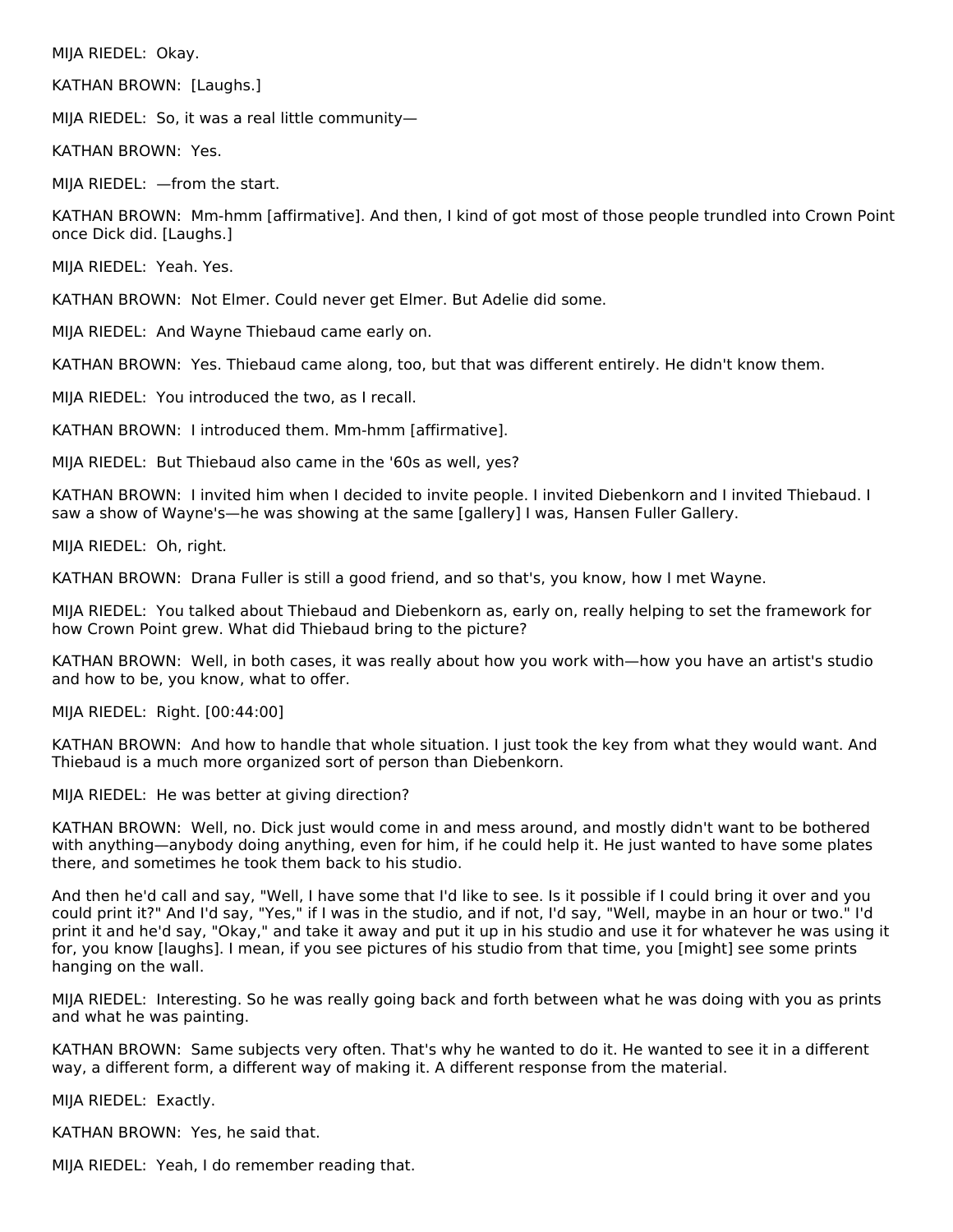KATHAN BROWN: I think I wrote it.

MIJA RIEDEL: But it's interesting to hear that this was an ongoing process that really happened for years.

KATHAN BROWN: Yes.

MIJA RIEDEL: That's great. You were also teaching at the [San Francisco] Art Institute at this time, from '66, I think, to '74.

KATHAN BROWN: Yes.

MIJA RIEDEL: How did what you were teaching at the Art Institute influence Crown Point and vice versa? Did they?

KATHAN BROWN: I don't know, honestly.

MIJA RIEDEL: You were teaching workshops at Crown Point, right?

KATHAN BROWN: [The workshops at] Crown Point were mostly really just workshops. [00:46:00] I didn't need the artists to already know anything about etching in order to take them, but I needed them to know about art. And so they were mostly people, actually, that were in this circle from Adelie and June and Dick. And there were some other people who came from the University of California [Berkeley] program, where they asked if I would teach a workshop in my studio. Somebody from one of them suggested it to somebody over there [laughs].

MIJA RIEDEL: At the Art Institute. Right. Exactly.

KATHAN BROWN: It was actually sponsored by the University of California Extension program, where they did hold classes in artists' studios. They had a program like that.

MIJA RIEDEL: Oh, how great.

KATHAN BROWN: And artists could give the classes. Somebody in his own studio would teach them.

MIJA RIEDEL: So, that was through the UC Extension.

KATHAN BROWN: Yes.

MIJA RIEDEL: Okay. But that's separate, still, from the Art Institute.

KATHAN BROWN: [Absolutely.] I already [had] the job at the Art Institute. Nothing took place in my studio that was regarding the Art Institute. I got that job through Dick Diebenkorn's recommendation. They were looking for somebody in printmaking.

MIJA RIEDEL: Yeah. Did they have an etching press?

KATHAN BROWN: Oh, yeah. They had a press and they had a printmaker, an etcher, Gordon Cook, who was very distinctive in his approach, as far as I was concerned. He had been there a long time, and he always taught everything the same way, and taught it very beautifully—line etching. No aquatint, no tones of any kind. Etching was supposed to be lines. [Laughs.]

MIJA RIEDEL: Which is about as opposite from your approach as it can be.

KATHAN BROWN: So Dick Diebenkorn had a lot of friends over at the school. [00:48:00] I think he was even teaching a class there, in painting, at that time. I'm not sure. But he did teach briefly. He didn't really teach there very long, but all his friends were there.

For some reason or other they decided—somebody decided—there should be another approach in the etching department [laughs], and they offered me a job. It was just a Saturday class. That was what they had. They thought they'd test it out, see if they could get into Gordon Cook's territory, because the studio was arranged exactly how he wanted it, which was not at all what I needed. I wanted an aquatint box and a place to do sugar aquatint and things like that.

MIJA RIEDEL: Were they able to supply that?

KATHAN BROWN: Well, I did.

MIJA RIEDEL: You did.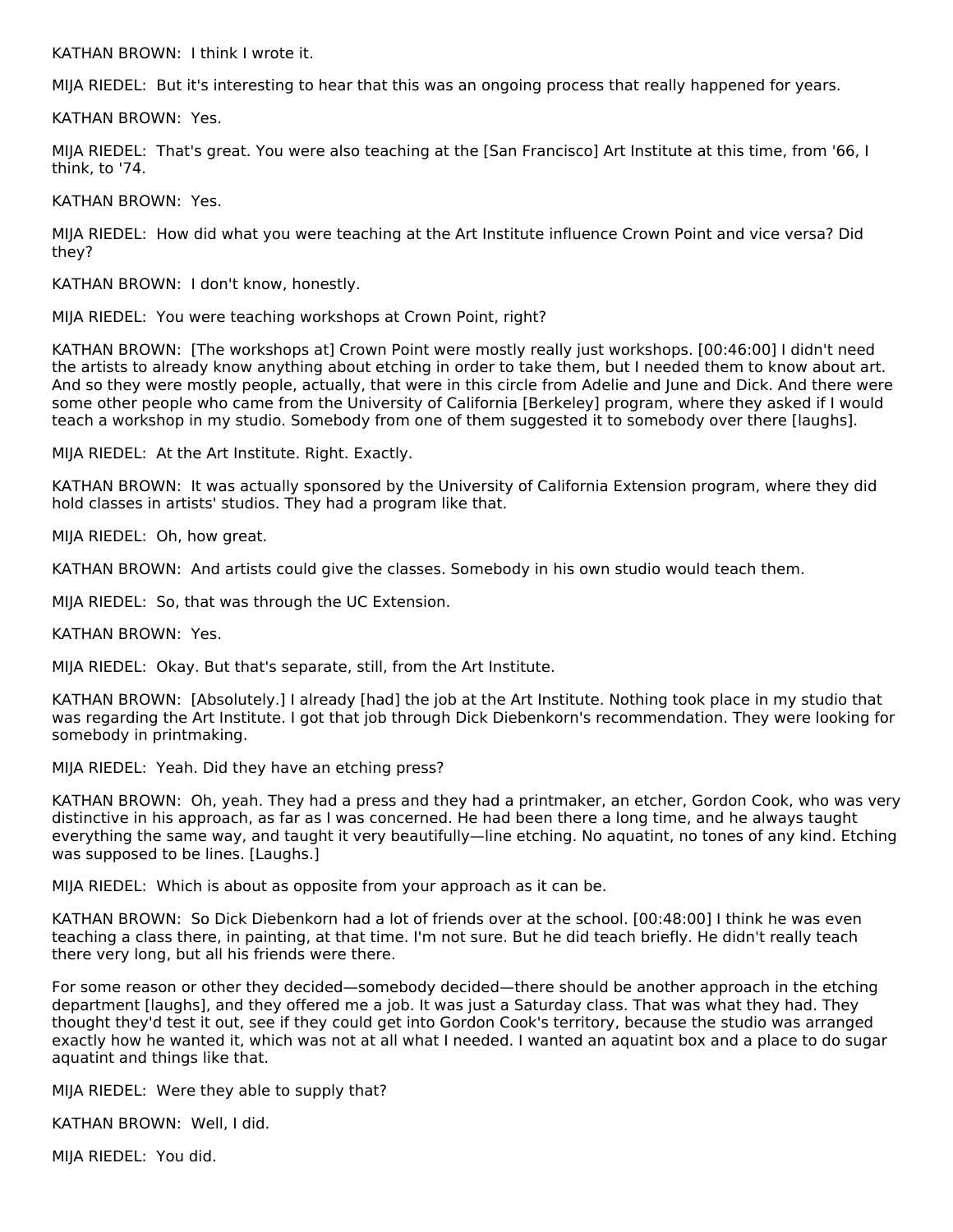KATHAN BROWN: Little by little, we got it equipped. And he was okay. He was a little bit of a grumpy guy, but it turned out he didn't object that much to having somebody do something different. It's just, what he did, he wanted to do.

MIJA RIEDEL: So you really introduced aquatint to the Art Institute.

KATHAN BROWN: Mm-hmm [affirmative].

MIJA RIEDEL: And that's something that, certainly, Crown Point is well known for.

KATHAN BROWN: Mm-hmm [affirmative].

MIJA RIEDEL: And one of your signature techniques. Was he also working with that multiple preparatory technique on plates, or were you bringing that concept?

KATHAN BROWN: Multiple? Using—

MIJA RIEDEL: Bringing, you know—

KATHAN BROWN: We could combine line work and aquatint and everything. Yeah, no. He pretty much just liked working with lines.

MIJA RIEDEL: Okay. So you really brought this diversity—

KATHAN BROWN: And, really, they were only hard-ground lines [laughs], actually.

MIJA RIEDEL: Okay. So, sort of one—

KATHAN BROWN: I think so. I don't know if you should quote me as saying that, because I'm not sure.

MIJA RIEDEL: Yeah.

KATHAN BROWN: I can't remember. If you read it, somebody from the school there has probably come up and said, "Well, Gordon Cook taught me some other kind of line," or some other thing. [00:50:00]

MIJA RIEDEL: Right.

KATHAN BROWN: I remember him saying—I always thought it would stick in my head and never come out —"Aquatint destroys line and drives out light."

MIJA RIEDEL: Oh.

KATHAN BROWN: [Laughs.] So, no aquatints. But of course, what do you think is in the middle of that green [aquatint], in the middle there? That's light, isn't it?

MIJA RIEDEL: Yeah.

KATHAN BROWN: Driving out light didn't seem anything like what I thought aquatint was [laughs].

MIJA RIEDEL: Not at all.

KATHAN BROWN: But that's what he'd say. He really felt that. So he wouldn't—if I wanted to go ahead and figure out how to let my students do it, it's okay. Just try not to take up too much room with all your stuff. [Laughs.]

MIJA RIEDEL: And aquatint was really important to you from the start, right?

KATHAN BROWN: Yes.

MIJA RIEDEL: What about that was really intriguing?

KATHAN BROWN: I don't know. It worked out. He wasn't a nasty guy; he just had his opinions. [Laughs.]

MIJA RIEDEL: And why were you so drawn to aquatint as a process, or as a finished product?

KATHAN BROWN: Well, etching is pretty boring if you only do lines with it. It really is.

MIJA RIEDEL: Yeah.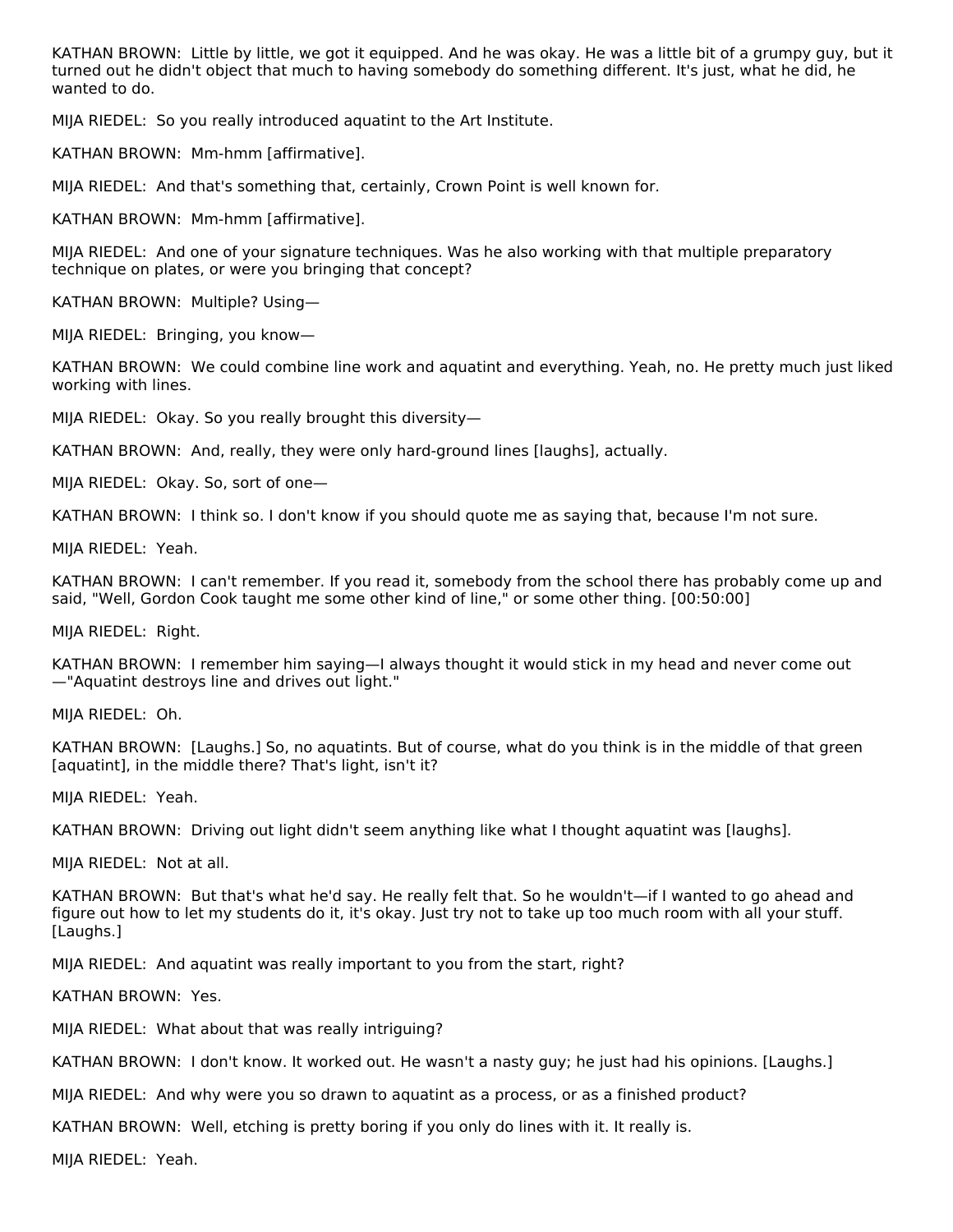KATHAN BROWN: It's like the old etchings, you know, when people say "etching," they [often] think of these little scratchy lines, and usually say, Well, I don't know, not too interesting. But with aquatint, you can do anything, and it's such a beautiful medium. It's solider and more present than watercolor, but it has the characteristics of watercolor. It certainly can be combined with slightly more solid areas, and it can be also like velvet, rich, deep. So it has a tremendous range of possibilities for marks and, you know, images, and it's just a wonderful process. [00:52:00] I mean, everything that's not line is really aquatint. Even the photo process essentially has an aquatint in it. If it's not aquatint with rosin, it's aquatint with [. . . some other texture you're substituting for rosin –KB], you know. But it's the concept of that.

MIJA RIEDEL: And where were you first exposed to it?

KATHAN BROWN: Oh, at the Central School.

MIJA RIEDEL: At the Central School.

KATHAN BROWN: I studied with very good people, and I learned some of that stuff. I found out how good it was, and I started using it myself. I was mostly working with aquatint myself.

MIJA RIEDEL: Mm-hmm [affirmative]. Color, then, was really important to your work?

KATHAN BROWN: Well, not always. I did quite a lot of black-and-white work, at the beginning especially. But color is very good with aquatint. That's what it's [especially] great for. You can get colors and tones that are not available other ways at all. It looks a little bit like watercolor, but it's much more substantial.

MIJA RIEDEL: It's true. It's striking.

KATHAN BROWN: Mm-hmm [affirmative].

MIJA RIEDEL: I mean, I've spent a lot of time looking at the different prints.

KATHAN BROWN: Well, you can even see here.

MIJA RIEDEL: Yeah, in Green.

KATHAN BROWN: Yes.

MIJA RIEDEL: The saturation and the layers, the depth of color, is exquisite.

KATHAN BROWN: The range and how it [moves] from one [density] to another. And it embeds in the paper, so it's not like a watercolor, but it has the character of a watercolor. It can have a washiness and a range of very, very pale tones [to velvety tones], but you can get very flat tones that are pale—that are of any amount of density—which you can't get in watercolor.

MIJA RIEDEL: It's true. And something about the edges are so distinct, but I don't think of really as watercolor, either.

KATHAN BROWN: Mm-hmm [affirmative]. No. But because it's embedded in the paper, you do get a very subtle edge—

MIJA RIEDEL: Right. [00:54:00]

KATHAN BROWN: —on everything. But even where it's so soft—see the gray up there?

MIJA RIEDEL: Mm-hmm [affirmative].

KATHAN BROWN: There doesn't seem to be an edge there. [But it has more of one than if it had been just drawn on paper. –KB]

MIJA RIEDEL: Yes. We're talking about the print Green now. Diebenkorn's print.

KATHAN BROWN: Mm-hmm [affirmative]. And there's a little triangle of pencil-colored gray up there, which I always thought was so interesting that he stuck that in there. It's like pencil work in the middle of a big watercolor. He's got some at the top, too.

MIJA RIEDEL: The color is—you can absolutely get lost in the color of the print.

KATHAN BROWN: Mm-hmm [affirmative]. Yeah.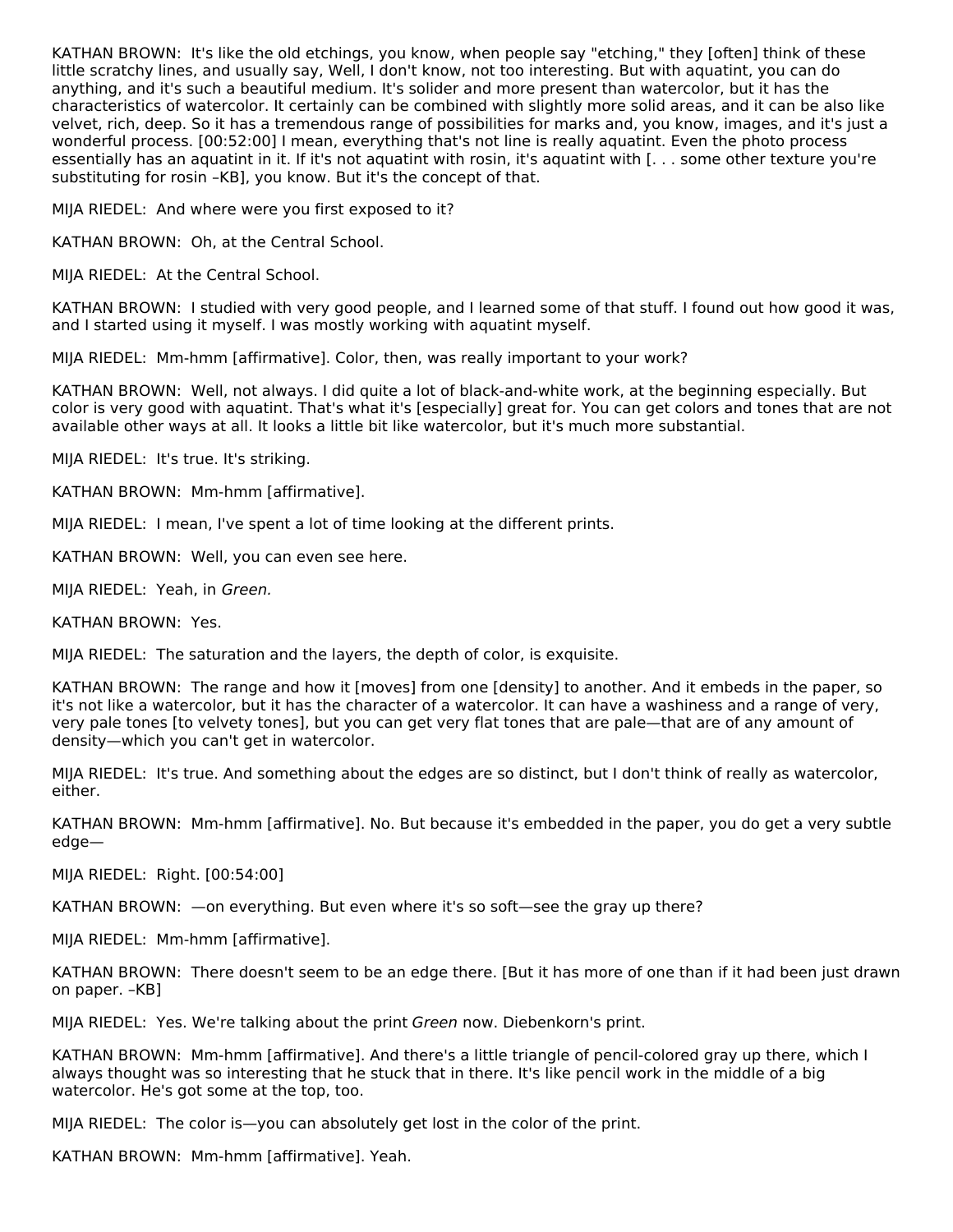MIJA RIEDEL: I thought about that with some of the Pat Steirs, too.

KATHAN BROWN: Mm-hmm [affirmative].

MIJA RIEDEL: There are some of those that are just—

KATHAN BROWN: She is very good with aquatint. She has a sensibility, and I think certain artists have perhaps more, but I don't know. You know, somebody like Richard Tuttle—he doesn't use it that much, but it's very subtly used. So, artists who are good, you know, who really seem to like to paint with watercolors or have some sense of paint density—like, some artists that do paintings, the paint density is a little bit the same all the way through. Sometimes they do that on purpose. They try to keep the paint density about the same over the whole thing. But most of the time there's a range. And that's, of course, what makes a difference [in Steir's work].

MIJA RIEDEL: I want to think about artists whose work has changed as a result of, or been deeply influenced by, what's happened at Crown Point, and one that comes immediately to mind here and now, of course, is Al Held. Didn't his work in printing lead to his doing watercolor?

KATHAN BROWN: Yes. He hadn't done any watercolors, but he got interested in it because of the spit bite. [00:56:00]

MIJA RIEDEL: Right. That's extraordinary.

KATHAN BROWN: You know a lot about what we've done. That's amazing.

MIJA RIEDEL: It's been fascinating.

KATHAN BROWN: I don't know where you got that idea [about Al], but that's true [laughs].

MIJA RIEDEL: Yeah. I've been thinking about it quite a lot.

KATHAN BROWN: I live in a condominium down here, and we had a committee that—I said I would loan them some prints for the hallways. Al Held was the number-one best favorite, you know, and we have his things hanging down there, and I see them every day. And they just hold up great.

MIJA RIEDEL: They're so alive.

KATHAN BROWN: They're really great. Yeah.

MIJA RIEDEL: Vibrant. There's so much movement going on. They're so complex.

KATHAN BROWN: And the color is so great. He really was able to use the aquatint for all it was worth.

MIJA RIEDEL: But technically, he was outrageous. Didn't he have, like, 30 different runs of color on a plate?

KATHAN BROWN: Yeah, oh, yeah. He—well, I don't know about 30.

MIJA RIEDEL: Something.

KATHAN BROWN: But he did use it to the hilt. You could see it. And there's reason. It wasn't just trying to make people work. [They laugh.]

MIJA RIEDEL: Well, and it was one of the most technically challenging prints ever produced here. Yes?

KATHAN BROWN: Mm-hmm [affirmative]. Yeah. Maybe ever produced anywhere. I don't know that anybody ever used aquatint the way he—not that I'm aware of. I haven't seen any others coming from anywhere. Even old ones. Yeah, the complexity and layers and [tonal] differentials, and the range of differentials.

MIJA RIEDEL: Mm-hmm [affirmative]. Anything else about the Art Institute before we move on to the next decade? You stopped there in '74.

KATHAN BROWN: Yes. [00:58:00]

MIJA RIEDEL: Well, the '70s got busy.

KATHAN BROWN: Mm-hmm [affirmative].

MIJA RIEDEL: Things were really picking up here.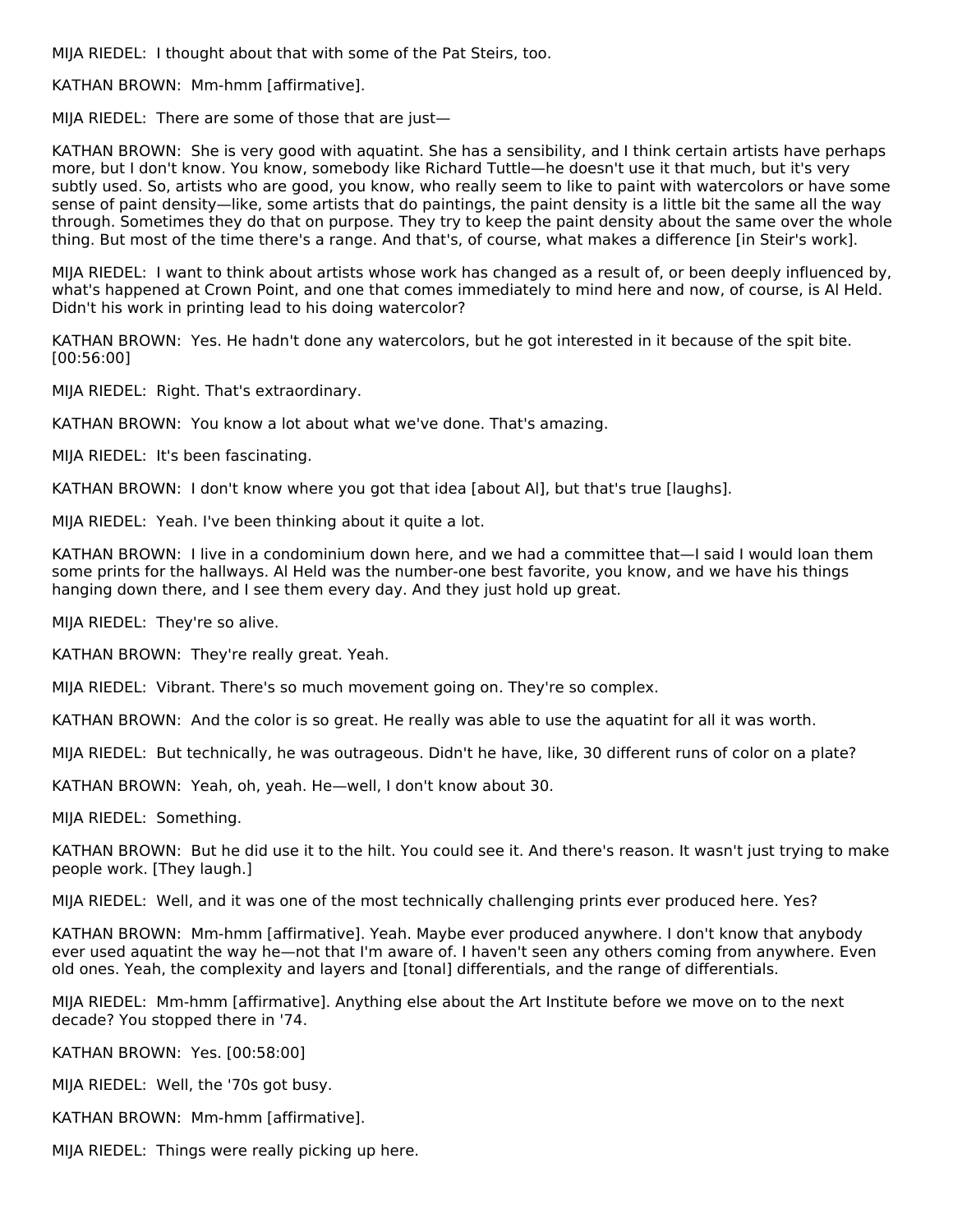KATHAN BROWN: Mm-hmm [affirmative].

MIJA RIEDEL: And was there a reason—were you interested in continuing at the Art Institute, or it was time to move on?

KATHAN BROWN: No, I quit. They wanted me to stay, but I—it was too hard. I had to go over the bridge and give up the time, and you know, it was several times a week. And I was running active stuff.

MIJA RIEDEL: Because the Press was still in Berkeley at the time.

KATHAN BROWN: Yeah. Mm-hmm [affirmative]. We were doing projects with artists. We'd invite them, and I wanted to be here all the time and not run off to teach a class. And they come here for a week [or two]. We put them up in a hotel, and they come [to the Press] every day, and it builds. And so I think that was the main reason. It just was getting in the way of the activities that I was doing with the Press.

And it didn't seem like I'd make that much money on it. I mean, [teaching] was steady money, where income from the Press wasn't. But at that point I'd pretty much built it up to where you could get enough sales that it was going to be okay, probably, I guess. You know, the main reason for teaching so long was to have some kind of steady income [laughs].

MIJA RIEDEL: Which was better than typing.

KATHAN BROWN: Which is better than typing. [That's what I was doing at first. –KB] A lot better, yeah. [They laugh.]

MIJA RIEDEL: So the '70s were a big change from what had happened to you. It brought the first of the Parasol [Press, NY] contracts, invitations to international artists. You said it wasn't a great time for sales, but it was a great time to experiment.

KATHAN BROWN: Yes.

MIJA RIEDEL: And the Conceptual artists began to arrive.

KATHAN BROWN: Yes.

MIJA RIEDEL: During the '70s you were committed to expanding your role in publishing, so that was a big, dynamic period of time here.

KATHAN BROWN: Uh-huh [affirmative]. Deciding to do that. Well, I was lucky because I had both Diebenkorn and Thiebaud that were pretty—you know, you could pretty well count on selling something. [01:00:00]

MIJA RIEDEL: Yeah. Yes.

KATHAN BROWN: We certainly never sold everything. But there was an audience.

MIJA RIEDEL: Yes. Absolutely.

I wanted to talk first about Sol LeWitt coming in '71.

KATHAN BROWN: Mm-hmm [affirmative].

MIJA RIEDEL: You talked about how working with him was a turning point, and you broke your idea of doing stuff by your own taste. What transpired to make that so? Did you observe him—was there something about his working process that changed your mind, that caught your interest or surprised you?

KATHAN BROWN: [Sol LeWitt was the first artist, actually, sent to me by Parasol. I had worked for [Parasol Press owner] Bob Feldman before that on a project of Wayne's, but I had found Wayne by myself and published the book Delights. And after that, he agreed to a project with Parasol and asked me to print it. –KB]

#### MIJA RIEDEL: Oh, right. Exactly.

KATHAN BROWN: And Bob Feldman saw that. Bob Feldman was a very close friend of the guy that ran the gallery Wayne was in. I can't remember what his name is now [Allan Stone –MR]. But through that connection of Wayne's New York painting dealer with Bob, Bob decided he wanted to ask Wayne to make prints. And I guess Wayne said he would if he could do them with me. I think that's probably where that started.

MIJA RIEDEL: Right. And when Feldman saw what came out of here, he got really interested.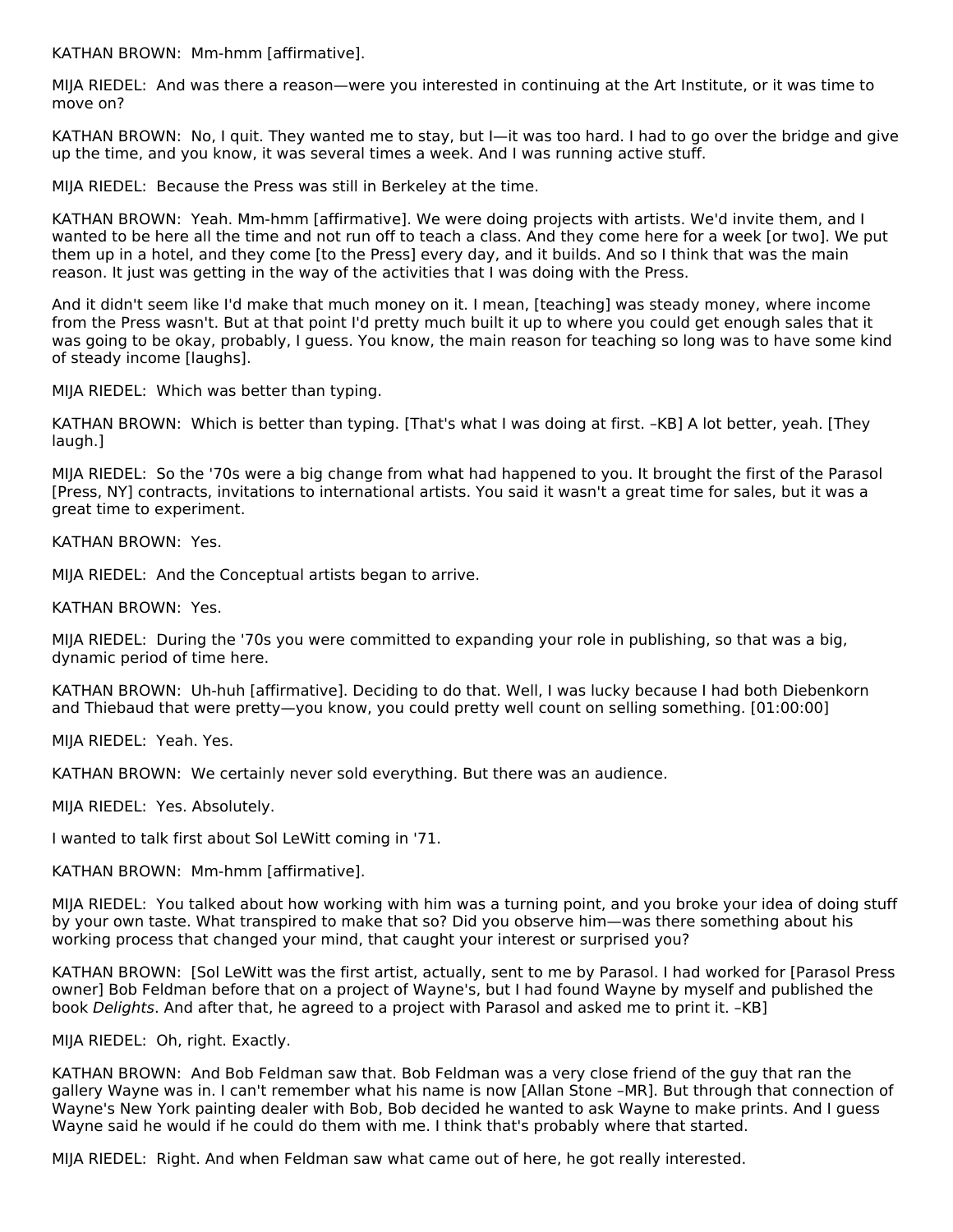KATHAN BROWN: And he started sending [laughs]—wanted to do [lots of projects]. I said, "Well, you're using up all my time." [01:02:00] I wasn't selling much of anything that I was doing on my own, so it was okay. I really enjoyed the artists he sent.

[END OF brown17\_1of2\_sd\_track01]

MIJA RIEDEL: Yes, a lot of Minimalists?

KATHAN BROWN: Learned a lot, yeah. I made some good friends.

MIJA RIEDEL: Yes, it sounds like it. And LeWitt continued on working with you for years, right?

KATHAN BROWN: Yes, he was a friend. I wasn't going to steal any artists of Bob's and try to publish them myself. And I never did publish [Sol] until Bob didn't want to anymore. He was just getting out of the whole thing pretty much, and he thought he had plenty of Sol's prints or something. He had made it clear he wasn't going to do anymore. And we even talked about it, so. And then, Sol was really the [first New York artist] that did a project for me that I published.

MIJA RIEDEL: But you weren't particularly enamored of his work at first, is that right?

KATHAN BROWN: No, because I was coming up out of Diebenkorn and Thiebaud, and you know, I didn't know New York art at all. But he was—you can tell how good an artist is when you work [laughs] with him. He was completely a great artist.

MIJA RIEDEL: How would you define that when you say that? What is it in particular that you look for, or saw?

KATHAN BROWN: Well, it's just a confidence, but not cockiness. You just know they know what they're doing [laughs]. And it's going to come out. In life you see—you know people in any walk of life, when they know what they're doing, they inspire a kind of confidence [without being obnoxious]. And you see what they're doing; you meet them; you talk to them. There's no phoniness or anything. There's no show. It's just a real love of what they're doing and a real commitment to it and a real energy there that you know it's going to work out. [Laughs.]

MIJA RIEDEL: Yeah. [00:02:06] Mm-hmm [affirmative].

KATHAN BROWN: Even if you hadn't ever seen any of the work, you'd know it was going to work out.

MIJA RIEDEL: Right.

KATHAN BROWN: Yeah.

MIJA RIEDEL: But that's interesting for you to say that, too, because a lot of these artists were coming to etching not having done etching before.

KATHAN BROWN: Yes, right.

MIJA RIEDEL: So they were—

KATHAN BROWN: They just all had whatever that was.

MIJA RIEDEL: Right. And LeWitt was one of them.

KATHAN BROWN: Absolutely. He was the first one I met that really—of course, I knew Diebenkorn and Thiebaud were both very much like that, so I had a model [laughs].

MIJA RIEDEL: I'm just curious about that idea of stretching your parameters beyond your own taste. And how LeWitt, the LeWitt experience, moved that idea forward.

KATHAN BROWN: Yes, well, it did. It was very clear that he was the real thing.

MIJA RIEDEL: It is extraordinary when somebody you're not necessarily drawn to in the first place, or does work that you're not particularly drawn to originally, [but] the more you spend time with it, the more you see it, the more you understand the process, the ideas behind it.

KATHAN BROWN: That's absolutely right, yes.

MIJA RIEDEL: How that changes to the point that you can then end up being completely enamored of it.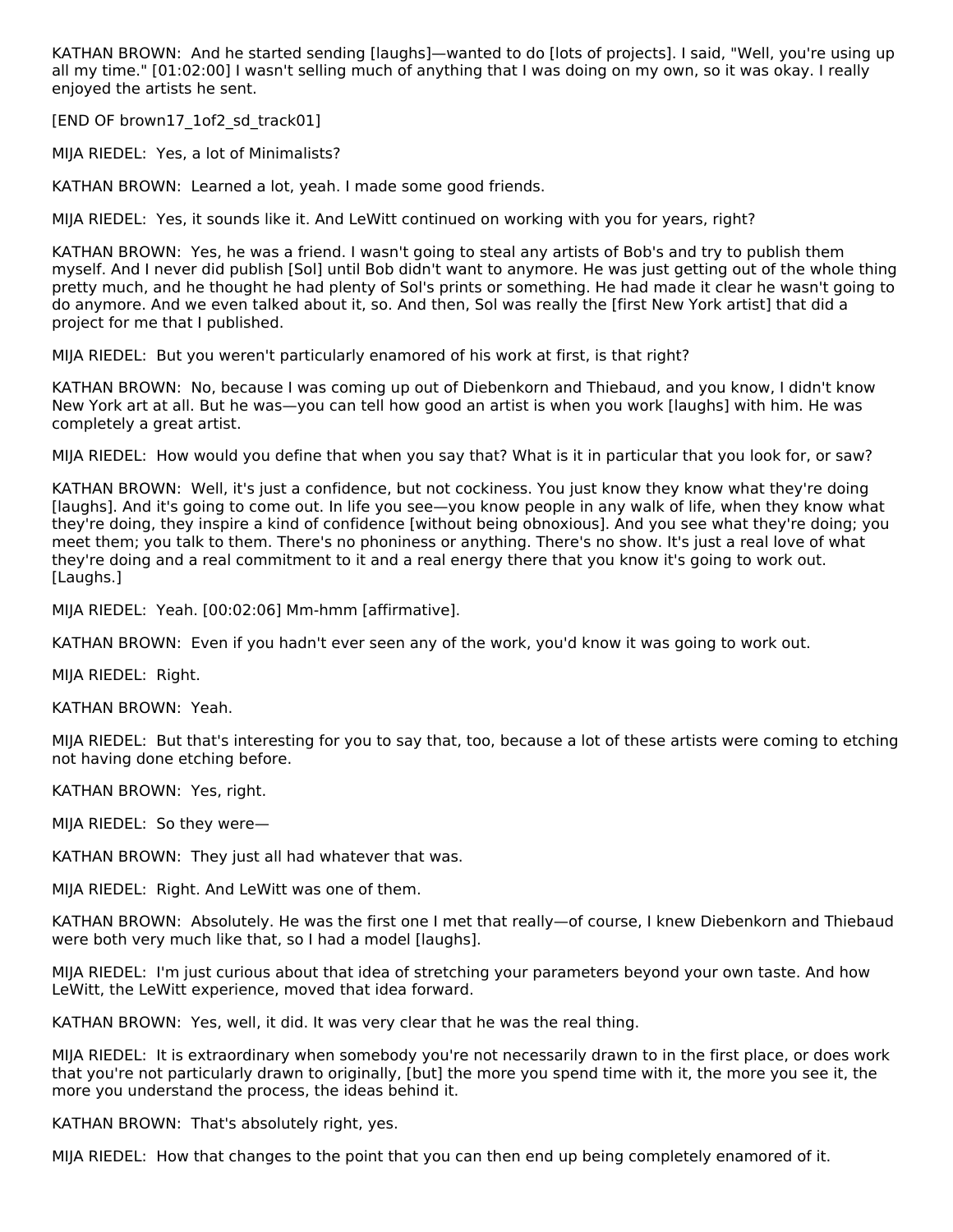KATHAN BROWN: It can even be done if you don't actually even know [it's happening]. You just start getting involved with that, the life work of some particular artist. Even one that's dead, you can discover that and you get into—I mean, that's how art works. When people make those kinds of discoveries, they start to see something. And it's very hard for anybody to explain it, but if you ever had any kind of real art experience, you know what it is.

MIJA RIEDEL: Yeah. But I think that goes even a step further when you're watching the work be made. You're seeing the process of how it's done.

KATHAN BROWN: That's true. It's lucky. That's [laughs] why I'm so lucky—

MIJA RIEDEL: You are. [They laugh.]

KATHAN BROWN: —because I know how to do that.

MIJA RIEDEL: That is an extraordinary—well, because it's such an insight to how that creative mind is working. [00:04:01]

KATHAN BROWN: Yes.

MIJA RIEDEL: And how each one is different and then also similar.

KATHAN BROWN: Mm-hmm [affirmative]. That's surprising. So, yeah, it's great. It's great. Couldn't be better [laughs] for something to do with your life, I think.

MIJA RIEDEL: Absolutely. It's constantly surprising.

KATHAN BROWN: I was really lucky to get an engagement at the beginning with the pros, you know, and got sent them. I didn't even know or do anything. I just was lucky.

MIJA RIEDEL: And so interesting to have those avant-garde contemporary artists sent to you when you have this very old technique for printing.

KATHAN BROWN: Yes [laughs]. Mm-hmm [affirmative].

MIJA RIEDEL: Chuck Close came in '72 and did Keith, and he talks about how that was really the starting point that allowed the grid, or what he called the "incremental unit," to be visible in his future work.

We just talked about Al Held. Were there other artists that you saw experience that kind of profound or lasting change through printmaking?

KATHAN BROWN: Oh, that came into their other work?

MIJA RIEDEL: Yeah.

KATHAN BROWN: Well, it's pretty clear with those two, because it's so visible.

MIJA RIEDEL: Right.

KATHAN BROWN: But I think pretty much everybody has felt that it changed—if they got into it seriously, they felt that there'd been some change.

MIJA RIEDEL: Interesting.

KATHAN BROWN: Because it calls your attention to different things than you've thought about before. And then, that kind of thought comes back into the other work. I mean, it's not a major—obviously it's, you know, not earthshaking for them necessarily.

MIJA RIEDEL: Yeah. [00:06:00]

KATHAN BROWN: But I think that most everybody that we have worked with here in any seriousness, like for more than one project, has at some point or other said something like, "You know, I really think this has influenced my other work."

MIJA RIEDEL: Mm-hmm [affirmative]. And when you say that it catches their attention, or they see something differently, have they elaborated on that to you?

KATHAN BROWN: No, it's impossible. They don't talk. Nobody wants to spew out stuff about that like that.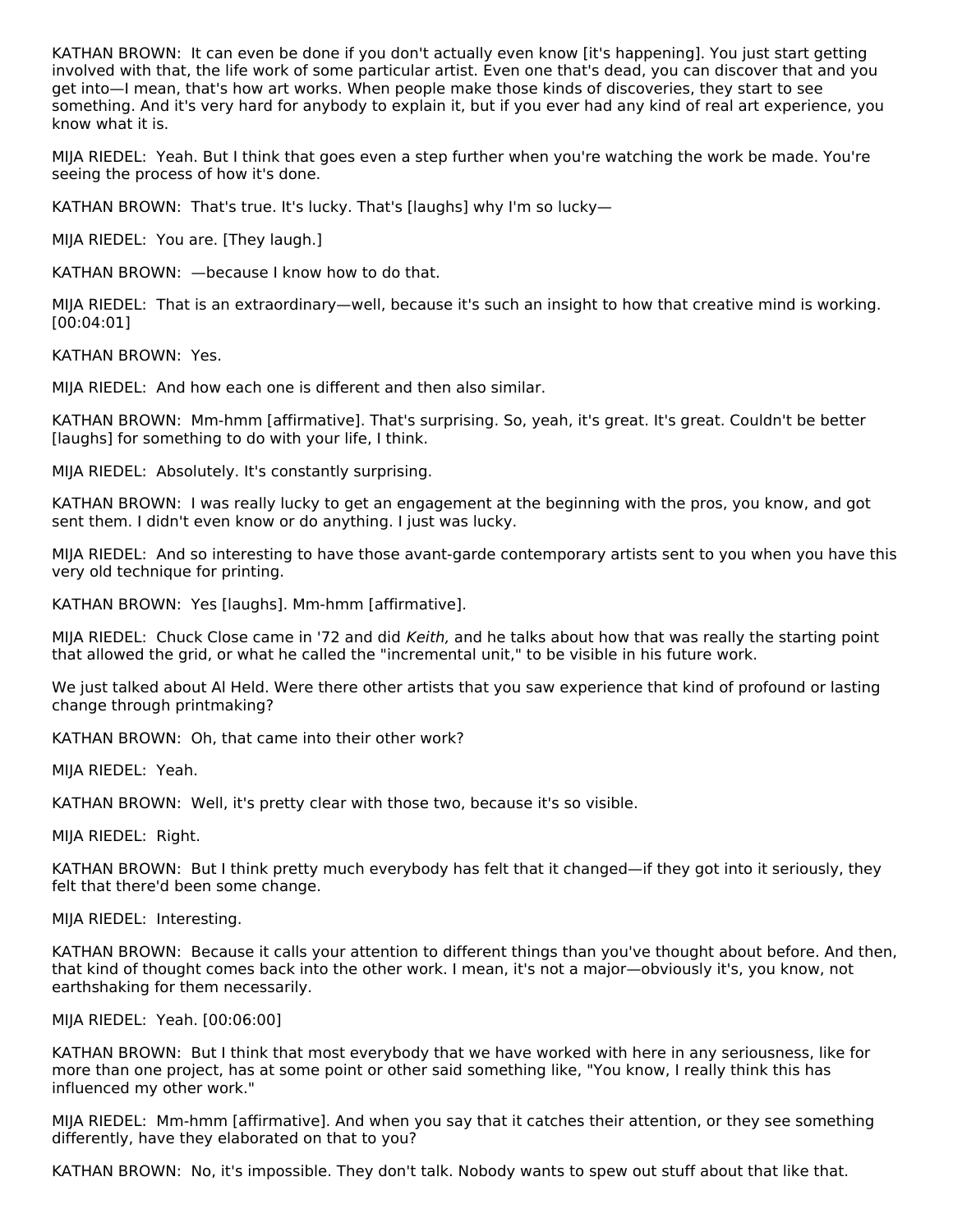They'd rather have you just look at it. Every once in a while, somebody will say something like, "Well, this is something different for me," or "This is interesting, and I think I can use this idea later." Or something like that.

MIJA RIEDEL: Right. And does it surface more or less with a particular process? Like does aquatint offer a big opportunity for change or insight, or is it something about one of the different grounds? Was it maybe the steel facing on the—the steel facing that went on the copper? Or does it really vary by artist?

KATHAN BROWN: Well, there isn't—you probably named all the possibilities [laughs]. There aren't that many. But aquatint certainly has a lot of range. And the grounds can be used in different ways.

MIJA RIEDEL: Mm-hmm [affirmative].

KATHAN BROWN: I'm looking at this Diebenkorn with all his fingerprints in it here [and also the impression of the cloth of his jacket. You can see it there; he leaned on the plate –KB].

MIJA RIEDEL: Oh, yes, of course.

KATHAN BROWN: It just looked like this [laughs].

MIJA RIEDEL: This is [inaudible].

KATHAN BROWN: I mean, you have to be careful not to do that when you—[they laugh]. So I say, Don't, you know, lean on it. Oh, okay. See what that comes out like. [They laugh.] Yeah.

MIJA RIEDEL: That's great. I wouldn't have known what that was—

KATHAN BROWN: Yes [laughs].

MIJA RIEDEL: —unless you had said that.

KATHAN BROWN: Yeah.

MIJA RIEDEL: Do you recall what the title of this piece is?

KATHAN BROWN: They're just called Soft Grounds, Six Soft Grounds, I think, or however many there were in the set. Because that is the whole point of it, is the ground is very soft. And you can do that. [00:08:02] You can press stuff in or make different kinds of lines and marks [that are soft –KB]. His fingerprints in there, a lot of fingerprints too; they're deliberate.

MIJA RIEDEL: Oh, yeah.

KATHAN BROWN: Mm-hmm [affirmative].

MIJA RIEDEL: And this is all black and white. Mm-hmm [affirmative]. I think of Pat Steir,

and her waterfall pieces really came out of a printing project, right?

KATHAN BROWN: [She was] pouring the ground on. And then she started doing the paintings a little bit later.

MIJA RIEDEL: Pretty momentous.

KATHAN BROWN: Yeah, that's true. I'm not sure that she wouldn't have done that anyway. I mean, she got the idea for it with this, but she probably poured some watercolors in her studio too.

MIJA RIEDEL: Right.

KATHAN BROWN: I'm not going to take very much credit [laughs]. Artists, they—it comes out of them, you know, whatever it is. And they're using it here and then they're using it there. But I don't say, "Oh, you can do this," and then they do that, and then they run off and do it in their studio. It's not as simple as that.

MIJA RIEDEL: Right.

KATHAN BROWN: [Laughs.]

MIJA RIEDEL: Well, Chuck Close, though—I mean, some have come straight out and said that [his letting the grid show] directly was a result of something that happened here.

KATHAN BROWN: Oh.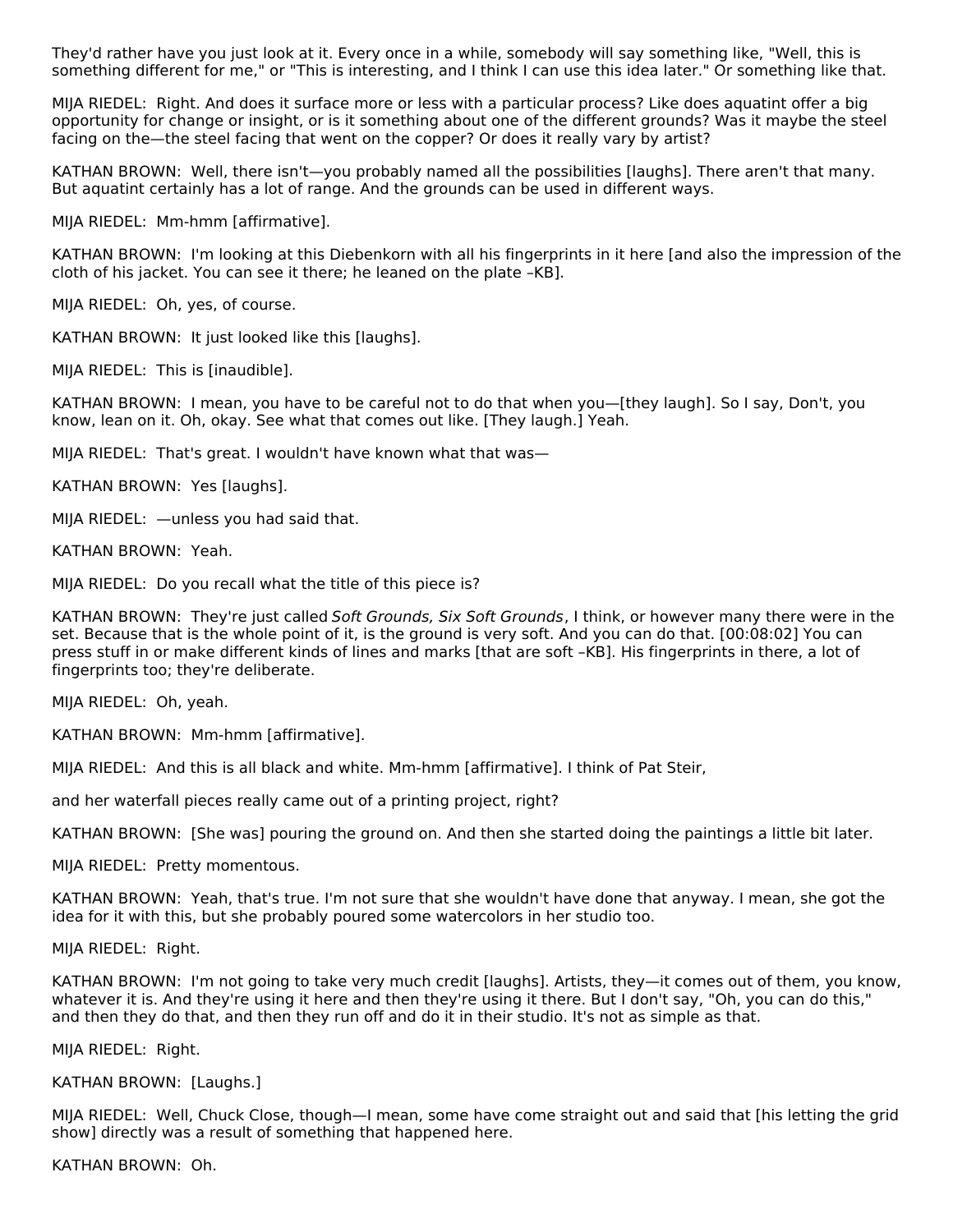MIJA RIEDEL: I mean, something—

KATHAN BROWN: Well, that's nice. I don't recall that but—

MIJA RIEDEL: I think that was in one of the NGA catalogues. He was quoted as saying that.

KATHAN BROWN: Mm-hmm [affirmative]. Well, he did want to try a lot, but, of course, once he got started with something, it took him so long to do it that—

MIJA RIEDEL: Well, that was a two-month process, at least, wasn't it?

KATHAN BROWN: Yes. There's not a whole lot of range of different kinds of things he can do [laughs], because he gets going with it and he does that, I mean, because he's—uses this idea of repetition. Yeah.

MIJA RIEDEL: The '70s really brought the Conceptual artists into the gallery. [00:10:04]

KATHAN BROWN: Mm-hmm [affirmative].

MIJA RIEDEL: Ruth Fine described it as using "one of the oldest and most traditional printmaking processes in radically nontraditional ways," which I thought was a great description of that. Do you think that the process of bringing Conceptual artists into Crown Point really started with The Sun's Reception? Tom Marioni in '74?

KATHAN BROWN: Maybe to some degree. But, you know, there were different kinds of Conceptual art coming out of New York and coming out of California at that time. Tom certainly started the kind of gestural Conceptual art. The out-of-body work things. We [also] had Mel Bochner who was [very different but] always called a Conceptual artist. Bob Feldman sent [him to] me before that. So you can't really say that there wasn't Conceptual work being done at all. Because he was called that. That was his, you know, his mathematic things and things like that and probably others too.

What about Barry Le Va? And even Dorothea Rockburne was pretty Conceptual. She was called Conceptual. So there was a whole Conceptual gaggle of people that Bob Feldman was sending before. But the kind of Conceptual art that Tom represented was more western art, more something from here. A very different concept from the East Coast; nobody even thought of that. I don't know of any East Coast artists that were— Vito?

MIJA RIEDEL: Yeah.

KATHAN BROWN: Tom recommended some for me to publish once I got to know him. And Vito Acconci was one of them, but that was not—that's Conceptual art, too, but it's borderline photographic base, so that's a different attitude to the Mel Bochner kind of thing.

MIJA RIEDEL: Right. Well, I was just thinking of The Sun's Reception as being such a different process, too, of having that copper plate, outside, almost as performance art at the same time, yes. [17:51:46]

KATHAN BROWN: Well, it was a performance, yeah. It was mixed with a performance. And the later prints that he did, even if we didn't have an audience, it was still essentially a performance, because it was the kind of action—it was an "action," as he called it. Not necessarily a performance. He called these things "performance action."

MIJA RIEDEL: Yeah.

KATHAN BROWN: "Action" was his favorite word. But other people liked to say "performance." Some people called it "performance action" [laughs] or "action performance" or something like that, because he, you know, he could get in on the wave of whatever they thought they were talking about. [Laughs.]

MIJA RIEDEL: Yeah.

KATHAN BROWN: Because it was the same thing [laughs].

MIJA RIEDEL: Right.

KATHAN BROWN: What they were talking about is what he was talking about [laughs].

MIJA RIEDEL: It was just the West Coast translation.

KATHAN BROWN: The name, yeah [laughs]. [No, not a translation. The West Coast Conceptual art of that time was very different from East Coast Conceptual art. –KB]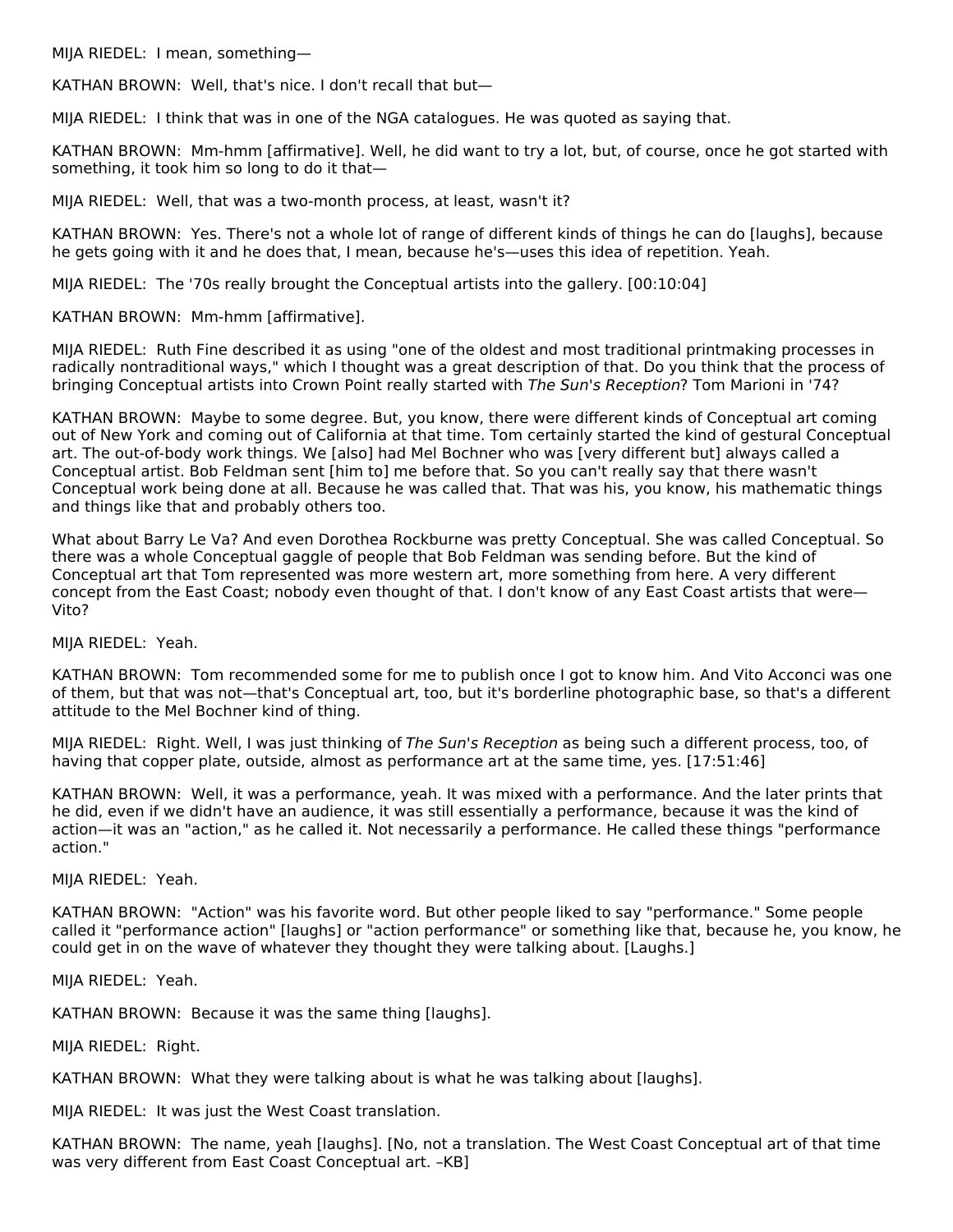MIJA RIEDEL: It was a very different process than anything that happened before it, right?

KATHAN BROWN: Well, you know, I don't think that different, in a way, because everything that anybody [can draw, can be drawn] if they have a plate, is direct on the plate. And if, when you make your drawings, you do drum brushing or—to make them, you could do it on a plate. Or you could do it on paper. So in this way, it's the similar thing to somebody who makes drawings by drawing, you know, with a pencil on paper. And then they decide to use the wax ground, and put the paper on top of the wax ground, and draw with something, and then you get that.

MIJA RIEDEL: Yes.

KATHAN BROWN: And it looks different. But it's essentially drawing. It's just that you can make these different kinds of marks that are so different with this process because of being cut, you know, etched into the plate.

MIJA RIEDEL: And because the ground is so soft.

KATHAN BROWN: Yes, the soft ground has all that different range, picks up every kind of texture, whatever you use. [00:14:00] So—but the hard ground is deliberately made not to do that. So you have to cut into it.

MIJA RIEDEL: Mm-hmm [affirmative]. And to your mind, that was just expanding the range of Conceptual work that you were looking at?

KATHAN BROWN: Mm-hmm [affirmative].

MIJA RIEDEL: Yeah, it didn't feel like it was a great deviation from what you were already doing. And it didn't matter that it was outside in Sausalito, and that it was partly a performance and there wasn't—

KATHAN BROWN: No, it was nice. I thought that was a good—interesting idea. It was fun and great, yeah. That was good. In some funny way a lot of the—because the artists are working on the plate, the connection of the artist to the plate is a [through] drawing. Anyway, it's just a drawing on the plate, but it was with an audience, and it was a little bit different in that regard. But not that different.

MIJA RIEDEL: Wasn't the sun also partially exposed in there?

KATHAN BROWN: Well, he was drawing around the reflection of the sun.

MIJA RIEDEL: Okay. That's what it was.

KATHAN BROWN: That's what he was doing. He deliberately set it up so the sun would be shining on the plate. It actually made a circle. So when he was drawing, he was tracing that so the sun circled—

MIJA RIEDEL: And the sound was recorded, too, wasn't it?

KATHAN BROWN: Yes. Because he did it with an audience. He asked—we invited people, and then the Robinsons wanted to do it in their garden, and they were friends.

MIJA RIEDEL: Collectors, too, the Robinsons?

KATHAN BROWN: Yes, David and Mary Robinson. And they had asked Tom to do a performance for them. He was doing these kind of public performances that would result in a drawing. And they were somebody we knew; we'd been to parties in their house. I mean, we weren't friends in the sense that we hang out all the time. [00:16:03]

MIJA RIEDEL: Yeah.

KATHAN BROWN: But they had artist parties, parties that they invited artists, and Tom was always one that they liked and invited, and we both got to know them. And they asked him if he would do something at their house.

MIJA RIEDEL: Yes.

KATHAN BROWN: So he came up with that idea. It was his idea to do it as a print, because I had asked him to do a print, and he said, "Well, maybe we can do this together."

MIJA RIEDEL: And it was the first print he did with you.

KATHAN BROWN: Yes.

MIJA RIEDEL: That was a very auspicious beginning.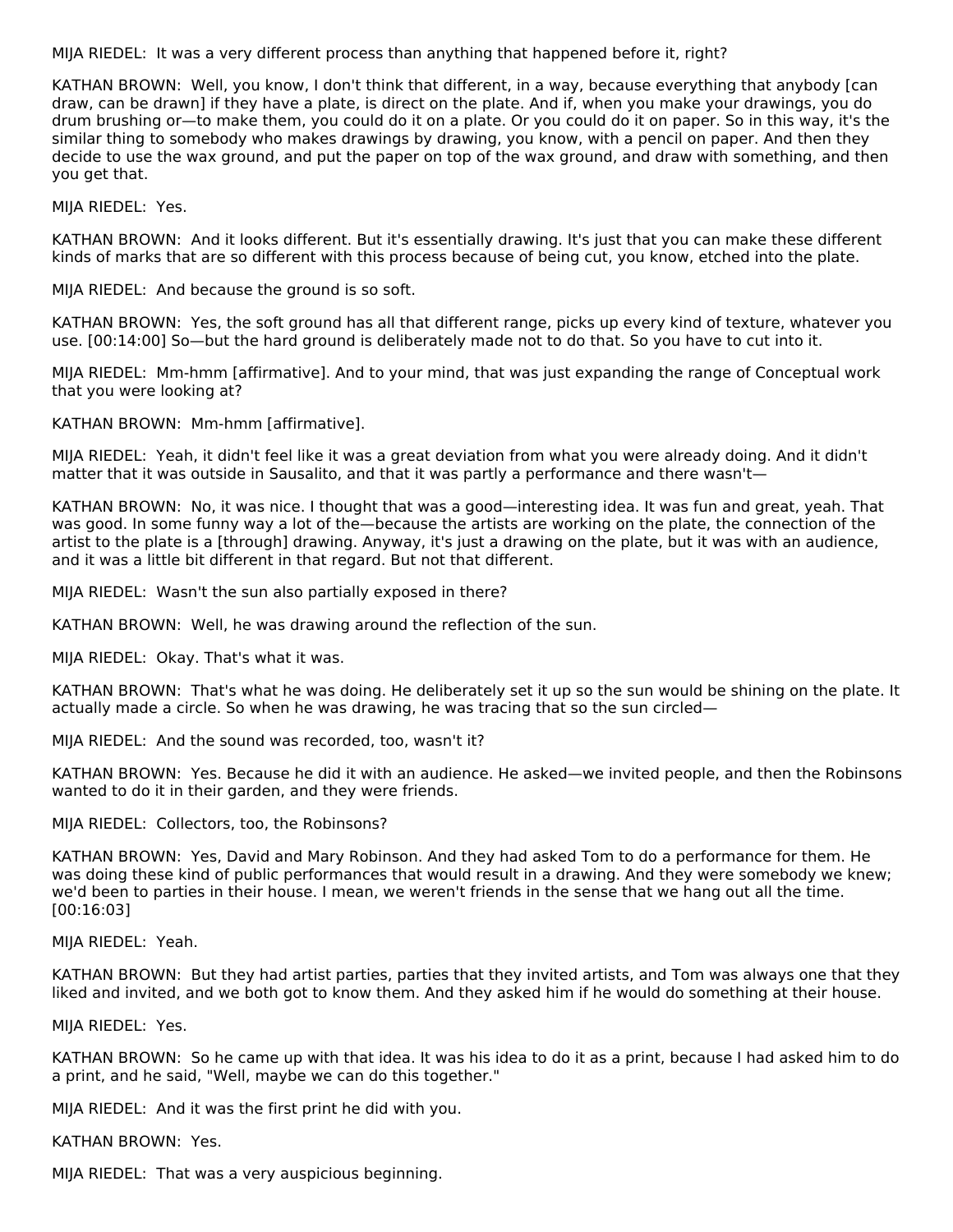KATHAN BROWN: Yes.

MIJA RIEDEL: On many levels [laughs].

KATHAN BROWN: But a beautiful print.

MIJA RIEDEL: So, still in the '70s, you really decided to publish more seriously.

KATHAN BROWN: Mm-hmm [affirmative].

MIJA RIEDEL: What motivated the shift? I know financial solvency had something to do with it too. You were going to be able to stay in business a lot longer if you were publishing and—rather than just printing. But what motivated the—

KATHAN BROWN: Well, I don't know. You can't make money from publishing. [You just try to make ends meet. – KB]

MIJA RIEDEL: Well, that's—yeah [laughs]. That's true.

KATHAN BROWN: The trouble with publishing is you've got to sell. When I would print for Bob, he did the selling. He is a master salesperson. He's fantastic. He's such a—yeah, really neat guy, actually. I like him very much. It's a great relationship.

MIJA RIEDEL: What did you want to do that wasn't happening that you thought publishing more would enable you to do?

KATHAN BROWN: Oh, I think it was just that I wanted to do some artists that he wasn't interested in. I would suggest Conceptual artists and then—I mean, Sol was a Conceptual artist, [but in] a different way, the New York [way]. [Except for Thiebaud, Bob didn't care anything about any of the artists I liked. –KB] I wanted to publish Diebenkorn, and he said, "Oh, no. I can't sell that."

MIJA RIEDEL: Interesting.

KATHAN BROWN: [Laughs.]

MIJA RIEDEL: Isn't that extraordinary?

KATHAN BROWN: [Laughs.]

MIJA RIEDEL: I mean, that's '77, right?

KATHAN BROWN: Yes, I suggested it to him. I said, "You know, he's a really good artist from here." [00:18:05]

MIJA RIEDEL: Yeah.

KATHAN BROWN: "And I think he'd do it for you if it was"—I'd suggest it, and he said, "No, I could never sell it." [Laughs.]

MIJA RIEDEL: Amazing.

KATHAN BROWN: [Laughs.] Yes.

MIJA RIEDEL: So you decided to launch more of a publishing venture. I read that Robert Mangold and Brice Marden each published one piece under your imprint to help launch the printing business. Is that true?

KATHAN BROWN: They were both there [at different times] working with Bob, you know, for a project at the time that I was trying to think of doing it [on my own], and I was talking about how to get going. So I asked Bob if it would be okay [to publish one extra-small print myself –KB]. Because they had both expressed an interest in helping me out that way, you know. So it was just one print [each].

MIJA RIEDEL: Yeah. It seems that there has just been a particularly strong commitment to Crown Point on the part of the artists, especially from the early days.

KATHAN BROWN: Mm-hmm [affirmative]. [And generosity from Bob. –KB]

MIJA RIEDEL: What do you attribute that to? Do you think it has anything to do with your own background as an artist?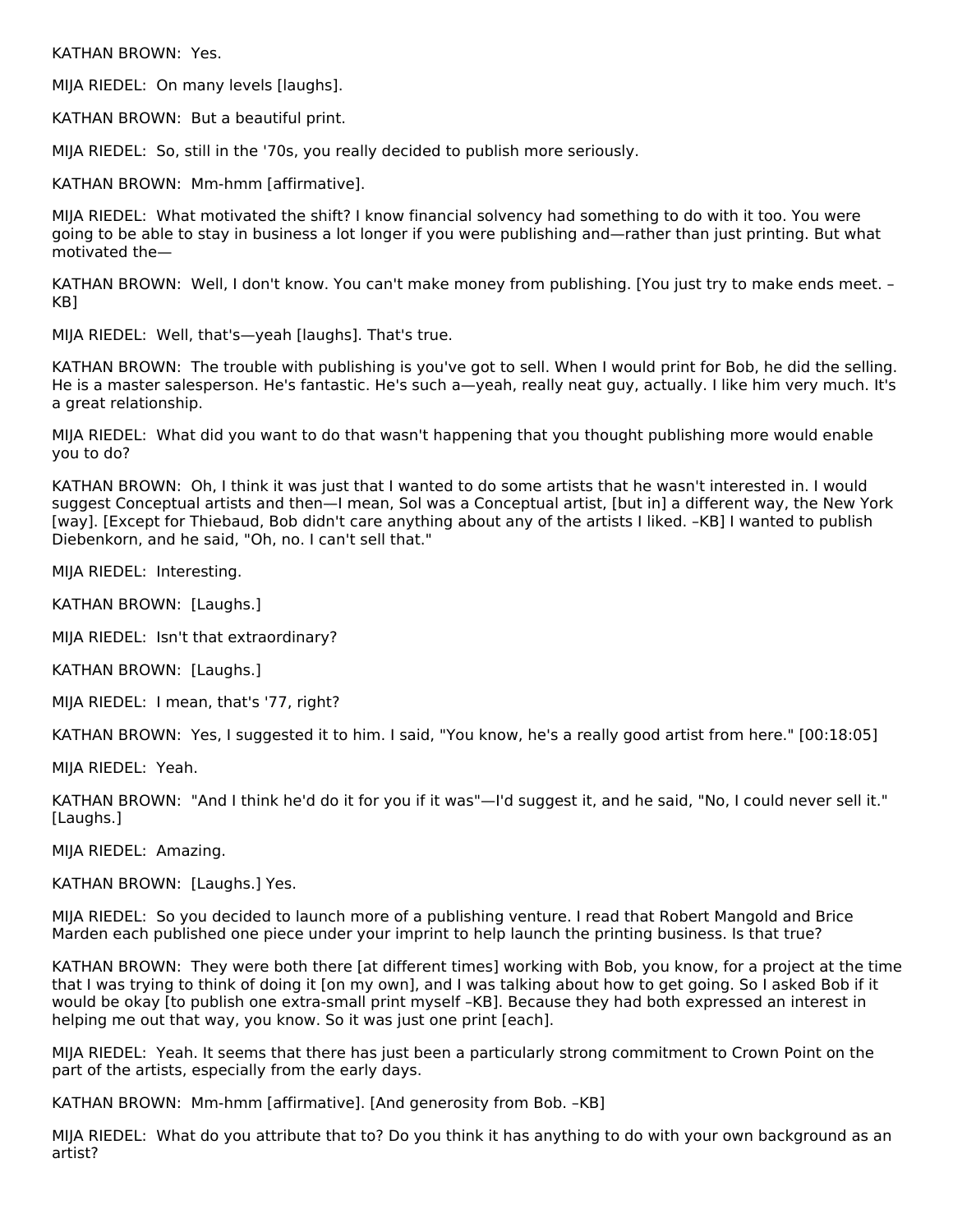KATHAN BROWN: Oh, I don't know. I think the [artists] loved the process, and nobody had ever shown it to them before. That certainly was a big part of it. But they probably liked me. I mean, we worked together well, and I was an artist myself, so it wasn't like working in a shop of a professional printer without [the printer] necessarily being an artist. Although most of the professional printers are artists, as a matter of fact [. . . ]. But I think I may have been one of the first that actually did it, because Bob encouraged me, you know, and I have to give Bob credit for the publishing part, because he sold those [prints], and no one was thinking to try to sell etchings at that point.

MIJA RIEDEL: Yeah. [00:20:00]

KATHAN BROWN: He really liked the process. And he really was a wonderful promoter. Bob Feldman is the best salesman in the world. He is so eager and interested, and he just draws you in and shows you everything you need to know without too much [fuss], and he's just great.

MIJA RIEDEL: Yeah.

KATHAN BROWN: So he was able to sell those things, even by Minimalist artists, you know.

MIJA RIEDEL: Right.

KATHAN BROWN: Not that easy. [Laughs.]

MIJA RIEDEL: Yeah. And so he just got really excited by what you were able to do.

KATHAN BROWN: He loved the process. He got very keen on it [after Wayne suggested me for that early Parasol Press project –KB]. Then he wanted to publish Sol [who I didn't know, but really appreciated –KB]. And so he said he wanted to do it. And Bob really liked the things, and came out and saw what was going on, and said, "This is so interesting. It's something I want to get involved with." So then he got Brice Marden.

MIJA RIEDEL: Right. And he sent you quite a few people.

KATHAN BROWN: Mm-hmm [affirmative].

MIJA RIEDEL: All through the '70s.

KATHAN BROWN: Yes.

MIJA RIEDEL: Really exposed a whole new group of New York artists [to etching].

KATHAN BROWN: And I got to make some good, nice friends in that way too.

MIJA RIEDEL: Yeah. And a lot of them became long-term, right?

KATHAN BROWN: Mm-hmm [affirmative]. I never published any of his artists without his specifically telling me that [it was okay with him –KB] [laughs].

MIJA RIEDEL: Right. Yeah.

KATHAN BROWN: No, and I wasn't about to steal anybody.

MIJA RIEDEL: You did your first art fair, I think, in the '70s, too, right? Art Basel in '77.

KATHAN BROWN: Yeah. Margarete Roeder had something to do with that. She suggested it and went with me, and we pulled it off somehow.

MIJA RIEDEL: And she also introduced you to John Cage that year, right?

KATHAN BROWN: Yes, mm-hmm [affirmative]. Met him then, and she recommended me to him. Yeah, she's an old friend.

MIJA RIEDEL: I know you took a break from the fairs for a while. [00:22:02] You went back in the early—the Art Basel, anyway—you went back in the '80s, and now you're back. Are you still at the fairs?

KATHAN BROWN: We've always done the fairs. We haven't gone overseas for a while. It's just more expensive and not really that productive in terms of sales for us.

MIJA RIEDEL: I was going to ask how significant the fairs have been over the years.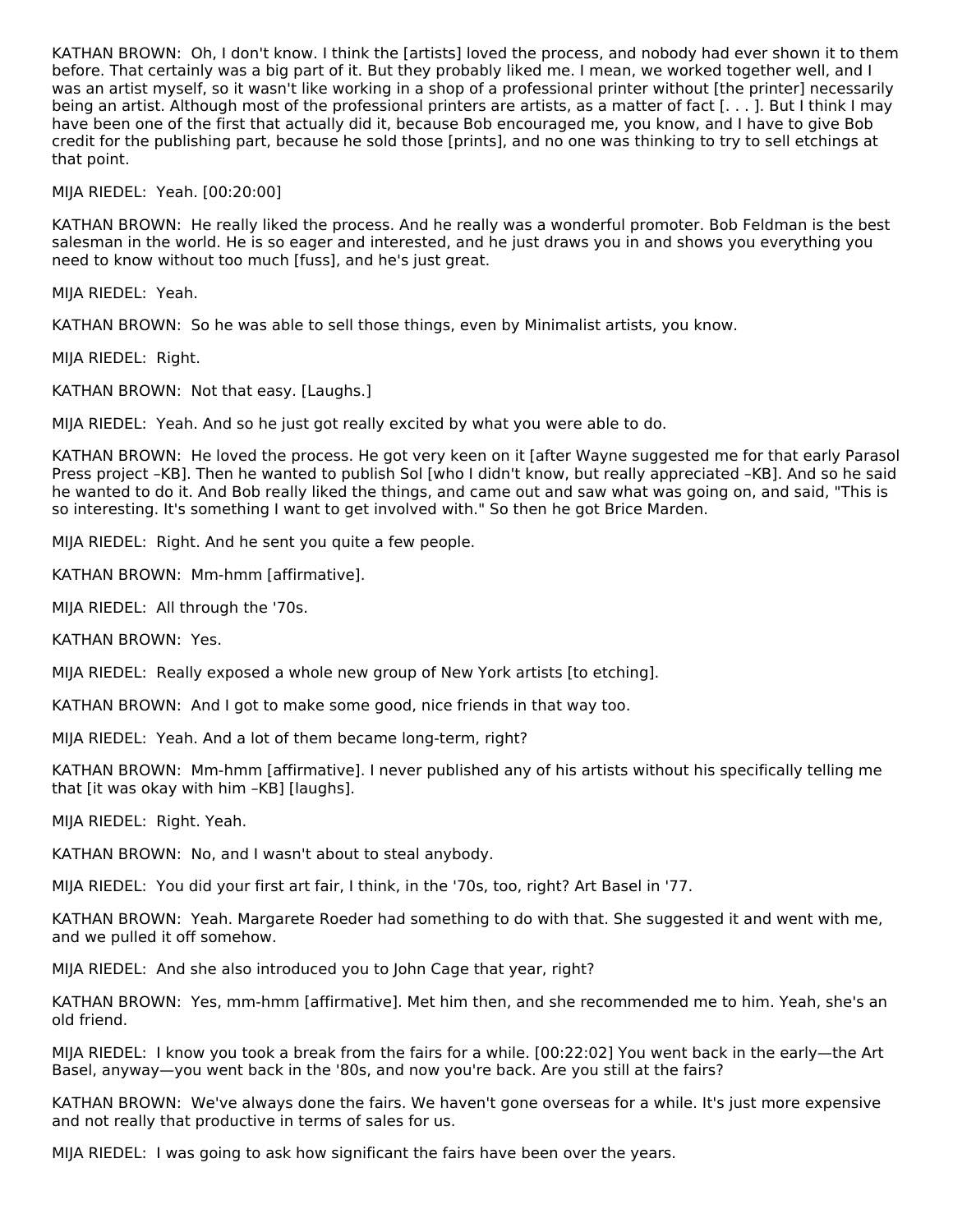KATHAN BROWN: It's important—it was important to get exposure at the beginning, but that's not so important anymore.

MIJA RIEDEL: Right, now that you've had your 50th anniversary.

[They laugh.]

KATHAN BROWN: Well, people know who we are. And they come to us if they want a particular thing. But we certainly want to have a presence [outside San Francisco]. And Valerie goes; I don't like the fairs. I don't go to them at all anymore, but I used to with her. But she's the one that sells things. And Karen McCready [started] the gallery in New York because Karen didn't want [laughs] to leave New York. But that [was] good because we got exposure in New York. But then when Karen died, Valerie was running the gallery here. So we pretty much had, obviously, closed up everything in New York, because Karen died an untimely death, which was really [terrible].

MIJA RIEDEL: Yes. So you opened the gallery in New York because Karen was there and didn't want to move.

KATHAN BROWN: Yes.

MIJA RIEDEL: I didn't know that.

KATHAN BROWN: [Laughs.]

MIJA RIEDEL: That's fascinating.

KATHAN BROWN: One foot in front of the other.

MIJA RIEDEL: I thought you wanted to open—

KATHAN BROWN: I don't usually strategize. I just do what's in front of me [laughs].

MIJA RIEDEL: I thought you sought her out to open a gallery in New York.

KATHAN BROWN: Well, I sought her out to sell things for us.

MIJA RIEDEL: Right.

KATHAN BROWN: I really liked Karen. I'd met her at several of the fairs, and we got along, and I wanted her to move out here and run the gallery here and be our salesperson. But she didn't want to leave New York. So she said she'd love to try and develop something for us there, and she'd still be the sales director. And she'd have somebody that she'd talk to, and she'd come out and train [so we could also] run something here. [00:24:01] But she wasn't going to move. And so if I wanted to hire her on that basis, that she'd like to do. She thought she could be successful. So I said, "Sure, let's try it."

MIJA RIEDEL: Extraordinary. That lasted about 10 years.

KATHAN BROWN: Yes.

MIJA RIEDEL: So it wasn't that you felt, I need to have a New York presence. It was that Karen wanted to stay there. Oh, that's fascinating. I didn't know that.

KATHAN BROWN: I just wanted a good sales person.

MIJA RIEDEL: Yeah.

KATHAN BROWN: I wanted her [laughs], yeah.

MIJA RIEDEL: What about her was so compelling that you were willing to open a New York gallery? That's quite an extreme to go to.

KATHAN BROWN: I had seen her at fairs and things, and I just got to know her a little bit. I didn't know her really very well. But she was great. She was a very warm person and real, and she could sell. She could sell. That's something that I never—it's a mystery to me how people do that.

MIJA RIEDEL: It's so interesting to me to hear you say that. And I know that's true because I've read that you really have always been much more interested in working with the artists—

KATHAN BROWN: Yes.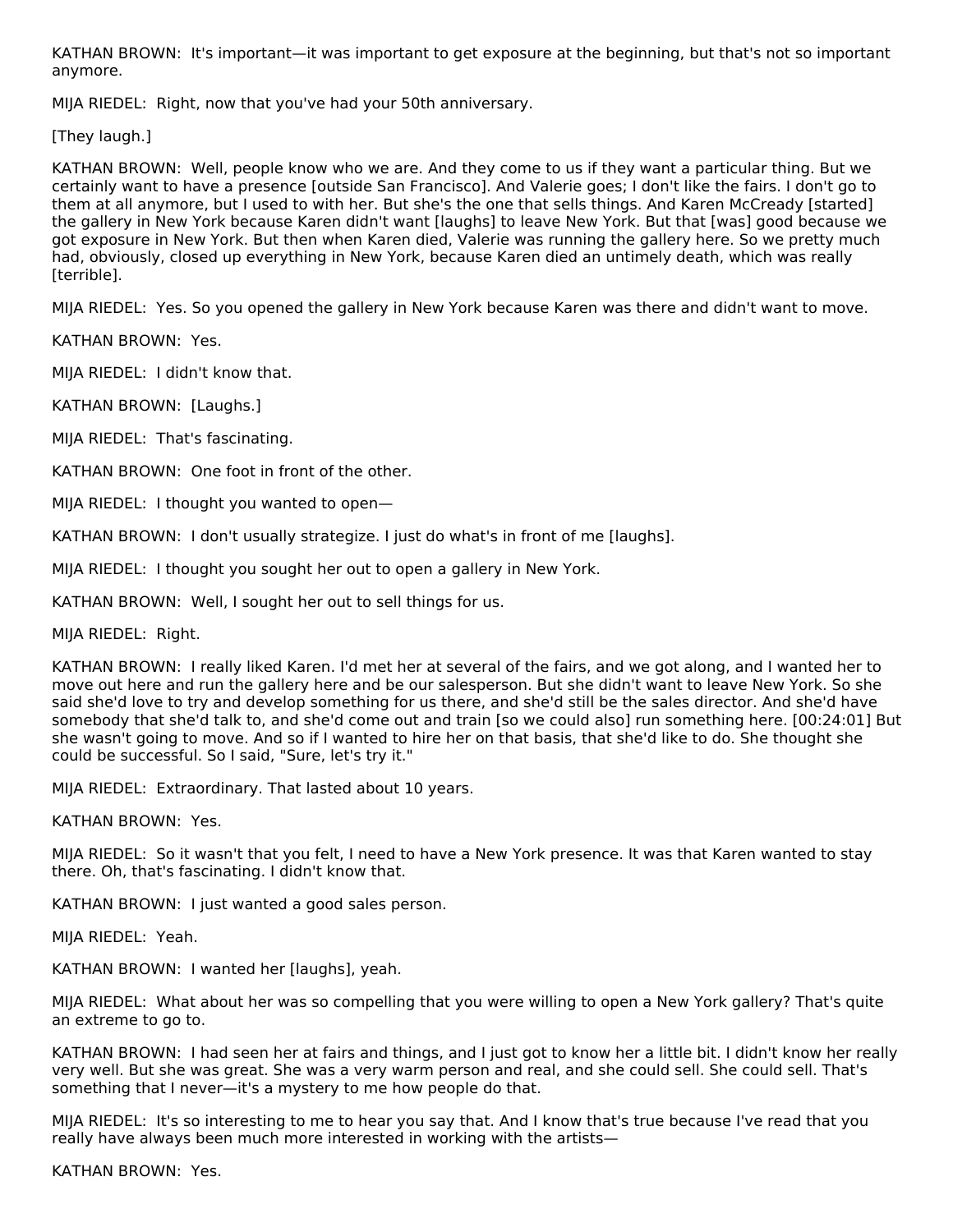MIJA RIEDEL: —and the education aspect of it. But here, the business has thrived for

50 years, certainly with its ups and downs, I know. And the earthquake part of relocation read like a thriller. [They laugh.]

KATHAN BROWN: I know [laughs].

MIJA RIEDEL: So I know there's been plenty of challenges.

KATHAN BROWN: Mm-hmm [affirmative].

MIJA RIEDEL: So you've always teamed up with someone who was great at sales. It started out being Feldman who was someone who sells.

KATHAN BROWN: Feldman, I could recognize it by the time [laughs] I worked with Feldman for a while. And when somebody could sell, they can sell. And I knew I couldn't. I tried but—

MIJA RIEDEL: Interesting because I think of good sales so much as being education and you're so much about education.

KATHAN BROWN: Well, I can do education, but I can't do sales.

MIJA RIEDEL: Interesting.

KATHAN BROWN: And I still can't.

MIJA RIEDEL: But that didn't hold you back.

KATHAN BROWN: [Laughs.] No, right. Well, I did have—when we had a gallery here and Fredrica Drotos stayed here and [was running it].

MIJA RIEDEL: Yeah. [00:26:01]

KATHAN BROWN: And Karen [was in] New York. I had to have two salespersons [laughs]. Then [after Fredrica left], I had Thomas Way for a little while, but he turned out to be a crook. But he was a good salesman. [. . . –KB]

MIJA RIEDEL: Mm-hmm [affirmative]. [What about] the crook part?

KATHAN BROWN: [He stole some prints. –KB] It didn't end up being the end of the world or anything, but it was a shock.

MIJA RIEDEL: Yeah, when I read that, it was quite a shock. [. . . –KB]

KATHAN BROWN: Yeah, because I always trusted people. I've never tried to keep track of what they are doing. Once they have a job [here], they do their job and I wasn't watching him really, you know. [Laughs.]

MIJA RIEDEL: Right. In the '70s—I want to just talk a little bit about John Cage and how that all began. He came here, I think, between '78 and '92, when he passed away.

KATHAN BROWN: Practically every year.

MIJA RIEDEL: Yeah, 15 times or something like that.

KATHAN BROWN: Mm-hmm [affirmative].

MIJA RIEDEL: Twenty-seven groups of prints, over 600 [different images]. That invitation seems so unusual, and his acceptance as well; I wonder what inspired that.

KATHAN BROWN: Did I say [laughs] anywhere?

MIJA RIEDEL: I don't think so.

KATHAN BROWN: I'm trying to think what it was like back then. I was really casting around for, you know, some artists that nobody else had. [00:28:00] But I—he'd done some visual art. He did some illustrations for those Thoreau things. And he did some other thing I'd seen. They were really nice. They were beautiful. I'd seen a little something. But mostly I had read something, you know, that was talking about his thinking, his approach. It just seemed like—I think Tom encouraged me in that too.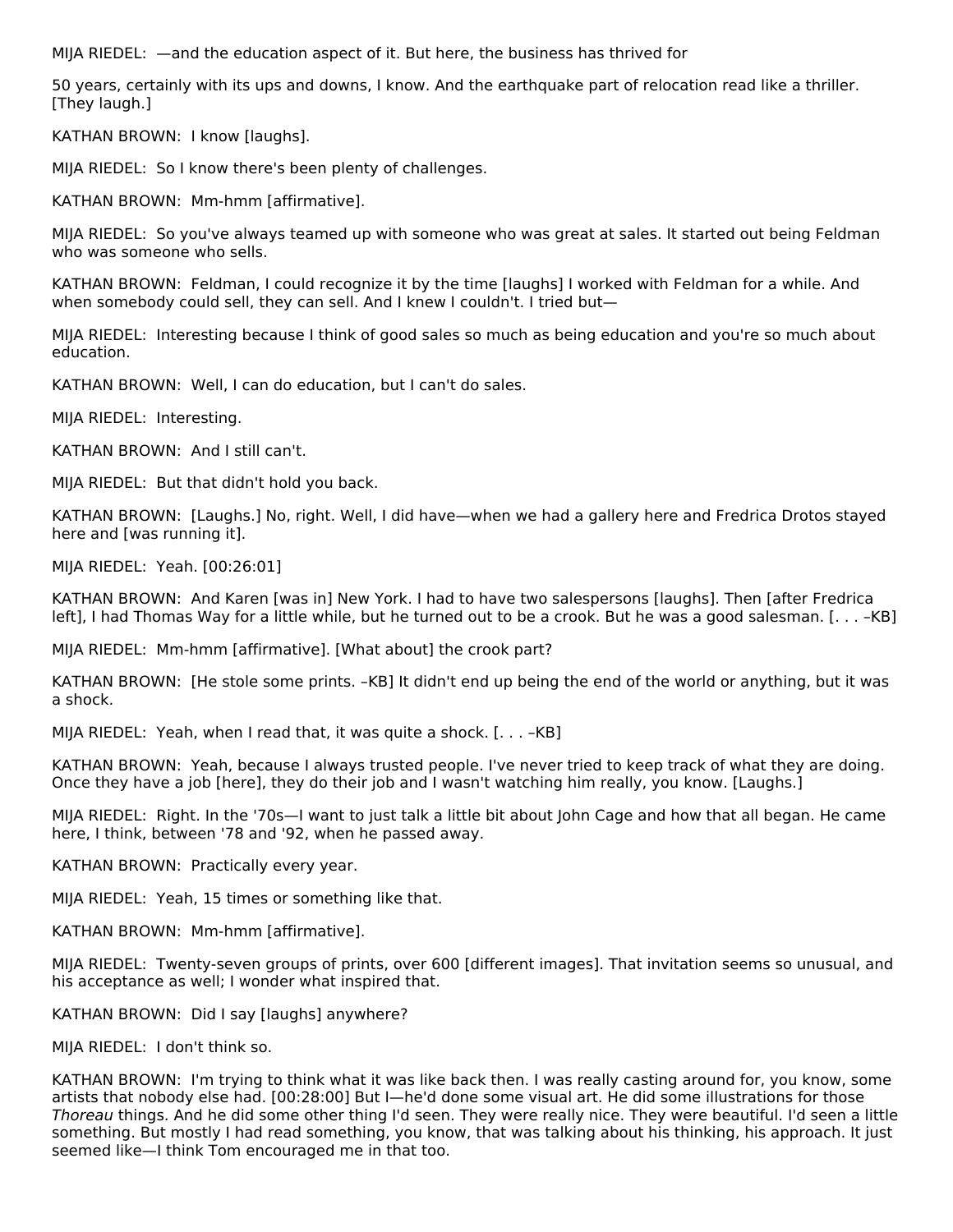MIJA RIEDEL: That sounds reasonable.

KATHAN BROWN: Margarete Roeder was very close to [Cage]. And she has always remained a very close friend [of mine] to this day. And she thought he would be good and he could do something.

MIJA RIEDEL: Interesting.

KATHAN BROWN: Because she really knew him. Mm-hmm [affirmative]. So I think that had a lot to do with it, taking that risk.

MIJA RIEDEL: I mean, that seems the most far-out of your castings.

KATHAN BROWN: Yeah. That was a risk, definitely. Because it costs a lot of money to bring people here and have them stay for two weeks at a hotel [laughs]. And come to work every day [with several printers working with them], monopolize all these people. You have to figure you're going to spend at least \$20,000 just off the top for a project when you ask a new artist.

MIJA RIEDEL: Wow.

KATHAN BROWN: Even back then, probably more now. But that's always the figure I had in my head. If you don't think you can sell \$20,000 worth, maybe you shouldn't do it [laughs], you know. And [Cage] had no reputation, so much, for visual art. He'd done a little bit. He did something or other so—

MIJA RIEDEL: Not what you think of when you think of John Cage.

KATHAN BROWN: Yeah. But I think Tom had an influence on me there. [00:30:00] He had a pretty good sense that somehow that would work. And I don't know, [it] just seemed like it was worth a try.

MIJA RIEDEL: Mm-hmm [affirmative]. Did you get at all nervous when the flames started up [laughs]?

KATHAN BROWN: No, no. That part was great. I always encourage [laughs] new, different thinking.

MIJA RIEDEL: So, that was—

KATHAN BROWN: So, yeah, "This is going to be great. This will work." [Laughs.]

MIJA RIEDEL: Once you saw the flames, it was good news.

KATHAN BROWN: Yes. [But that wasn't John's first project. The first one, Seven Day Diary, is very beautiful. That was 1978. Changes and Disappearances began in 1979 and was completed in 1982. He worked with us almost every year until he died in 1992. –KB]

MIJA RIEDEL: I know a lot of the Crown Point artists have remarked on his influence. Did you observe anything happening between Cage and any of the other artists in particular? Or then when they saw his work and what he was doing?

KATHAN BROWN: Not—can't think especially of what that might be. But everybody seemed to be interested. Even Diebenkorn was kind of surprised and interested in what he did. But then he was a very open person, you know.

MIJA RIEDEL: Cage or—

KATHAN BROWN: Diebenkorn.

MIJA RIEDEL: Diebenkorn, mm-hmm [affirmative].

KATHAN BROWN: I mean, his work is kind of this narrow thing for his role. And I think some people have been surprised when I've said, Oh, he liked so-and-so. Or he liked [laughs]—you know, he liked to look at things. Like, I wouldn't have thought that he would particularly have thought Wayne Thiebaud would have been of any interest. I had the idea to do it, but I think I asked him what he thought. "Yeah, that might be good."

MIJA RIEDEL: Mm-hmm [affirmative]. So he also had that maxim of not being limited by his own particular taste or his own particular style.

KATHAN BROWN: Yeah.

MIJA RIEDEL: Would you say that Cage was the most significant artist to work at the press for you personally? Or one of them?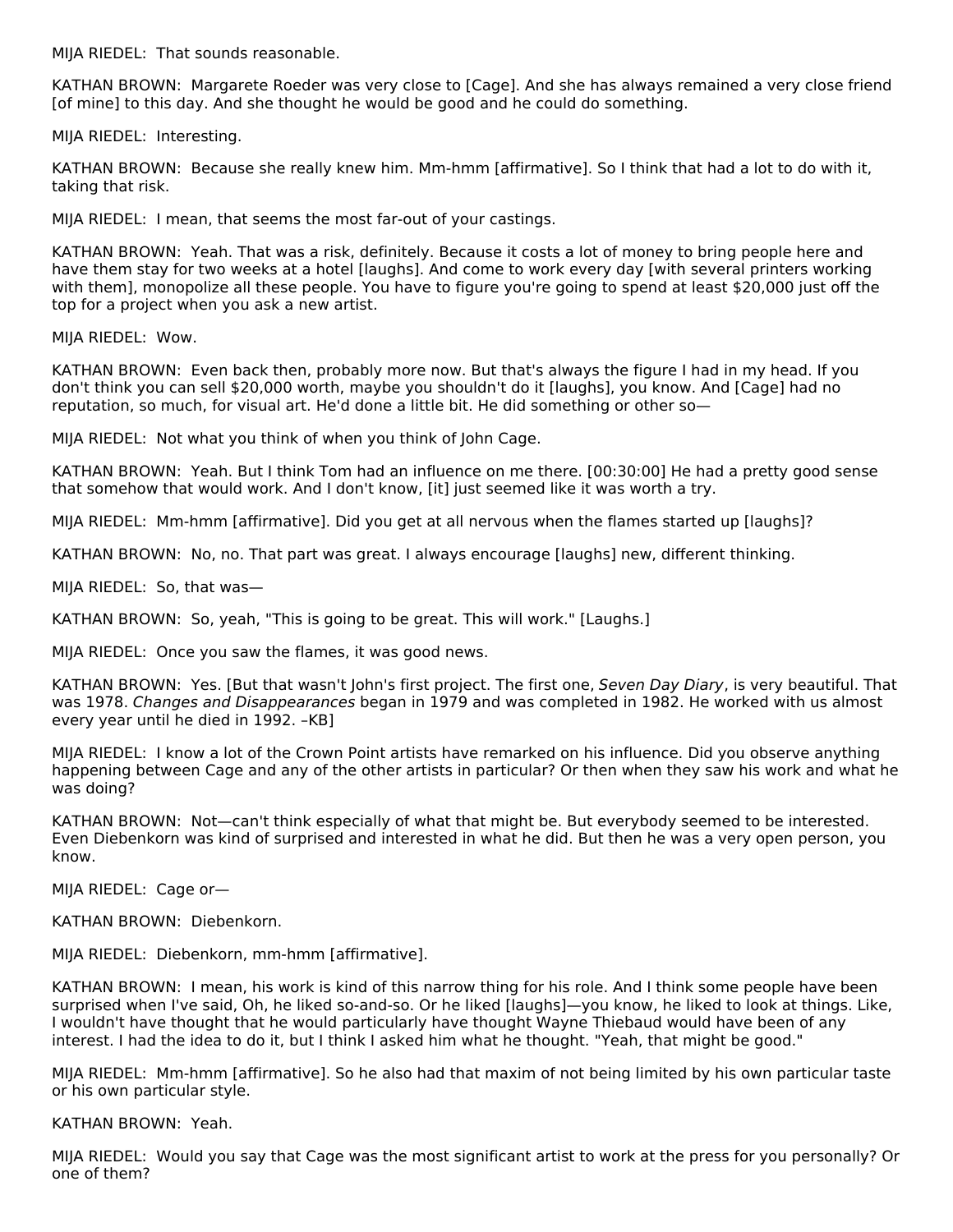KATHAN BROWN: Well, one of them. [00:32:00] Diebenkorn, probably because he was the first one. And that was significant for sure. Because of him, I got the whole pattern exactly how I would treat the artists, and the way of approaching [the project], which I think was really quite different from what anybody else was doing. Not that there were that many people actually publishing at that time. But there were some. And mostly they were printers, you know.

There was a guy in Chicago—I forget his name—but he had a very clear idea of what—it was litho, what he was doing. Nobody was doing etching back then. There wasn't much knowledge of etching at that point. But mostly, a lot of the publishers, particularly publishers who hired printers, you know, like Bob Feldman did with me, would have an idea what they thought that the artist should do. Like, "How about doing some of your clouds?" or whatever it is [laughs]. They would try to give them some tips on what they wanted, because they would have to sell them. You know, "I want this kind of a thing." But Bob was very good. He said, "They can do what they want."

MIJA RIEDEL: Oh.

KATHAN BROWN: So, that—

MIJA RIEDEL: That was different.

KATHAN BROWN: Mm-hmm [affirmative].

MIJA RIEDEL: So that's extraordinary confidence in his artists and also in what you were doing with them.

KATHAN BROWN: Yeah, I think so. It took him a minute or two at the beginning. Sol, I think, straightened him out at the start [laughs].

MIJA RIEDEL: Yeah.

KATHAN BROWN: But he went along. So, he was good. But I had a feeling that other people—I can't say for sure because I don't really know what their relationships were with their artists—but I had heard people say, you know, rumblings or whatever that, Well, they want a set of whatever [laughs], you know, sailboats or something. [00:34:02]

MIJA RIEDEL: Exactly [laughs]. Did anybody come with absolutely—oh, I imagine there must have, over the years, come with absolutely no idea of what they wanted to do.

KATHAN BROWN: Most of them. And we usually encouraged that, actually. But, you know, back in those days, too, at the beginning, when materials were kind of king in painting.

MIJA RIEDEL: Right.

KATHAN BROWN: There was a lot of emphasis on materials.

[Audio break.]

MIJA RIEDEL: And you also started working with Hans Haacke, I think in '78. His piece, Tiffany Cares, was one of the two, I think, that he did.

KATHAN BROWN: That was one of the first things we published. That was Tom's suggestion.

MIJA RIEDEL: Interesting. Did you choose at some point to include artists making more political work as part of the bigger picture of art that you wanted to address?

KATHAN BROWN: Yes, it was a Conceptual art idea. It was Tom's notion that,

you know, the range of—he was an influence on me at that time about that. I didn't know if it would sell, but at that point, I was more interested in making a statement.

MIJA RIEDEL: Right.

KATHAN BROWN: To try carving out some little area or something. And I didn't want to steal any artists from Bob.

MIJA RIEDEL: Right. So, you did—

KATHAN BROWN: Or anybody else that had—Brooke Alexander had sent me a couple of artists in the meantime.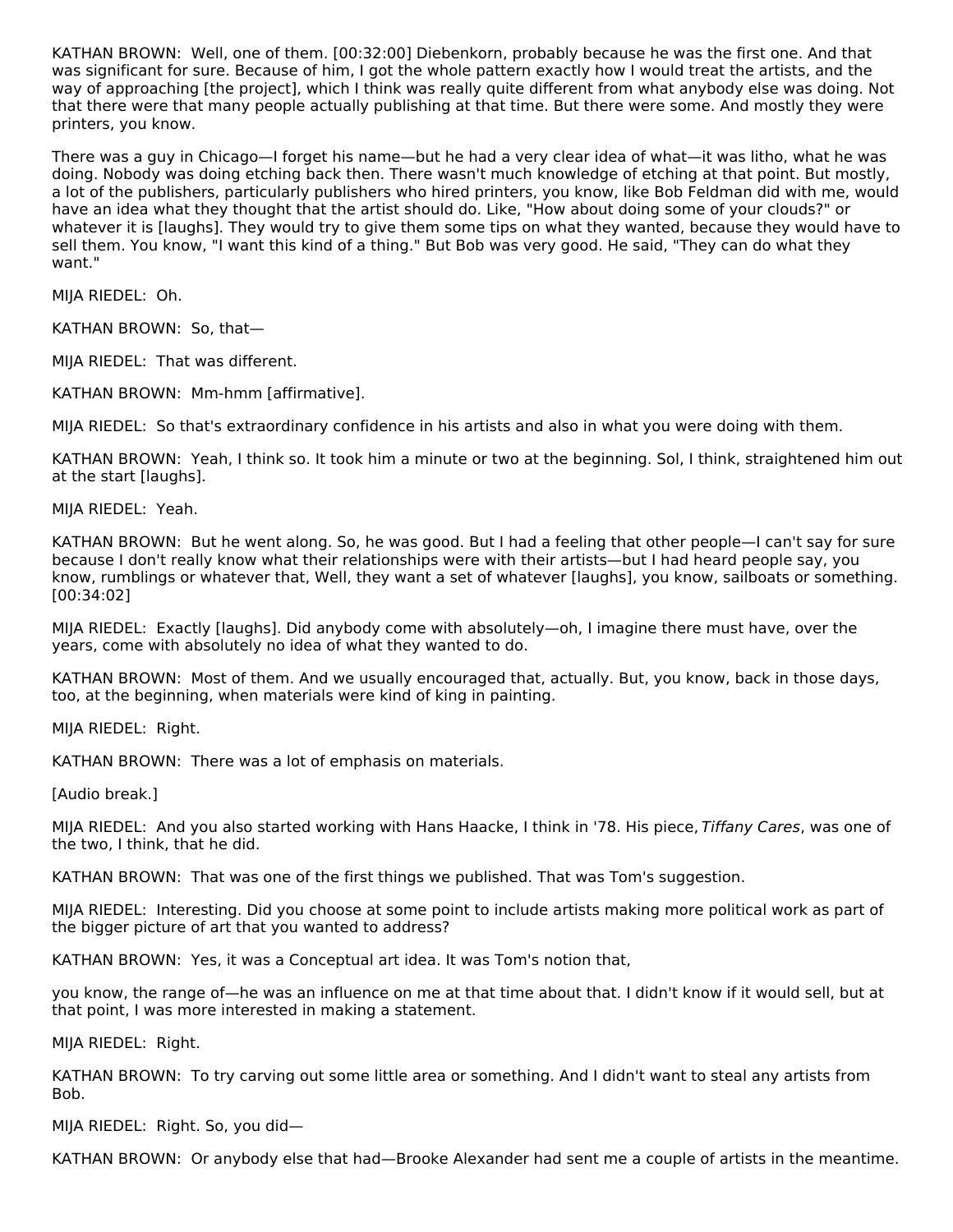MIJA RIEDEL: Sorry, who had sent them?

KATHAN BROWN: Brooke Alexander.

MIJA RIEDEL: Okay.

KATHAN BROWN: But just one or—I can't remember. I could look back over the list and find out who that was. But anyway, I know I had some dealings with him—nice man, very generous and good, and not any problems. [00:36:02] But I wouldn't have wanted to—

MIJA RIEDEL: Right.

KATHAN BROWN: It was getting kind of crowded. [I] had to find some category for me [laughs].

MIJA RIEDEL: It was a perfect time to go more into the international.

KATHAN BROWN: I just tried to do the Conceptual people, because they were hard to sell, and if anybody could sell them, Karen could. Karen could really sell.

MIJA RIEDEL: Really?

KATHAN BROWN: Mm-hmm [affirmative].

MIJA RIEDEL: Especially in New York. Was there more of a market for that there, do you think?

KATHAN BROWN: A little bit more.

MIJA RIEDEL: Yeah. I would think.

KATHAN BROWN: Yes.

MIJA RIEDEL: I want to talk about your books, but maybe we'll leave that till Monday.

KATHAN BROWN: Yeah, that's another whole subject.

MIJA RIEDEL: Okay. Well, we can stop here for the day. We'll pick up with the '80s and your work on Monday.

KATHAN BROWN: Okay.

MIJA RIEDEL: Okay, great. Thank you.

[END OF brown17\_1of2\_sd\_track02]

MIJA RIEDEL: This is Mija Riedel with Kathan Brown for the Archives of American Art [Smithsonian Institution], on Monday, December 18, 2017. This is card number two, and we're at Crown Point Press [San Francisco, CA].

So, thank you so much for showing me your own etching books; we just had a chance to take a look at those.

KATHAN BROWN: Okay.

MIJA RIEDEL: That was a pleasure to see. So many of them have to do with a sense of place. And I've thought about that, well, the North Pole [was part of the series but] was not in the etching [category]. But Sardinia, Pompeii; I know you've been to the Mongolian Desert, I think.

KATHAN BROWN: Yes.

MIJA RIEDEL: How do you decide on where you're going to go?

KATHAN BROWN: Oh, [laughs] I don't know. It's usually just something comes up that allows it, you know. I haven't really planned anything about travels, but I always like traveling a lot.

MIJA RIEDEL: You seem to often choose remote places.

KATHAN BROWN: Yes. Well, that's really more fun, if you have an opportunity.

MIJA RIEDEL: Yeah. Do you have any plans for another book?

KATHAN BROWN: No [laughs].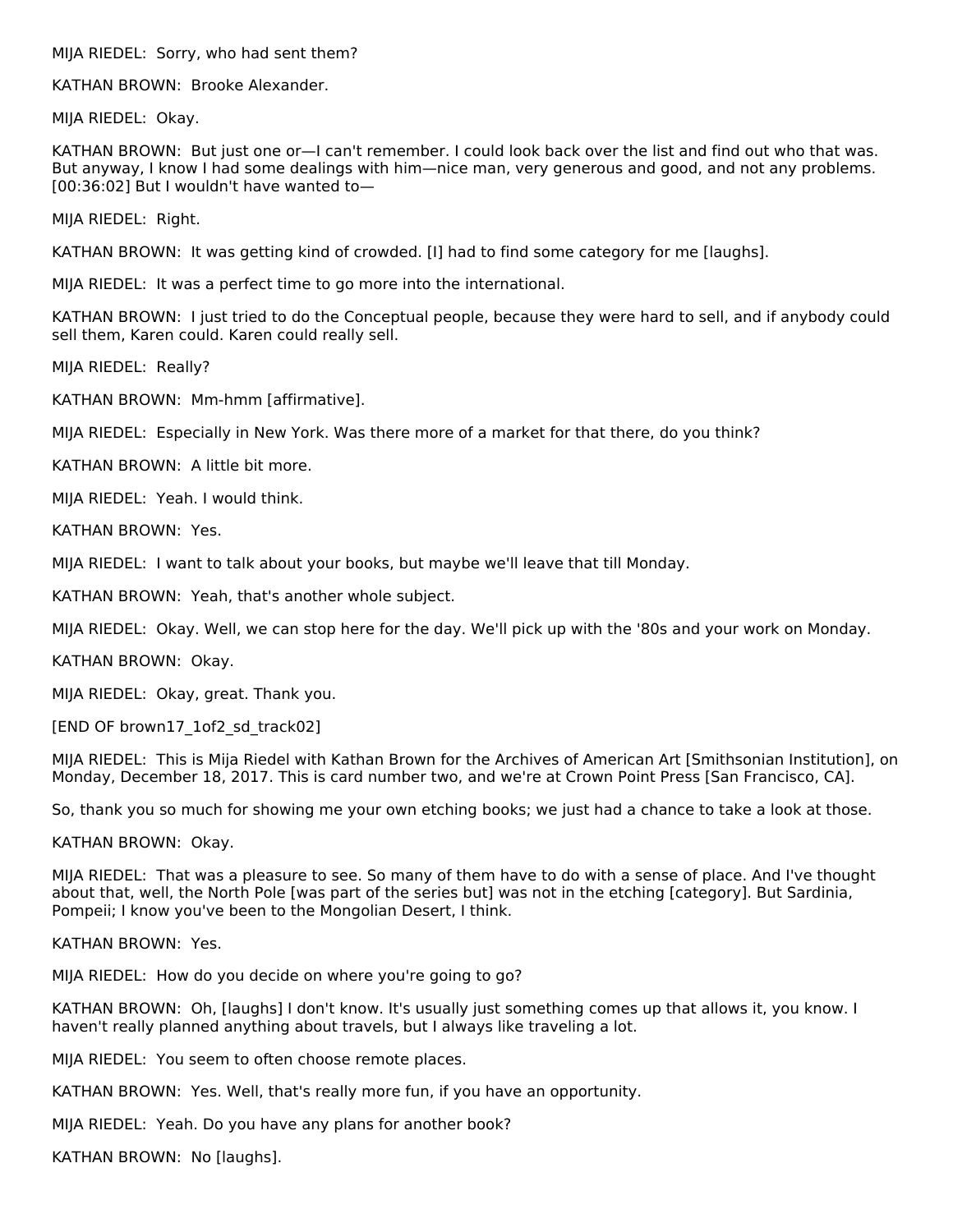#### MIJA RIEDEL: No book?

KATHAN BROWN: I don't think my brain would do it now. It's getting a little foggy [laughs].

MIJA RIEDEL: Well, Know That You Are Lucky is 2012, right?

KATHAN BROWN: Yes, that would be the last one. I think that was just the effort to finish, kind of frame it and kind of set it up, kind of tell the story. Several times people would ask me to do that, and I thought, Well, I'd better do it before I can't remember it anymore. [Laughs.]

MIJA RIEDEL: And we were just talking about how your major at Antioch was English. I thought it was art, but you had a minor in art.

KATHAN BROWN: Yes.

MIJA RIEDEL: Your major was English, and that's what you thought you would do originally.

KATHAN BROWN: Yes.

MIJA RIEDEL: Well, it makes sense how you've dovetailed the writing and the visuals so well as a career.

I wanted to talk about the '80s. We covered the '70s pretty well on Friday. That was a real era of expansion here. You had the projects in Japan and China from '82 to '94. You opened the gallery in New York in '83. [00:02:02] You moved to San Francisco [from Oakland] in '86.

KATHAN BROWN: Mm-hmm [affirmative].

MIJA RIEDEL: And worked with more international artists.

KATHAN BROWN: Mm-hmm [affirmative].

MIJA RIEDEL: Would you describe the program in Japan, what inspired it, and how it affected Crown Point?

KATHAN BROWN: Well, usually everything that I've done has been, as I've often written, [laughs] one foot in front of the other. So it's kind of, when there's an opportunity, it's a matter of grabbing it. I had a Japanese employee, Takada, Hidekatsu Takada. And he was a student of mine at the Art Institute, actually. And then later came to work at Crown Point. He was working for me. And he grew up in Kyoto. And so, I don't know, somehow through that, I had a contact there, and he knew a really good printer.

MIJA RIEDEL: Right.

KATHAN BROWN: Who was actually—in a way, it was a kind of gesture of thinking it would be nice to use this skill before it's not available anymore, because there's so few. Even Takada said, you know, nobody's doing it in Japan anymore. He told us about the last one that really has the skill.

MIJA RIEDEL: That was Tadashi Toda? And that was a process that dated back to the 1700[s] and 1800s, right?

KATHAN BROWN: Yes. Very old process, and he did it the same way, just by himself.

MIJA RIEDEL: His family had actually gone way back.

KATHAN BROWN: Yes, his father had been a printer. And his father before him and so on. And then he was the last of the line. [00:04:01]

MIJA RIEDEL: And hadn't they printed—his family printed—like, Hiroshige and Utamaro?

KATHAN BROWN: I think so, Hiroshige. Right. Yeah, Utamaro. Mm-hmm [affirmative]. That was what I heard. So I guess when I learned that, Takada told me that he had met him and that there was a possibility that he'd do something. And Ida, Shoichi Ida, was a Japanese artist that we were working with at the time. He was actually still living in Kyoto, but Takada had [been] here for some time. But Ida was very instrumental in making that connection for us. Mm-hmm [affirmative].

#### MIJA RIEDEL: Okay.

KATHAN BROWN: So I didn't really decide to do anything except it was offered to me. It's like Ida says, "Well, you know, you could have him print some things for you. He's still printing, and he'd probably do it, so why not ask him?" [Laughs.]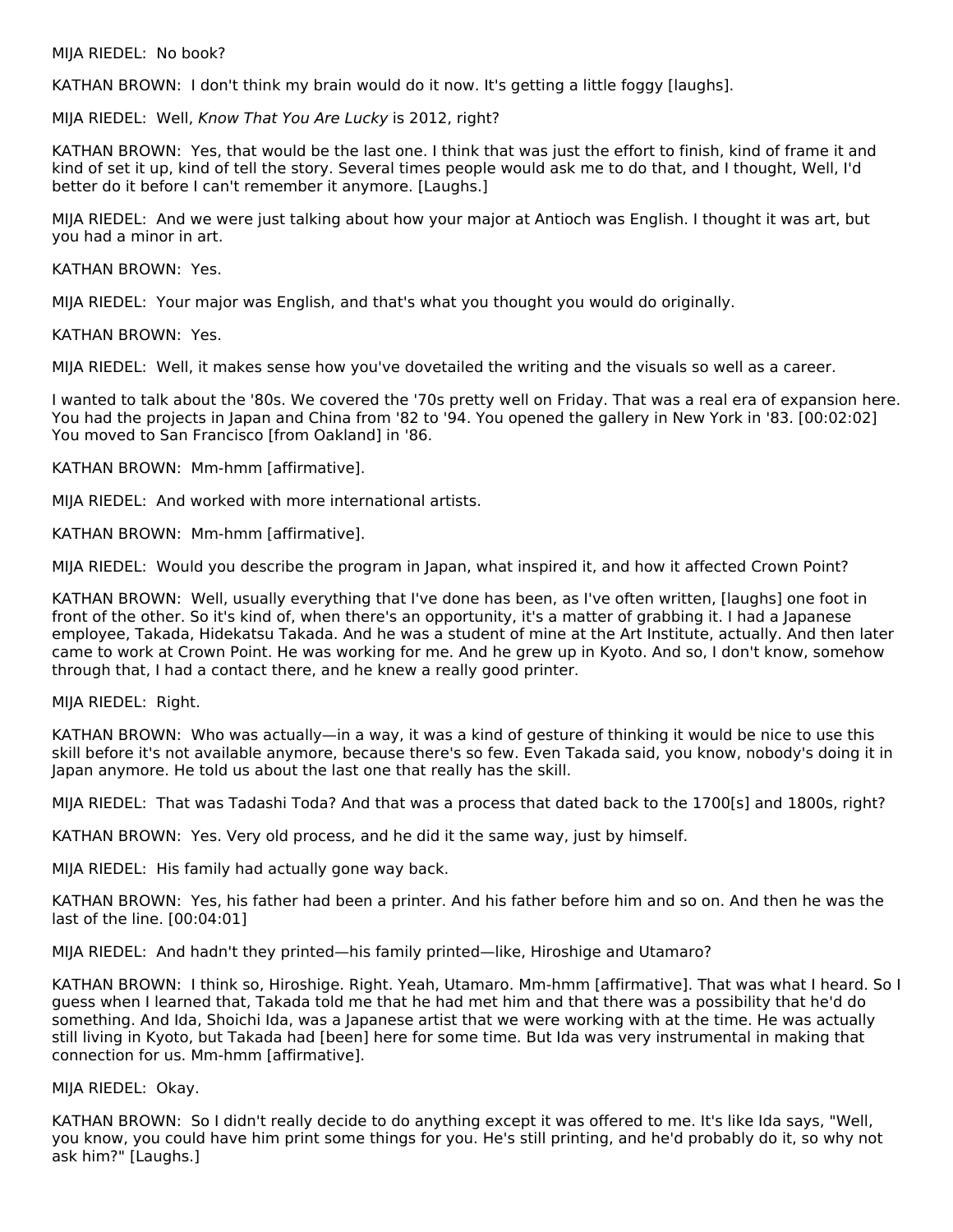MIJA RIEDEL: And that seems to dovetail beautifully with a long-term desire or commitment, passion, you have for preserving antique forms of printing.

KATHAN BROWN: I guess so, yeah. That's what the etching thing was about, too, [at first] because hardly anybody was doing it. And certainly no one was doing it to the kind of depths that we were exploring.

MIJA RIEDEL: Exactly.

KATHAN BROWN: If they did it, it was just a few little scratchy lines. Nobody even thought tones, or I shouldn't say nobody, but it was not very—if you said the word etching, people immediately imagined [laughs], well, scratchy Rembrandt print is what that would be.

MIJA RIEDEL: Right.

KATHAN BROWN: But the idea of something like the Diebenkorns, even when we started doing them, they said, "Oh, they can't be etchings. They're not etchings." [00:06:04]

MIJA RIEDEL: So it was this opportunity to preserve this old printing technique. How was the process different than anything you'd done before—the process in Japan.

KATHAN BROWN: Oh, in Japan. That was a woodcut, not an etching, of course.

MIJA RIEDEL: And what about that was interesting to you? You'd spent all this time working on etchings. Maybe that was why it was interesting?

KATHAN BROWN: Yes, as the other side of the coin, not so much even because of the technique, but because our artists didn't cut the blocks or do any printing or anything. It was pretty much the way it always had been done, with their craftsmen-technicians [but different from our approach in the etching studio, where our artists are completely hands-on –KB]. That's how they did it. I just went the opposite way that I always [had done].

I was always very curious about the artist doing all their own work on the plates. Our printers handled the really technical stuff like putting the grounds on so they would work well, because if we asked an artist who had never done it before to roll out a ground, it's not going to be a very good ground. And that's going to be a handicap for them in their drawing. But [the artists] certainly understood the process, and knew what a ground was doing, and what was the point of it, and how it worked and everything. So it wasn't like we just gave them something, and said "Draw on this, and we'll take it and make it into an [laughs] etching," you know. I was always very keen on everybody understanding about the process.

MIJA RIEDEL: Exactly. But in Japan they didn't work on the materials at all.

KATHAN BROWN: The artists didn't do anything except direct.

MIJA RIEDEL: Interesting.

KATHAN BROWN: It was all about the skill that was in the hands of the [printer and carver].

MIJA RIEDEL: So, completely different.

KATHAN BROWN: Completely different.

MIJA RIEDEL: And very watercolory, as I understand.

KATHAN BROWN: Mm-hmm [affirmative], yes. [00:08:03] But it was a skill that was really in danger of being lost, and, in fact, I think it has been lost now. I don't know who's doing it.

MIJA RIEDEL: Oh, that's too bad.

KATHAN BROWN: But maybe somebody is. Somewhere. But this notion of the watercolor woodcut is a very highly, highly skilled thing.

MIJA RIEDEL: Absolutely.

KATHAN BROWN: Especially the way they did it, yeah. People cut woodcuts—we're doing that here—and they're usually so crude by comparison.

MIJA RIEDEL: Right. What was the difference? Can you describe that technique, what they were doing? Especially if it's lost, it might be nice to have that written down. Or have you documented it in one of your books?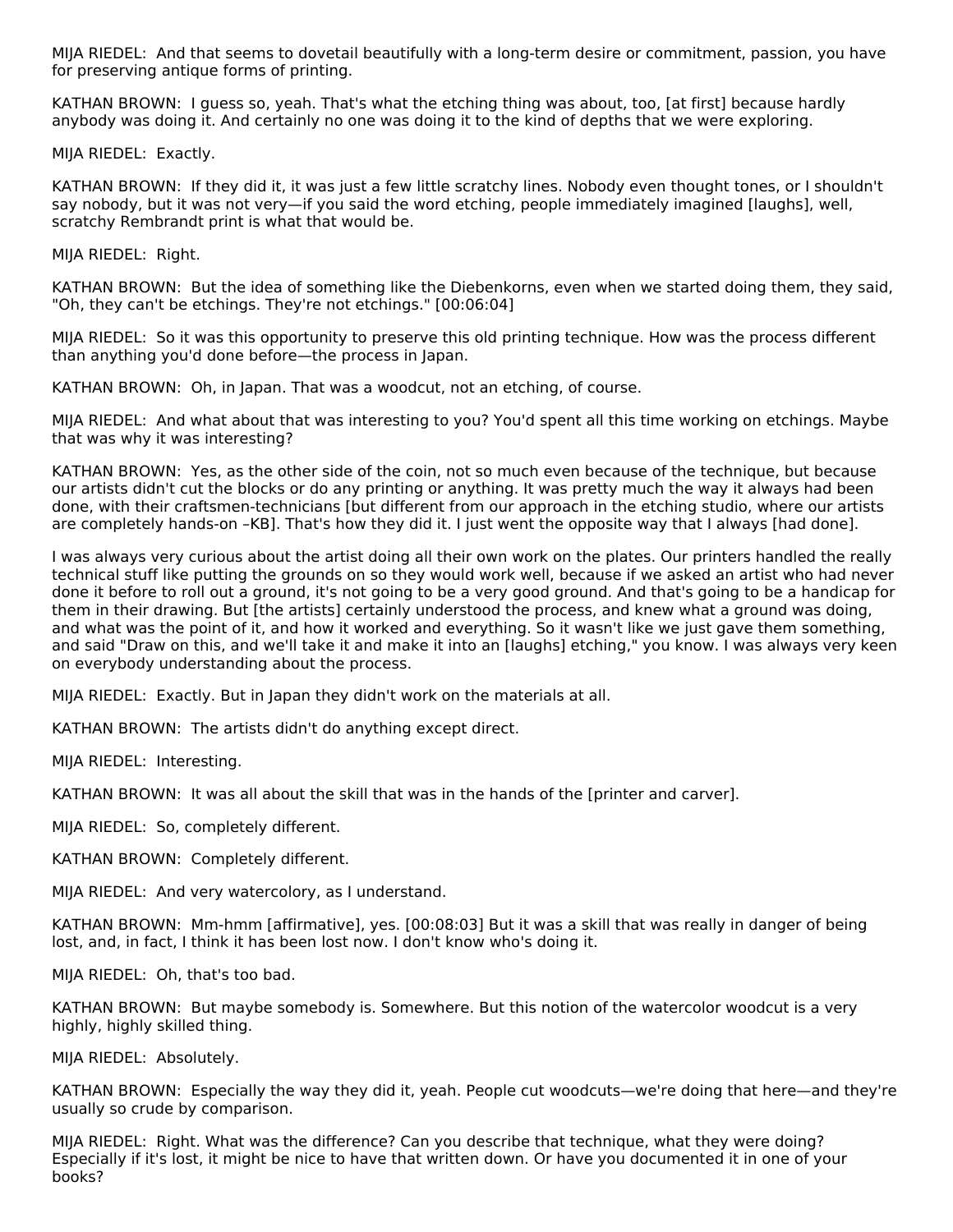KATHAN BROWN: Oh, I'm sure it's documented.

[Audio break.]

So it was really about the technique, right, you asked me. It was to use the technique of somebody else who was very skilled. I mean, in the case of the etching, it was also something that I was very interested in. It's a very refined process, which can be used—there is so much subtlety in it if you can use it. But you wouldn't see it unless you had a really good printer.

MIJA RIEDEL: Right.

KATHAN BROWN: Even if the artist employed subtlety of drawing, it wouldn't show. In all cases of this hand kind of printing, both the woodcuts and the etchings, that would be the case. But with the etchings, the artist did the plates, and we had very skilled printers [to print them].

MIJA RIEDEL: Right. [00:10:01]

KATHAN BROWN: We had taught ourselves here and had handed [it] down from one to another through Crown Point. It was probably, you know, maybe more intense than anyone else was doing. Although certainly in the past that kind of range was available. But I didn't think anyone around—it was really in danger of being lost, because nobody was working at that level, looking at the old prints and seeing how much range there was, and then saying, We could do that.

MIJA RIEDEL: Right. Now, this sounds so different. Would this have been something that you would have considered a collaboration, or the artist would have considered a collaboration? Would the printer have considered this more of a collaboration?

KATHAN BROWN: What?

MIJA RIEDEL: The printing in Japan, the woodcuts, because you were very specific that they are not collaborations happening at Crown Point. [That it's the artists' work. –KB]

KATHAN BROWN: That's the etchings. See, I didn't think the etchings were collaborations because [the artist draws on the plates, and the printer supplies the printing technique only –KB].

MIJA RIEDEL: Right. The woodcuts, though, perhaps?

KATHAN BROWN: Mm-hmm [affirmative]. [Maybe. –KB]

MIJA RIEDEL: They were more collaboration?

KATHAN BROWN: Right.

MIJA RIEDEL: That's an interesting distinction.

KATHAN BROWN: Mm-hmm [affirmative].

MIJA RIEDEL: The program also really brought significant new artists to Crown Point that might not have come to San Francisco but that were really interested in going to Japan.

KATHAN BROWN: Right.

MIJA RIEDEL: I'm thinking of Al Held or David Salle. Alex Katz. And that was wonderful, new. And this was also your 20th anniversary, right? '82?

KATHAN BROWN: Mm-hmm [affirmative].

MIJA RIEDEL: So this was a great new beginning in a lot of ways.

KATHAN BROWN: Yes, it was a way of doing something else.

MIJA RIEDEL: I think 17 [artists went to Japan], right? Maybe about two a year?

KATHAN BROWN: Yeah, I don't know.

MIJA RIEDEL: Okay. Francesco—

KATHAN BROWN: —Clemente.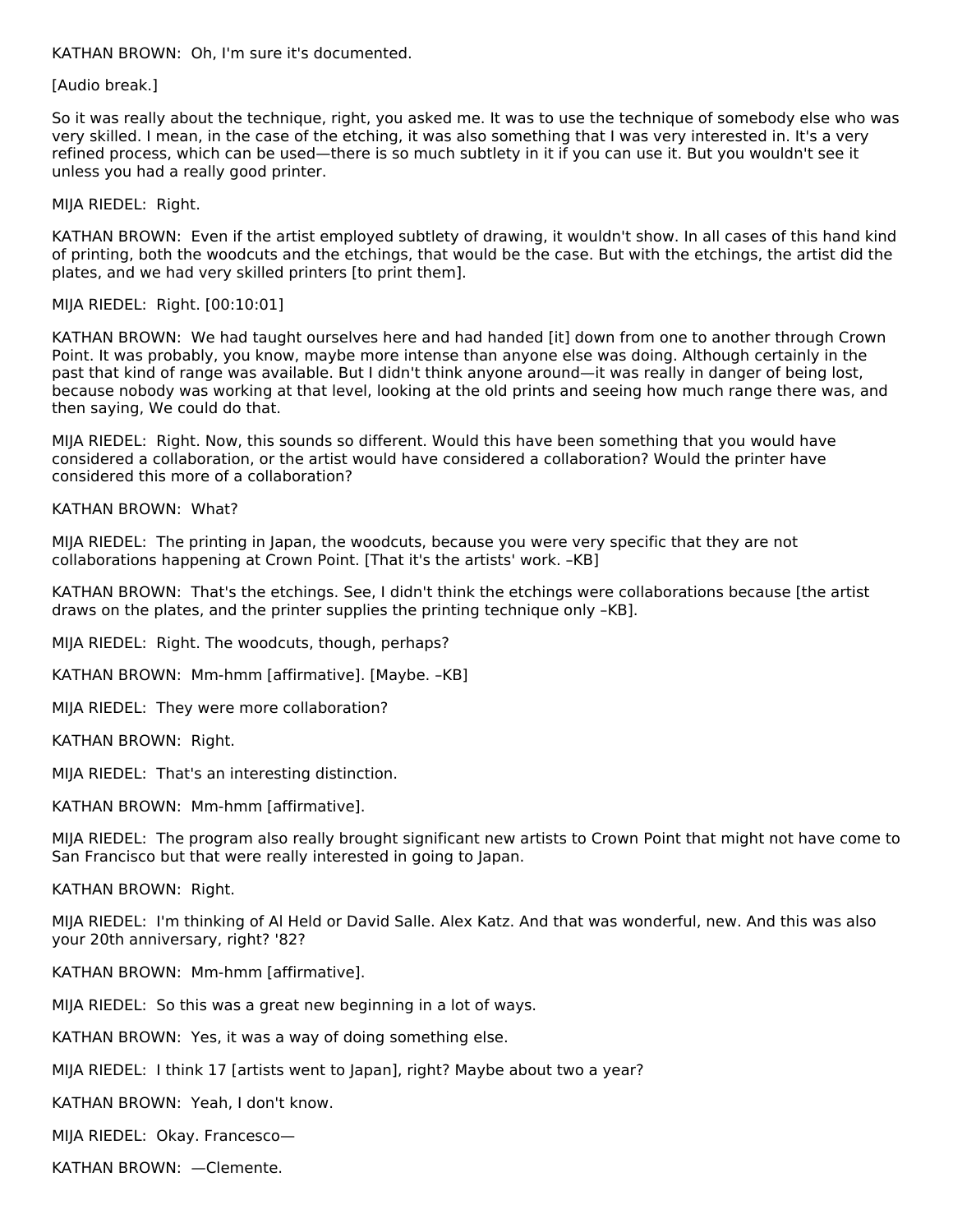MIJA RIEDEL: Francesco Clemente, I think, and Pat Steir were a couple of early ones.

KATHAN BROWN: Yes, I had already worked with them, so I knew them. But then we branched out, and there's some that we didn't know and couldn't get otherwise, you're right. [00:12:02]

MIJA RIEDEL: In '87 you stopped printing in Japan and moved to China.

KATHAN BROWN: Well, we didn't stop in Japan, really; we just—I think it tapered off a little bit.

MIJA RIEDEL: Okay. It got very expensive, too, I think; the economy changed.

KATHAN BROWN: It just became pretty difficult. Toda was getting older, and we didn't have a backup, you know, because he was so—he was the one.

MIJA RIEDEL: Oh, he was it.

KATHAN BROWN: Mm-hmm [affirmative].

MIJA RIEDEL: There was no apprentice or anything.

KATHAN BROWN: No.

MIJA RIEDEL: Oh, my goodness. Wow.

KATHAN BROWN: Yeah, he did everything. And he was less interested in doing it as he got older and just—it just sort of played itself out.

MIJA RIEDEL: So what inspired China then? Some door must have opened there. You went to Beijing and Shanghai, I think, for a few years.

KATHAN BROWN: That was Sören Edgren. He was someone—I didn't know him, but he saw the woodcuts that we'd done in Japan. And he came up to me at an opening where some of them were on display and asked me if I'd be interested in doing this similar thing in China. And I said, "Well, it sounds interesting," because nobody was going to China then.

MIJA RIEDEL: Right.

KATHAN BROWN: It was hard to go to China. You had to get special visas, and I had no contacts or anything there, but he did. And he set that all up for me.

MIJA RIEDEL: And was that completely different than what had happened in Japan? They were state-run studios, for one, right?

KATHAN BROWN: I don't know. [00:14:01] Yeah, I guess you'd call them that. They were still a—it was just a printer and just his attic, you know. It wasn't anything like a factory or anything. It was still a printer. But nothing was done without the knowledge and consent of the state in China [laughs].

MIJA RIEDEL: You were there at a very interesting time.

KATHAN BROWN: Yes [laughs]. But I don't think you could really call it "state run." I mean, I didn't see anybody overseeing anything. The printers were still just doing it.

MIJA RIEDEL: And this was woodcut again?

KATHAN BROWN: Yes, it was woodcut.

MIJA RIEDEL: Okay.

KATHAN BROWN: That was the woodcut. The woodcuts, I had done them in Japan, but this was completely different.

MIJA RIEDEL: How so?

KATHAN BROWN: Well, for one thing, they don't carve a block for each color. They just make a bunch of [little blocks]. In Japan, if they did woodcuts, it would be, like, all of them would be the same size, and you'd print different areas of them, and stack them up. We have some blocks [from China] around here somewhere you can see, and they're wonderful little things. They're just little chunks. They don't [laughs] waste any of that wood, you know? The cherrywood or whatever.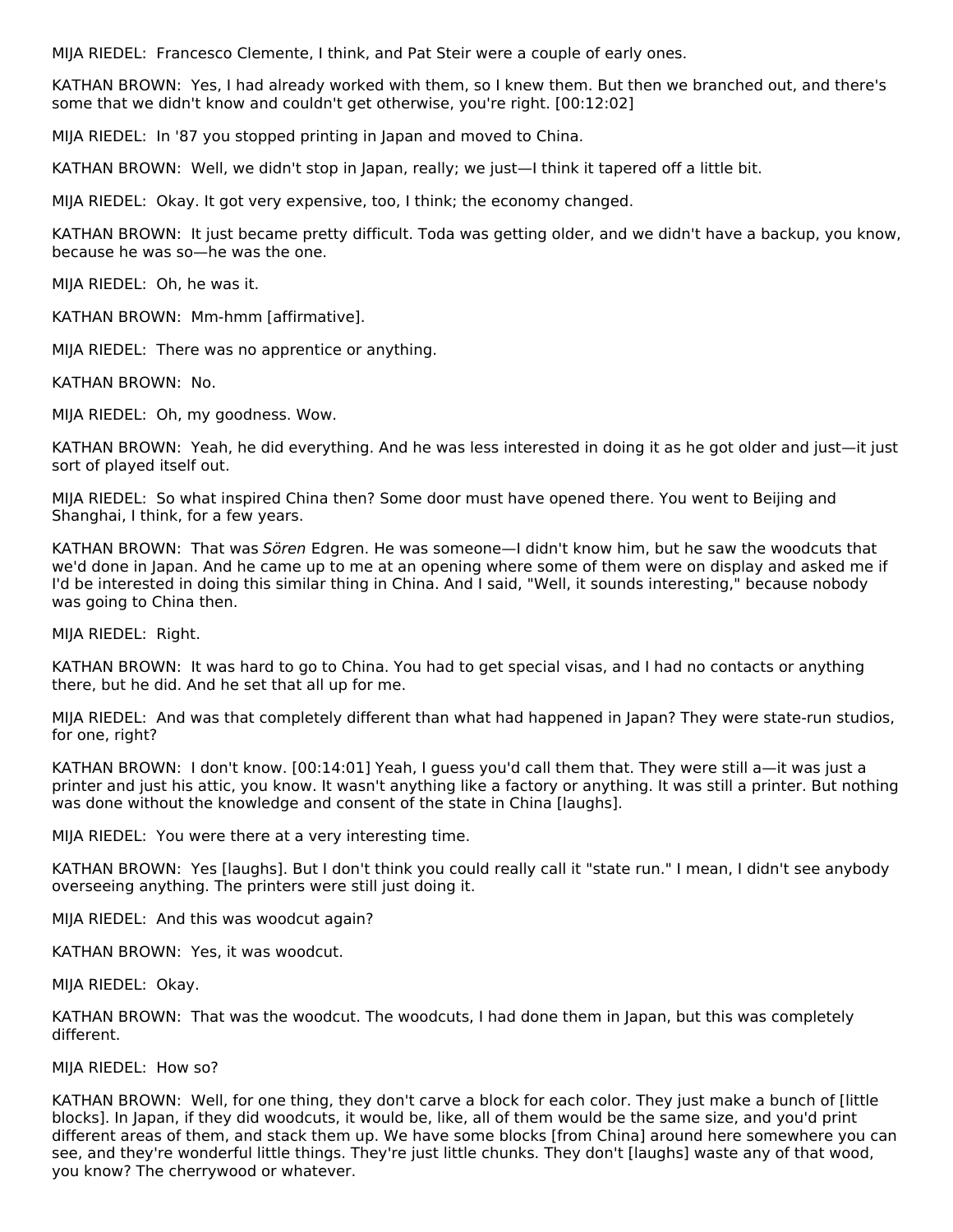MIJA RIEDEL: Yeah.

KATHAN BROWN: They don't waste anything. Just cut the little shape of a little tree out of it and carve that thing out, and, yeah, it's very interesting. Very tactile. And they make this little jigsaw puzzle [laughs] of all these little images out of the wood, and then they print it.

MIJA RIEDEL: Fantastic. In China?

KATHAN BROWN: Mm-hmm [affirmative].

MIJA RIEDEL: Oh, that is fantastic. It's very different.

KATHAN BROWN: So it isn't like our printing at all.

MIJA RIEDEL: Right.

KATHAN BROWN: The Japan printing was more like our printing.

MIJA RIEDEL: Mm-hmm [affirmative]. [00:16:02] And China, that lasted for about three years. How and why did that come to an end?

KATHAN BROWN: Oh, I don't know. It just got too hard. I think I wrote about it somewhere in some detail. I don't know, maybe in the memoir, but somewhere.

MIJA RIEDEL: I don't remember it in there, but I'm certain you've talked about it.

KATHAN BROWN: It sort of wound itself down. It was never as connected. There were a couple of different printers in different places. And it was always a little bit iffy whether you could do it again [laughs].

MIJA RIEDEL: Right. Well, it wasn't the same person, the same relationship—

KATHAN BROWN: Yeah.

MIJA RIEDEL: —the same place over and over again.

KATHAN BROWN: It was, but we had one in Shanghai; we added [another in Beijing] because Sören found him. And it was Sören Edgren, really, [who] set up everything.

MIJA RIEDEL: Right. I do remember reading about that.

KATHAN BROWN: Yes.

MIJA RIEDEL: In '86, you moved from Oakland to San Francisco; you moved Crown Point Press from Oakland to San Francisco. And you started sort of an extraordinary few years of production. You were doing, I think, 12 projects a year, as opposed to three or five. And what was the inspiration, or the motivation, and how were you able to just, you know, triple or quadruple what you'd been doing before?

KATHAN BROWN: I don't know; I haven't thought about it. But when we moved into this building, we [had] [laughs]—"delusions of grandeur," I think I called it in the book.

MIJA RIEDEL: [Laughs.] But you lived up to it, I mean, 12 projects—

KATHAN BROWN: Just for a little while.

MIJA RIEDEL: Well, three years or so.

KATHAN BROWN: It wasn't sustainable. The building just appeared, you know. It was one of those things that landed in my lap by accident. [00:18:01] And I somehow figured out some way, with help from other people, how to get a hold of it. And nobody wanted it anyway—anything in this neighborhood back then. And, of course, that's changed entirely.

MIJA RIEDEL: Yes. It's extraordinary where you landed. [They laugh.]

KATHAN BROWN: Right.

MIJA RIEDEL: And then, what's grown up around—

KATHAN BROWN: Right. And even the museum wasn't here [SFMOMA]. There was a little bit of a murmur about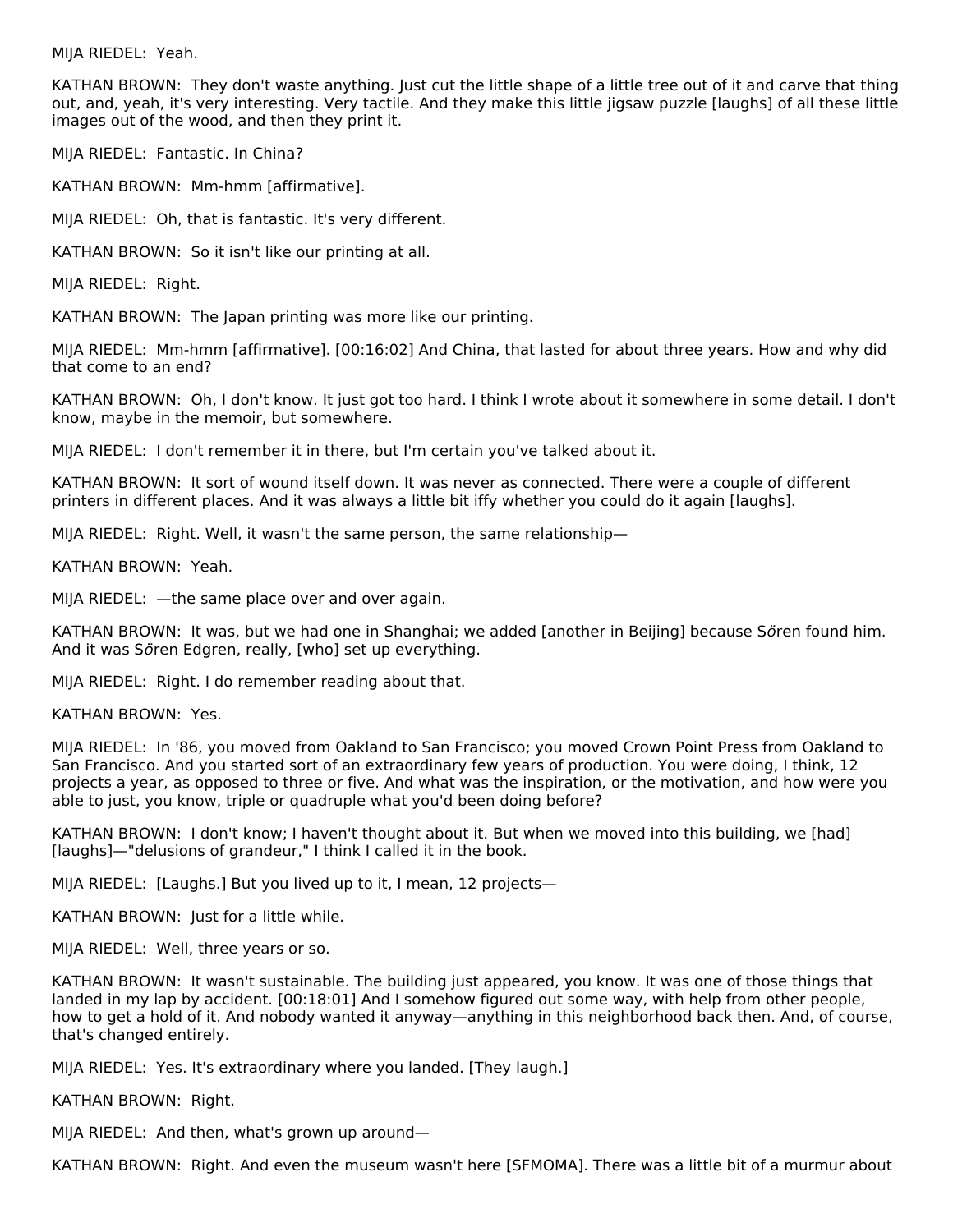maybe they'd be moving in, that they were looking at some buildings, something around the neighborhood. But we thought they might, but they weren't there.

MIJA RIEDEL: You weren't counting on that.

KATHAN BROWN: But Moscone was there. [Moscone Center, 747 Howard Street –MR]

MIJA RIEDEL: Right. Yes.

KATHAN BROWN: Moscone was pretty new.

MIJA RIEDEL: Now, I remember this part of the city back when this part of the city was nothing.

KATHAN BROWN: All of a sudden it did look more inviting.

MIJA RIEDEL: Right.

KATHAN BROWN: But not so inviting that they thought they could charge a whole lot for a building like this. And the owner really wanted to get rid of it and, I don't know, [Robert] Feher, who was the landlord in [our earlier space], knew the person here. And he had some instrumental [part] in getting it for me, even though I didn't have much credit to recommend me.

MIJA RIEDEL: That was an extraordinary story.

KATHAN BROWN: Yes, it was all about luck.

MIJA RIEDEL: And you had put that together in about nine weeks, as I recall.

KATHAN BROWN: Yeah, it was really about luck and the earthquake and—

MIJA RIEDEL: Right.

KATHAN BROWN: —panic after the earthquake and the—just sinking—seeing it. And the fact [although] that this building was [not] damaged, they thought, It's brick; nobody's going to want it. They're going to tear it down. And the owner of it didn't want them to tear it down. He was trying to find somebody who would promise not to tear it down [laughs]. And there was some sentimentality involved and everything, you know. I mean, it was just one of those lucky moments that [laughs] you know that you're lucky.

MIJA RIEDEL: And it is an exquisite old building. [00:20:03]

KATHAN BROWN: It's a wonderful building.

MIJA RIEDEL: Absolutely exquisite.

KATHAN BROWN: It's so accommodating. The whole, the volumes of it the—

MIJA RIEDEL: It's so spacious.

KATHAN BROWN: —style, the feeling of it.

MIJA RIEDEL: Yeah.

KATHAN BROWN: It was a newspaper to begin with. It was built for a newspaper.

MIJA RIEDEL: It's absolutely enormous.

KATHAN BROWN: Mm-hmm [affirmative].

MIJA RIEDEL: I mean, Sasha [Baguskas, Editor and Publications Manager, Crown Point Press –MR] took me through a tour.

KATHAN BROWN: Oh, the downstairs?

MIJA RIEDEL: No, she just took me through the upstairs. You've got two other floors [laughs].

KATHAN BROWN: Yes.

MIJA RIEDEL: It's absolutely huge.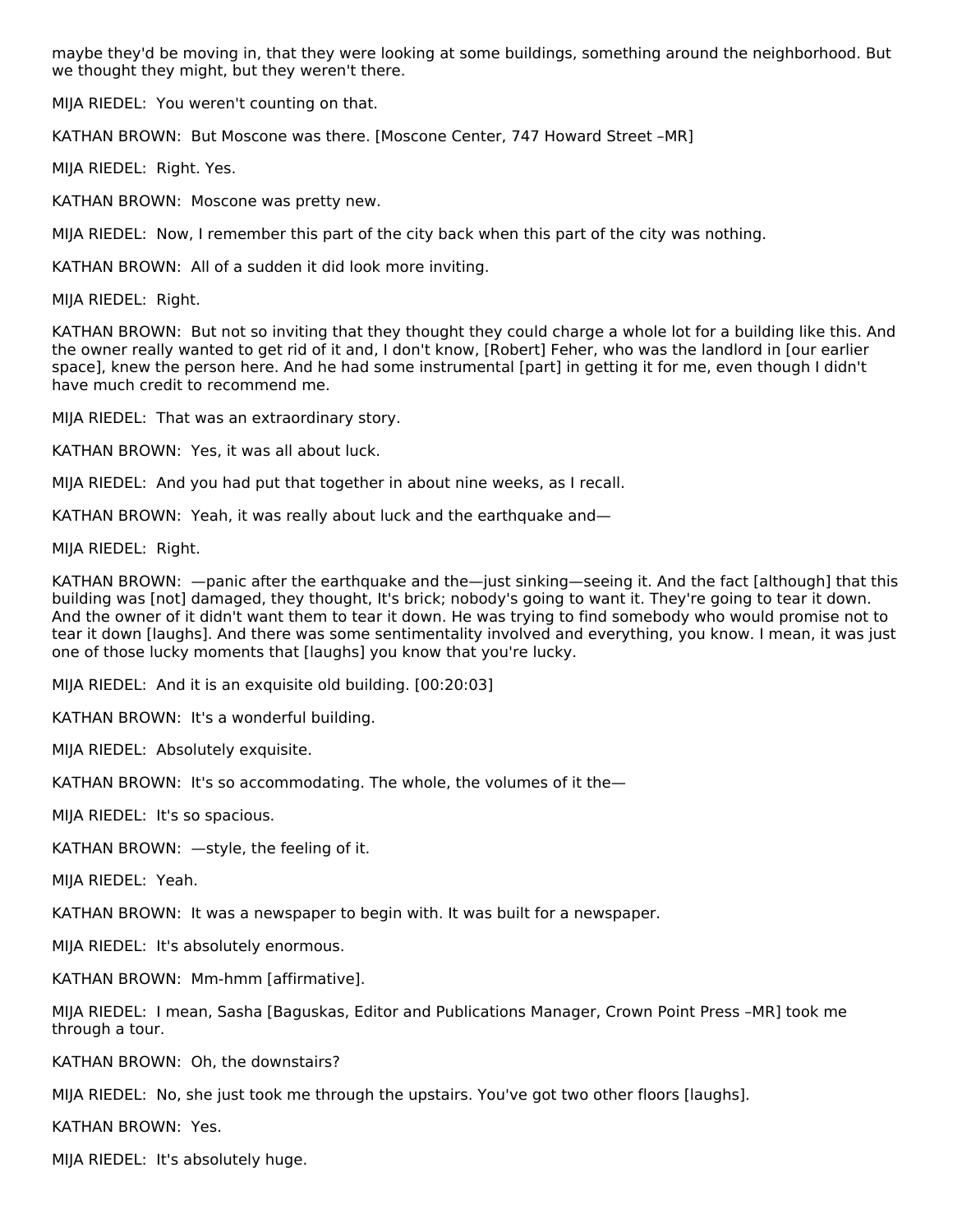KATHAN BROWN: Yes, it's very big.

MIJA RIEDEL: But it has the feeling also of being spacious and absolutely beautiful. I mean, architecturally it's just a gorgeous piece.

KATHAN BROWN: It's really an example of that moment, you know, that architecture. We haven't changed anything really.

MIJA RIEDEL: Did you get here and just think, We've got all this space. I know at the beginning you had all three floors.

KATHAN BROWN: Right, I just filled them up. I always like to fill things up. [Laughs.]

MIJA RIEDEL: I mean, 12 projects—

KATHAN BROWN: I've been accused of that, of overdoing that. [Laughs.] Yes, that was a mistake, though. That was impossible to sustain. Yeah. I found it out fairly fast.

MIJA RIEDEL: Did you?

KATHAN BROWN: And gave up the ground floor.

MIJA RIEDEL: But the projects were just—had there been artists that you wanted to work with for a while, and here suddenly was an opportunity and space?

KATHAN BROWN: Mm-hmm [affirmative]. Yeah, I don't know, we just barreled along.

MIJA RIEDEL: Well, that was an extraordinary period here, it seems.

KATHAN BROWN: Yes, it was really about the earthquake and everything.

MIJA RIEDEL: In '89.

KATHAN BROWN: So if that hadn't happened, I don't think the whole thing would have happened at all. I wouldn't have moved. I didn't even particularly want to move from Oakland. I came to San Francisco because we basically had to move out of the Oakland building because they were going to tear it down. [00:22:01] And we were renting. And I'm sort of a homebody. I don't like to move. [Laughs.]

MIJA RIEDEL: Well, that was a big move from Oakland across the Bay to Folsom.

KATHAN BROWN: Mm-hmm [affirmative]. Well, if we were going to move, it was silly not to move to San Francisco. That's where everything was. If you have to move, that's where you should move.

MIJA RIEDEL: Yeah. The '90s really were sort of the end of an era, I think, in some ways. John Cage passed away in '92, and Richard Diebenkorn in '93. The New York gallery closed in '94. Did those events impact your thinking at all about Crown Point Press?

KATHAN BROWN: Oh, sure [laughs].

MIJA RIEDEL: Or did they leave any significant differences?

KATHAN BROWN: Of course.

MIJA RIEDEL: I mean, there's a lot all at once, '92, '93, '94. And Diebenkorn and Cage both had been so instrumental.

KATHAN BROWN: Mm-hmm [affirmative].

MIJA RIEDEL: You did start to, I think in the '90s, really expand also internationally. Christian Boltanski came in. And that's when you started the darkroom for photogravure, yes?

KATHAN BROWN: Yeah, we were doing photo-etching first, and then we learned gravure later. I can't remember exactly [when we started to use] the real gravure process—the old gravure process came along later. [. . . –KB]

MIJA RIEDEL: I think that was '91, you said you set that up, the darkroom for photogravure. [00:24:01]

KATHAN BROWN: Yes. And I wanted to do it for myself, you know, because I was always basically a photographer, from my background and everything. And even though I did study a lot of drawing in art school,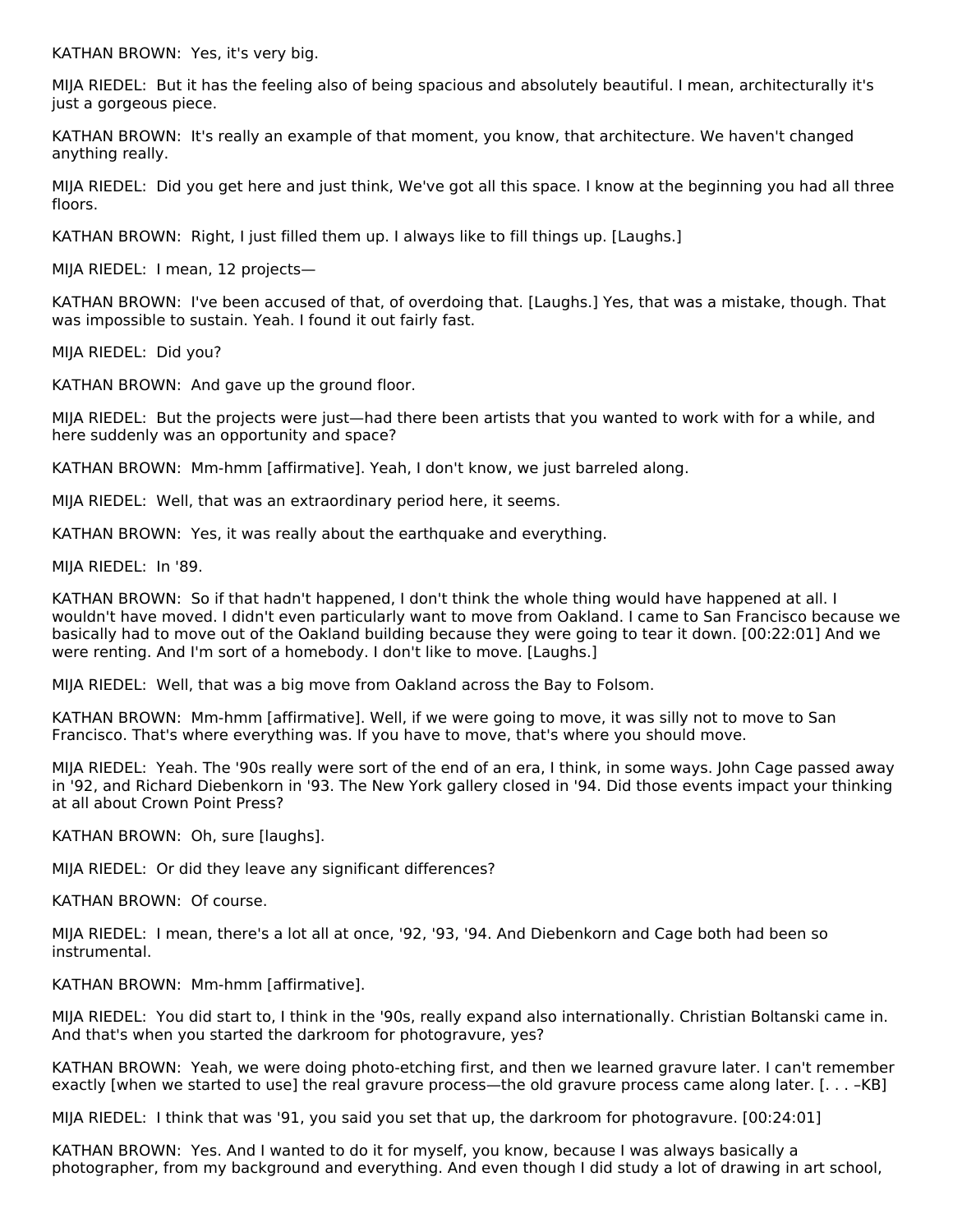my preferred way of working was with photography.

MIJA RIEDEL: Well, that makes sense. You took all those videos from the start in the '70s.

KATHAN BROWN: Yeah.

MIJA RIEDEL: A lot of your books have your own photographs in them. What we were just looking at, Sardinia [1975], was, I'm sure, developed—

KATHAN BROWN: —[with] photography. My personal work was pretty much oriented that way. Although the very first album was drawings. But anyway, I think I grew up with photography, and I understand it, and liked it.

MIJA RIEDEL: What did it make possible here that you couldn't do before? Because you said the photo-etchings you had were actually pretty good. What did photogravure bring to Crown Point that—

KATHAN BROWN: Oh, photogravure is better. It's just better. Photo-etching is only one depth. Then you have to get the differences in tones from dots, or it's something aquatint could be, the dots. Because those are little grains, so it's a little bit more, you know, subtle than the dot screen, but it's still essentially a dot screen—the aquatint itself is. And although you can bite an aquatint deeper, with a dot screen, you can't. It's all [essentially] going to be all the same bite, but, yeah, then you have real embeds in the paper.

MIJA RIEDEL: Yeah.

KATHAN BROWN: And that's the whole thing about etching that's different from any other kind of printing. There's no other kind of printing of any type, anywhere, that embeds in the paper. That's the definition of "intaglio," what we use. And that means it embeds in the paper. And this is the art aspect of that. [00:26:01]

And really, they don't use [intaglio] commercially at all anymore. Once upon a time they did, when they didn't know how to do [laughs] lithography, which is cheaper and faster. But nobody does it commercially. So if [etching] is going to stay alive, it's going to have to be somebody using it for art. And it is the most beautiful way of printing, and it's the only one where, since it embeds in the paper, you see [tones] that are very delicate washes. And you see [tones that are] like velvet. You can even see them in that [pointing to Diebenkorn on wall]; see the difference?

MIJA RIEDEL: Yes. This is the Diebenkorn we talked about on Friday.

KATHAN BROWN: Yeah, it's just line work, but you can still see the difference in the part that's embedded more. Or the part that has—[those] really, really dark things that you are seeing there are actually a burr that's thrown up above the surface of the bite. It's a drypoint.

MIJA RIEDEL: So it protrudes, mm-hmm [affirmative].

KATHAN BROWN: Mm-hmm [affirmative]. And then you can capture the ink clinging to that. For that little above the ridge that's above this plate. There's no other way of printing it, that you can have anything like that. And that's a good example of seeing a range of different kinds of bitten marks and the drypoint marks on it that are above the surface. And then some of them are very granular.

MIJA RIEDEL: And so the photogravure gives you that same layer, that same amount of layering.

KATHAN BROWN: It has that same quality. This is, of course, done all by hand. But you can use a photograph and get a lot of the same character, because it physically is bitten into the plate at different levels. There's no other process—there's no photographic process that can do that. [00:28:03]

MIJA RIEDEL: Yeah. I read this quote by Darren Almond that I would just—what you're saying made me think of it: "There's a different energy breathing through the images that you get than you get in ordinary photographic printing. These have a different depth to them."

KATHAN BROWN: Yes. He's right.

MIJA RIEDEL: "They feel more sculptural, more like objects."

KATHAN BROWN: That's right. They are.

MIJA RIEDEL: Which is exactly what you're saying.

KATHAN BROWN: Yes, mm-hmm [affirmative]. Well, that's good.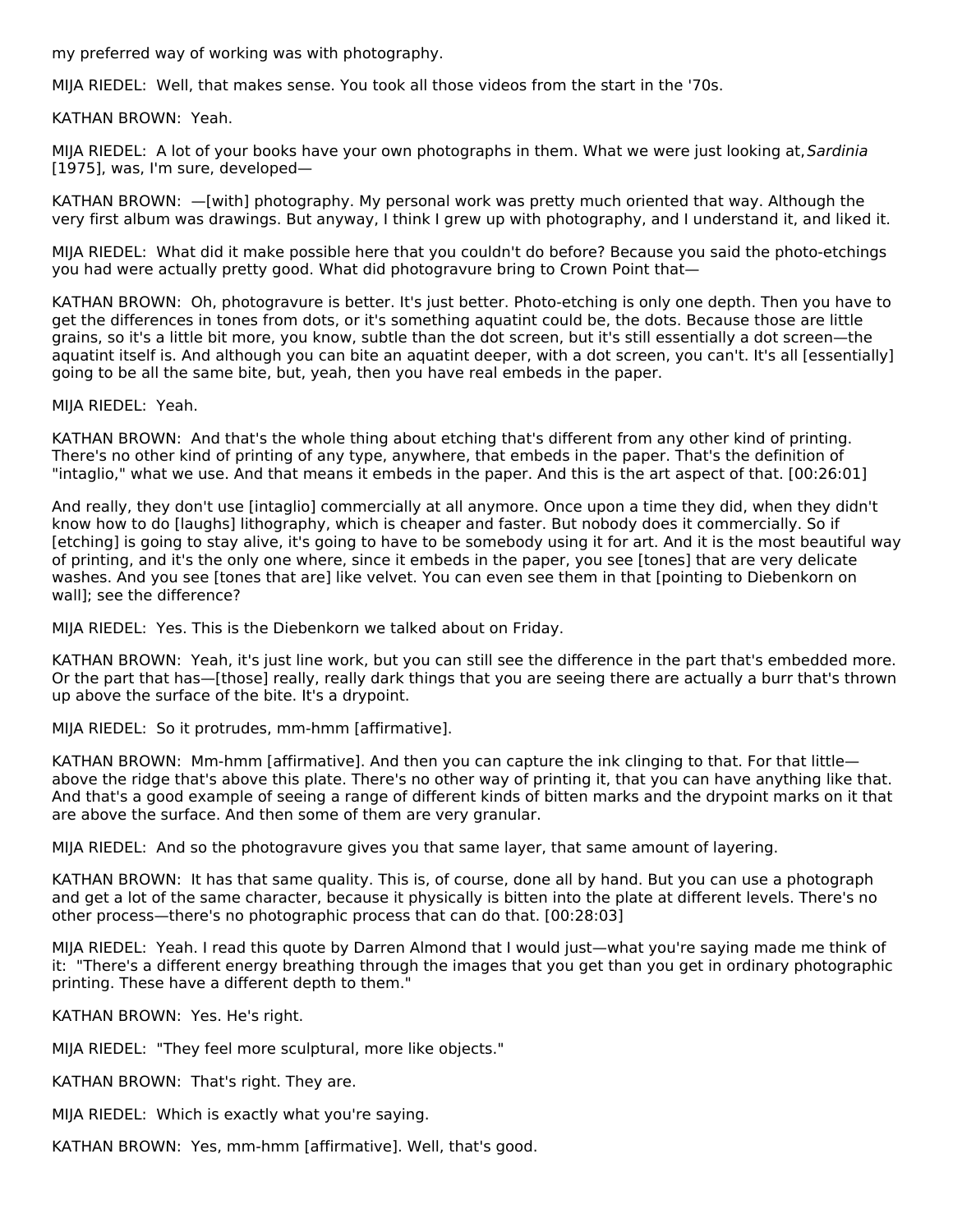MIJA RIEDEL: I think it's interesting that he even talked about that as being more of an object. It becomes more three-dimensional the way you're describing it.

KATHAN BROWN: Yes.

MIJA RIEDEL: In '97 you produced a 10-foot etching with Robert Colescott. I think it was the same year he'd gone to the Venice Biennale.

KATHAN BROWN: Yes, Mm-hmm [affirmative]. It was in pieces. Yes, it's—we can't print that [all at once].

MIJA RIEDEL: Yeah, I was wondering. No way to do that.

KATHAN BROWN: But they're all sequential, so you can—

MIJA RIEDEL: That must have been a feat in its own right then.

KATHAN BROWN: Yes, that was a major thing for him to do. And 10 feet, did I say that? I can't imagine it was really that big. I think it's still hanging up somewhere in the back.

MIJA RIEDEL: It says online.

KATHAN BROWN: Yeah, you saw it online?

MIJA RIEDEL: I did.

KATHAN BROWN: Hmm. Okay.

MIJA RIEDEL: In the 2000s, the balance of the artists grew, it seems, even more international, or still more international. You had Peter Doig coming, Chris Ofili, Tomma Abts.

KATHAN BROWN: Abts.

MIJA RIEDEL: Abts, okay. Jockum Nordstrom, Mamma Andersson, Wilson Shieh, Dorothy Napangardi.

KATHAN BROWN: Yeah, Napangardi. She came from Australia.

MIJA RIEDEL: Australia, right. Did that have anything to do with returning to Art Basel, and increasing international exposure?

KATHAN BROWN: Oh, probably.

MIJA RIEDEL: Because you went back to—started back there in 2000 after a while of not attending. [00:30:00] Mm-hmm [affirmative]. And would you think—

KATHAN BROWN: Maybe, I don't know. Valerie came on board. Valerie has a big influence on everything, you know? She's been very instrumental in the whole—

MIJA RIEDEL: In finding new artists?

KATHAN BROWN: Yeah. Well, yes that's part of it.

MIJA RIEDEL: Mm-hmm [affirmative]. She came on board in '88 I think, right?

KATHAN BROWN: Mm-hmm [affirmative]. But then she—yeah, as she got more acquainted. And Karen McCready, of course, the people who were out in the world selling did suggest artists and so on. And by making our presence out there in the fairs and whatever, the artists could see what kind of work we were doing. Really, nobody was doing much of anything with etching. And etching has such a bigger presence on the paper than any other kind of printing. Artists can see that right away. They come by the booth at the fairs and say, "Wow, those are really interesting, and it looks great." So it was easier to get bigger-name artists, as soon as we became more visible.

MIJA RIEDEL: Exactly. And by 2000 you were more than visible.

KATHAN BROWN: Yeah, mm-hmm [affirmative].

MIJA RIEDEL: I wanted to talk briefly about Brad Brown and something he said that I thought was interesting. You mentioned it in your book: he did two projects here, in '99 and 2001.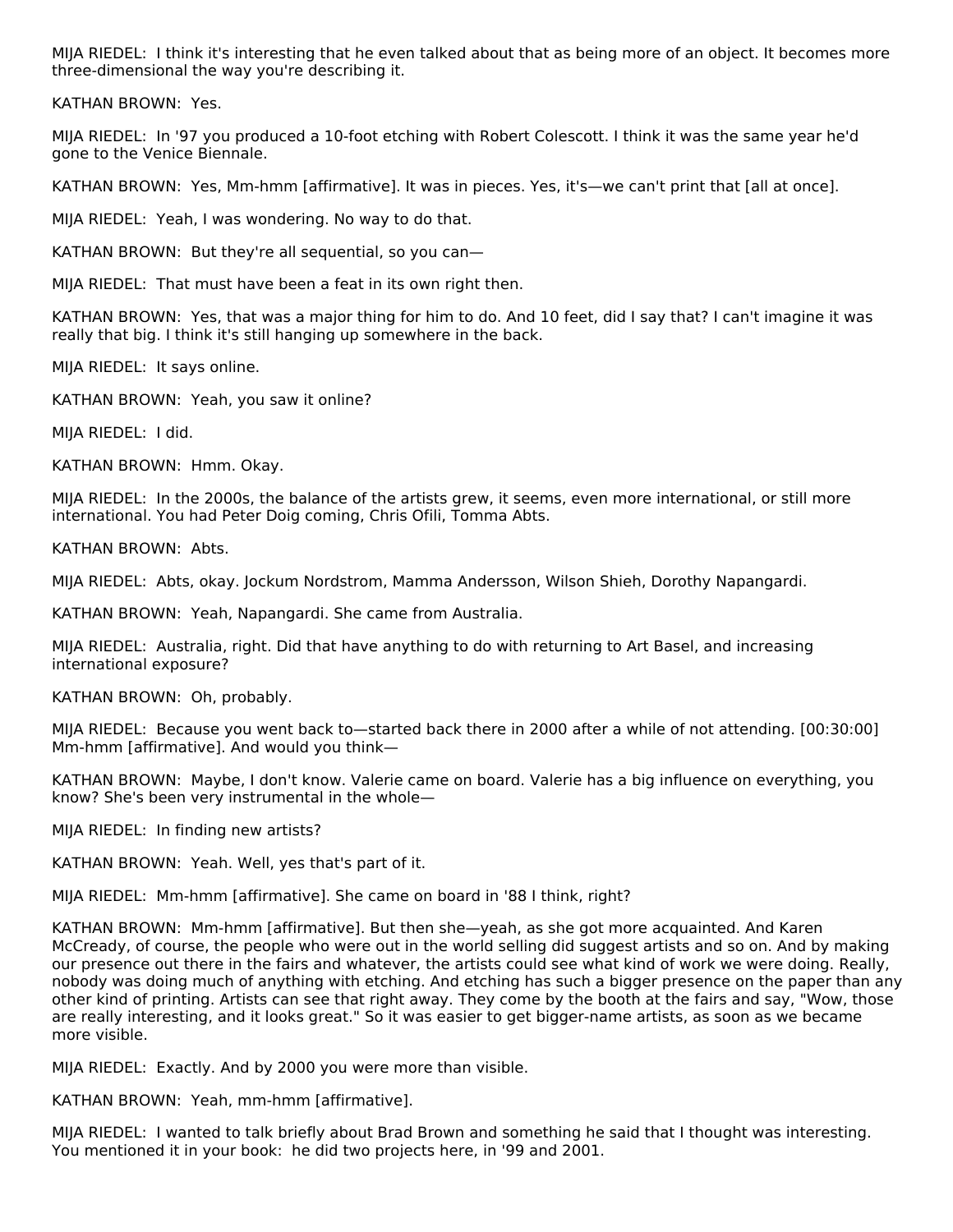KATHAN BROWN: Mm-hmm [affirmative].

MIJA RIEDEL: And you had a conversation with him about John Cage and de Kooning. And you'd said that you thought Cage and de Kooning were essentially incompatible. And he said he hoped "to adapt them both to his own ends." And you talked about that signaling a kind of generational shift in how we're pursuing knowledge. You talked about "ideas now coming in bits and pieces, not in a continuum where one idea leads to another or is compatible with another." I was just wondering, are there other generational shifts that you've noticed in how the artists are working?

KATHAN BROWN: I think that was smarter than I really am. [00:32:01] [They laugh.] I probably was, back in those days, more interested in making all those generalizations. But I haven't been generalizing lately.

MIJA RIEDEL: Oh, but that was just—

KATHAN BROWN: Getting too old and wise for that.

MIJA RIEDEL: Well, his work, too, is so fragmented and assembled, and I mean, many people are, but I really think of his work especially as embodying that so successfully. So he would be a great—

KATHAN BROWN: He is a younger guy.

MIJA RIEDEL: But I mean, you've had the press now 50 years. You've seen generation shifts.

KATHAN BROWN: Yes, that's true. I always wanted to learn something from the artists, of course. We all do.

MIJA RIEDEL: Absolutely. I would imagine that would be a big draw to inviting someone, is people you could learn something new from.

KATHAN BROWN: Oh, generally I think that's how we always would invite people, was somebody we could learn from and we were interested in doing it. And some of them, we really didn't have any idea we'd be able to [laughs] sell them, but they seemed like somebody we could learn from and somebody we'd be interested in.

Sometimes you have to just juggle things a little bit. If you've got some project that you know you're going to be able to bring in some money from, then [that can help]. But [a project] doesn't have to be commercial for that. It just has to be the one you—and then you can add one that [laughs] you might not ever make any—and it may not even make your expenses back but—

MIJA RIEDEL: It buys you the leeway.

KATHAN BROWN: Yeah, because then you can learn things and maybe have an investment for somebody who's going to get better known later. But it's pretty tricky to try to bank on that.

MIJA RIEDEL: Right.

KATHAN BROWN: You have to take what you get.

MIJA RIEDEL: Well, you said, too, I mean, one of those first criteria that we talked about was always starting with artists that already had a reputation. [00:34:00]

KATHAN BROWN: Well, some.

MIJA RIEDEL: Some of them, yes.

KATHAN BROWN: Some reputation.

MIJA RIEDEL: Yes, exactly.

KATHAN BROWN: I mean, they have some. They'd have to have some experience and some time under the belt because, well, it isn't really—as I said, it's too expensive for the children to play with.

MIJA RIEDEL: That's true.

KATHAN BROWN: [Laughs.]

MIJA RIEDEL: We talked about the extensive and the consistent documentation that's been part of Crown Point, really from the start. Was that part of a commitment to education and to preserving etching?

KATHAN BROWN: Yes, right.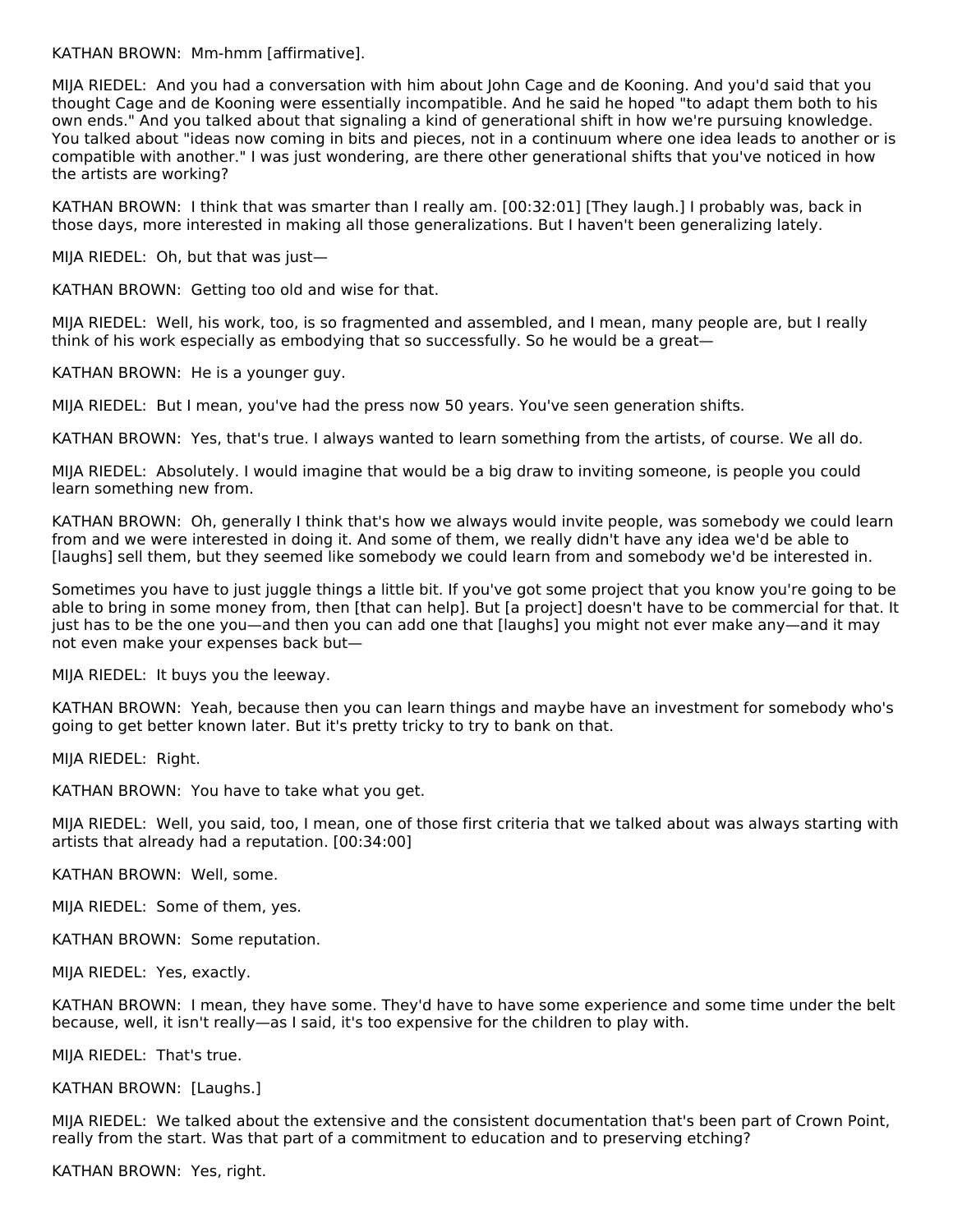MIJA RIEDEL: Mm-hmm [affirmative]. You published Vision first, with Tom Marioni as editor, from '75 to '81. Then View was '78 to '84. And Overview came after that. What prompted the shifts? And how does Vision differ from View, and View from Overview?

KATHAN BROWN: Well, look at them.

MIJA RIEDEL: Right.

KATHAN BROWN: You can see pretty well the—

MIJA RIEDEL: I understand that. I have looked at them. But when you were thinking about them, were you setting different intent when you stopped doing Vision and moved to View? [. . . –MR]

KATHAN BROWN: Well, you know, most of what I do comes from just something that presents itself. AndVision, Tom wanted to do Vision. That was really his baby, and his concept, and his artists that he wanted to invite, and that was, I think, really great. They were very whole, you know; they're an artist's thing. You know, like they have a kind of wholeness, each one. But that doesn't necessarily mean that it's going to be very available because, you know, first of all they cost more—a lot—to do, because they're so nice.

MIJA RIEDEL: Yes. Absolutely.

KATHAN BROWN: As long as you're doing well making money with other things, you can afford to do that. But at a certain point, maybe your things get a little trickier to—

MIJA RIEDEL: Right. [00:36:01]

KATHAN BROWN: —keep everything in balance. And something has to go, and View was simple and quick and cheap. [. . . –KB]

MIJA RIEDEL: Yes. Yes.

KATHAN BROWN: By comparison, the finish is very simple. And it's also pretty much straight interviews. And so if you have somebody who can really talk and ask good questions and get an artist to open up a little bit, which Robin White was.

MIJA RIEDEL: Right.

KATHAN BROWN: She was just a really good talker, [laughs] you know, or an interviewer. And I met her, and I thought she could do it. I hired her on specifically for that. I thought that that was something she could do. And, of course, that kind of running, running, running, talking, talking, talking requires a really good editor [laughs]. Otherwise, it's useless.

MIJA RIEDEL: Yes. And you edited all those didn't you? Yes.

KATHAN BROWN: That's one thing I always have been good at. I was an English major in school, and I had a very good teacher. I'm not such a creative writer, but I am a really good editor. And even when I write things myself, things I know about, like, you know, the story of the Press and all, it wouldn't be that good if my editor self didn't go in there afterwards.

MIJA RIEDEL: Exactly.

KATHAN BROWN: Yes [laughs].

MIJA RIEDEL: Exactly. I understand that well. And so Robin White did [the interviews] for quite some time, and then Constance Lewallen did them as well, right? Yeah.

KATHAN BROWN: Robin left us for reasons of her own, to get married and whatever. And I hired Connie on purpose for this because I thought she could do it. [00:38:00]

MIJA RIEDEL: Is there any place people can hear Word of Mouth, that fourth issue of Vision? Those photograph records, are they available online?

KATHAN BROWN: I don't know. I don't think so.

MIJA RIEDEL: It would be kind of interesting to hear those.

KATHAN BROWN: We could put it on there, I suppose.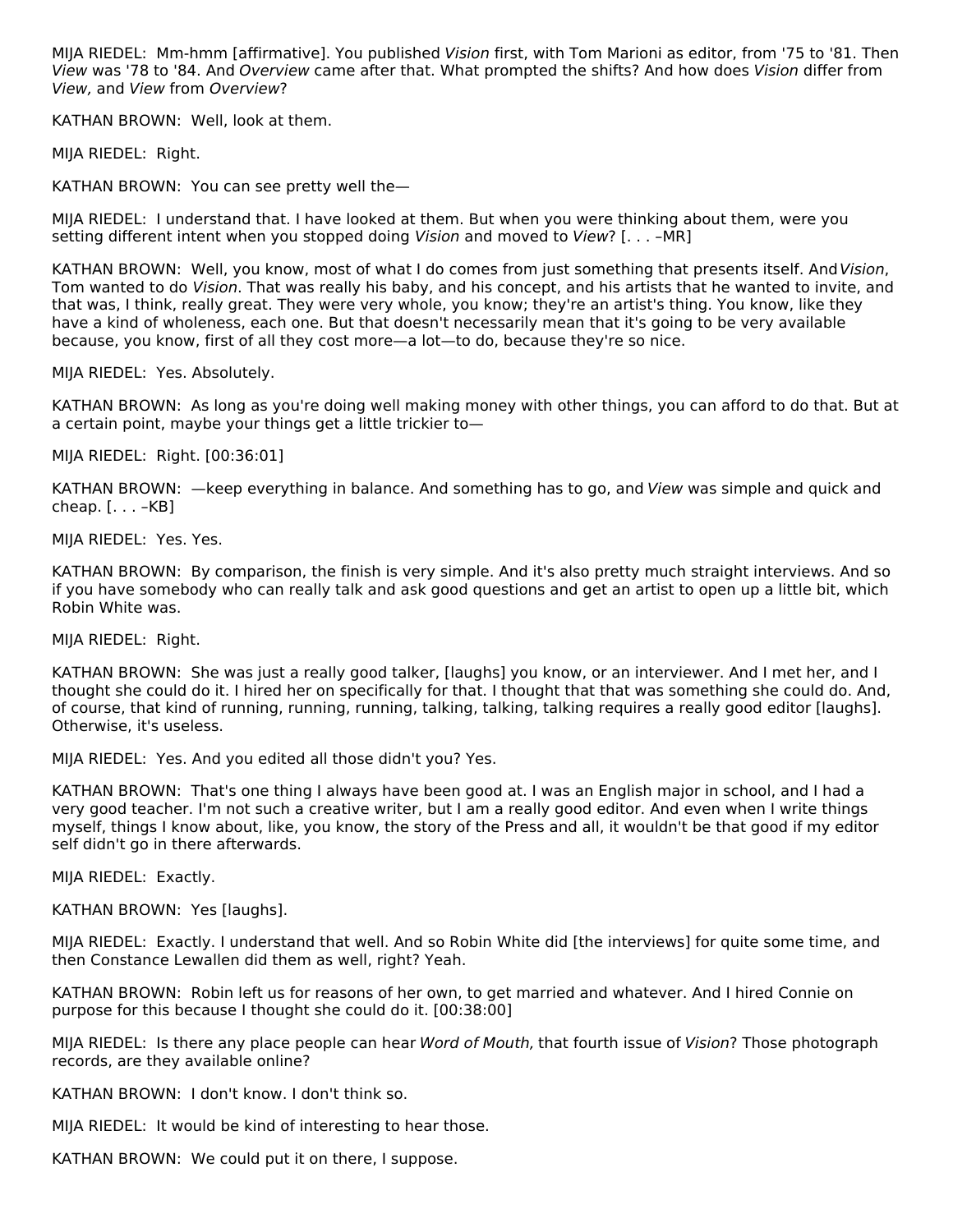MIJA RIEDEL: Yeah. Well, it would be interesting to hear those lectures.

KATHAN BROWN: I wonder if it's worth the effort. People can get them still [on the records]. They're around.

MIJA RIEDEL: You have such an incredible resource online, but I didn't find those. And that would have been interesting.

KATHAN BROWN: No, I guess it's something that's long gone.

MIJA RIEDEL: Yes.

KATHAN BROWN: I generally put focus on the present [laughs]. But it's not out of the question. But they're not that expensive to buy if somebody wanted to hear it, I suppose.

MIJA RIEDEL: Okay. They're all still on LPs, right? They're on vinyl. I mean, finding a record player can become an issue.

KATHAN BROWN: Yes, that's true. I forgot about that [laughs]. You can't play them anymore. Okay, well, I think we should [laughs] transfer them over to something else. That way they could go online.

MIJA RIEDEL: Well, I think it was an interesting collection of people that were speaking. I think there were 12 lectures, right? From the trip to Ponape.

KATHAN BROWN: I wonder if they're still—I haven't listened to it myself for a long time. But I wonder if it's still something people want.

MIJA RIEDEL: You can still find the review. I think it was in the New York Times. I think that's accessible online. I can't remember who wrote that right now [John Perreault –MR]. Somebody who went with you, a critic on the trip. And that was kind of interesting to read. You can still find different fragments about it.

KATHAN BROWN: Mm-hmm [affirmative].

MIJA RIEDEL: But the lectures themselves, or even the transcripts of them, might be interesting.

Anyway, just continuing on with the publication and documentation, you then did the Ink, Paper, Metal, Wood book. [00:40:01] Two books actually, '92 and '96. And then the Magical Secrets About Thinking Creatively, that series started. And then, the Three Minute Egg videos are really delightful. Etching just seems really ideally suited to sort of slowing down—

#### KATHAN BROWN: Yes.

MIJA RIEDEL: —and looking at the creative process as it happens. There's almost the sense of you can see the decisions being made, the neurological layers that the generation—

KATHAN BROWN: It's a slow process, yes.

MIJA RIEDEL: —the generation of ideas and then the choice about what to accept or not. Have you observed patterns about different ways that the artists work?

KATHAN BROWN: I haven't thought of it, but you certainly can observe it. I'm thinking it's rare that people don't really want to go back in and do a lot of changes. But occasionally you find somebody that works fast.

MIJA RIEDEL: Would Cage go back in and make changes? Or Brad Brown? They both seemed to be involved with chance.

KATHAN BROWN: That's true.

MIJA RIEDEL: And a set decision.

KATHAN BROWN: You're pretty good; you picked out a—you've thoroughly looked at stuff, yeah. Because you're right, those were two people that would be less—and Cage, he was, on principle, pretty much going to accept accepting. "I'm in an accepting frame of mind," he'd say.

MIJA RIEDEL: Yes. [They laugh.] But other than that, most people—

KATHAN BROWN: But mostly—but I don't know. It's actually—with Diebenkorn, he didn't do a lot of scraping out, but he did scrape out, perhaps, more than most. You could see those two lines at the bottom were scraped out, yeah?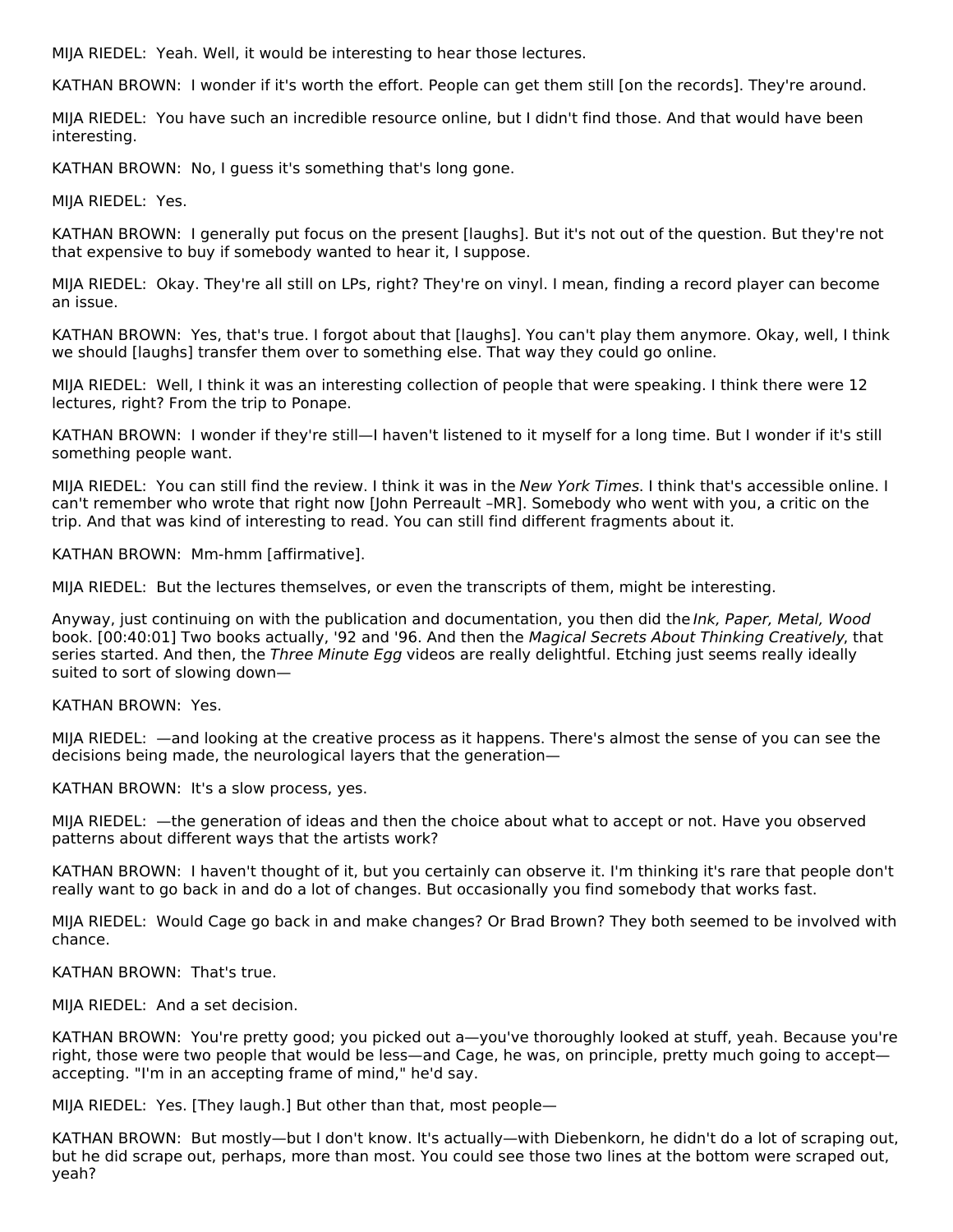#### MIJA RIEDEL: Okay.

#### KATHAN BROWN: But he also would keep adding. [00:42:06]

And then the thing I think that people are interested in, artists are most interested in, in working with this, is that [laughs] you can't see what you're doing. You can kind of have a sense of what you're doing when you're drawing it, but it's backwards, and you can't see the weight of the line or the actual density or anything. Really, you get a sort of a sense of what—you can see something, but it's unlike the things you normally do with painting, or drawing, where you add another little bit here, because you want it to be darker here or another little tiny bit of a line here. It just needs a little more tail here, and you can't really see that very well when you're doing etching, so you have to wait until you get a print. And then you're surprised. It all sits backwards from what you drew.

MIJA RIEDEL: Right.

KATHAN BROWN: So then some artists like that a lot, the surprise of it, once they get used to it. But sometimes it's kind of unnerving [laughs], and they have to get used to it, for sure. So it takes a little while to get into any if somebody hasn't used this before. Of course, all printmaking, it goes backwards, so some of them are printmakers who have done a lot of litho or something, and they understand that, or woodcut. But if they haven't done etching, [they learn that] etching's so much more sensitive than any of those other processes. The slightest little line or touch or fingerprint or anything is-

MIJA RIEDEL: —recorded.

KATHAN BROWN: Mm-hmm [affirmative].

MIJA RIEDEL: So did they break down at all into people who were really comfortable and intrigued and energized by the surprise, and people that were off-put by it? [00:44:04] Or once you understood the process, it wasn't as off-putting, and most people rolled with that pretty well? I mean, sometimes that surprise and that unexpectedness is a great thing.

KATHAN BROWN: Yes. And, well, most of the time artists really like it.

MIJA RIEDEL: I would think so.

KATHAN BROWN: Because they do one thing, then do the next thing, and then do the next thing. That's always what John Cage said was his philosophy of life. And there it was [laughs].

MIJA RIEDEL: Yes. Exactly.

KATHAN BROWN: And whatever you do, then there's the next thing that appears that is clearly the next thing.

MIJA RIEDEL: Right.

KATHAN BROWN: I've actually kind of tried to do, you know, life that way, too, I think, rather than plan too much.

MIJA RIEDEL: Mm-hmm [affirmative].

KATHAN BROWN: Because you can make all the plans you want, but they don't necessarily come out. And then you might be very disappointed if you put too much into this big plan. It's maybe better to keep assessing the situation and see what you should be doing next.

MIJA RIEDEL: Right. That is interesting, especially as a businesswoman, and a very successful businesswoman for 50 years, that you took it more on a step-by-step basis rather than a big master plan.

KATHAN BROWN: I often have been encouraged to make master plans, but I've never [laughs] wanted to. I mean, I couldn't quite see how. It wasn't that I didn't want to; I couldn't see how.

MIJA RIEDEL: That's interesting. That's much more of an artist's perspective, I think.

KATHAN BROWN: Mm-hmm [affirmative]. I don't see how they do it when they make a plan and then try and mold the business to follow the plan. I wouldn't think it would be very interesting, for one thing. But I suppose businesses do it all the time. But I don't know. I don't understand that.

MIJA RIEDEL: Well, that's perfect for my next question, which is, you've said that you don't let the marketplace limit your selection of artists. [00:46:04] Instead you regulate prices and the sizes of the editions. So for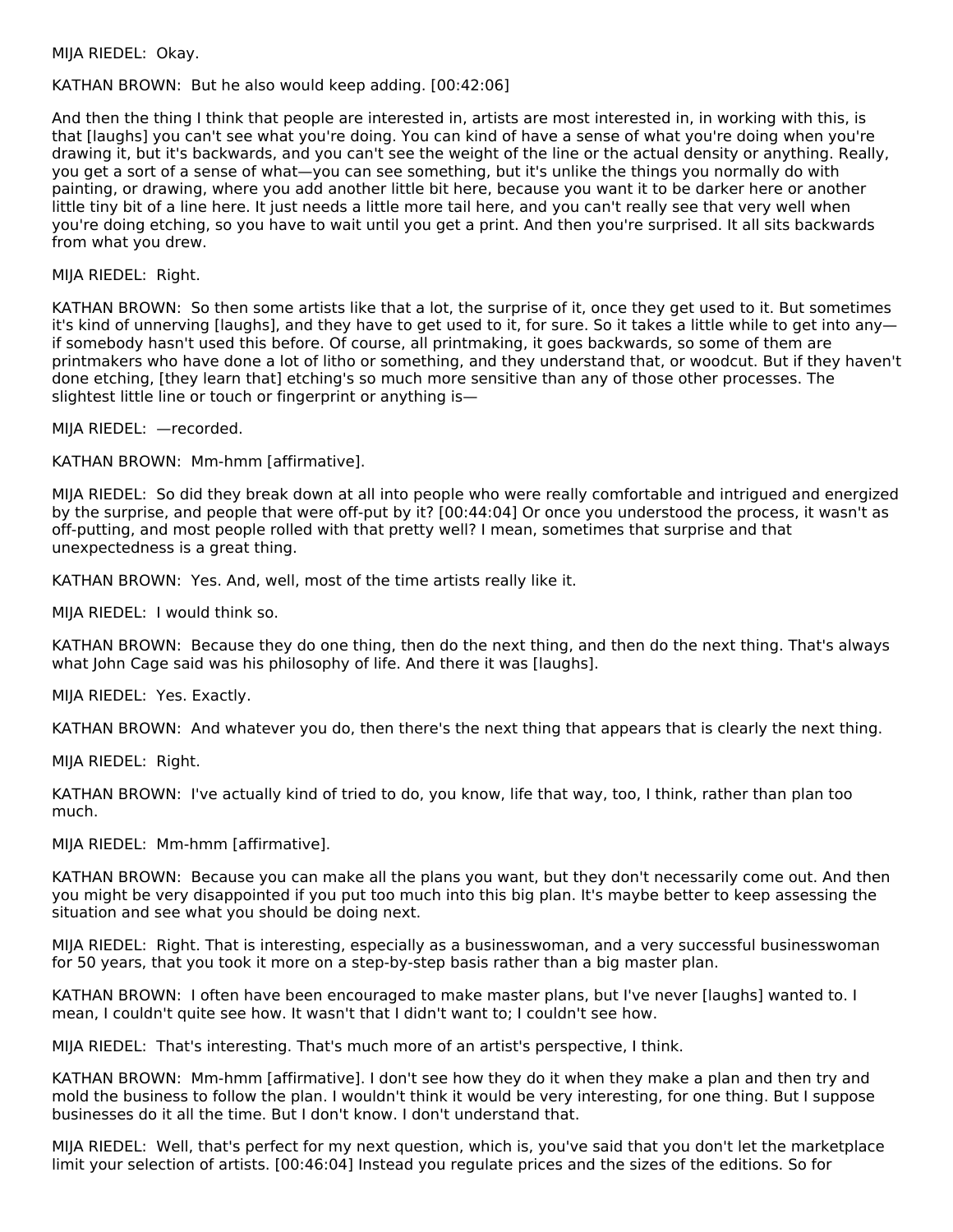etchings, you do something smaller, say, 10 to 35. Woodcuts are larger, up to 200, because they're less expensive. So what changes have you seen in the market? And do you see cycles, or do you see unprecedented changes?

KATHAN BROWN: You mean from the beginning?

MIJA RIEDEL: Yeah.

KATHAN BROWN: Gosh, I haven't any idea.

MIJA RIEDEL: No sense of cycles?

KATHAN BROWN: No. I mean, it's the same as you'd expect. When people have [less] money, art is something they don't have to have in order to stay alive. It's not a necessity. So, of course, in better times, when there's not a recession going on, we can do more. And we just have to try to keep on top of it. I have to just try to figure out what's coming. I do read business pages and so on, and try and figure out how much money is circulating around. You won't get very much of it if there isn't very much out there that's, you know, not spent on necessities.

MIJA RIEDEL: Mm-hmm [affirmative]. You've talked about the good will of community being essential to Crown Point's success. You talked about the support of the artists and the clients being essential to getting this space in the first place.

KATHAN BROWN: Mm-hmm [affirmative].

MIJA RIEDEL: Is that something that you set out to cultivate? Or is it just a by-product of the way you work?

KATHAN BROWN: Well, I don't think I cultivated—my nature isn't very cultivating, [laughs] I don't think. I mean, it is for art.

MIJA RIEDEL: Absolutely.

KATHAN BROWN: Artists can see that I care to do it the way they want to do it.

MIJA RIEDEL: Right. [00:48:01]

KATHAN BROWN: And not to try and tell them how I think I want it so I can sell it. I've never done that. And I think they know it right away. So with the artists it isn't a problem. But I've never had very much dealing with the clients myself.

MIJA RIEDEL: Right.

KATHAN BROWN: From almost early on, I've had someone who could take over that aspect,

who was really good at it. Because I'm not good at it.

MIJA RIEDEL: I have read you say that. That you are much more interested in the education aspect of it, and also working with the artists, but not so much in the sales. And that's why Karen McCready came along and—or you sought out Karen McCready, and Valerie as well.

KATHAN BROWN: Yes. And then, we've had others, too, whether—they're assistants basically. But those are the two people that have actually really made this place. We would never have been able to continue if we hadn't had Karen and then Valerie. Both of them are really terrific people and very caring about this, and share my excitement about the process but also have this ability to communicate that—in terms of having people want it [laughs].

MIJA RIEDEL: Yes.

KATHAN BROWN: I mean, I can communicate it. I can write things about it, but it's hard. I don't know how to close that sale, you know?

MIJA RIEDEL: Right. So, again, it's a community that you've put together that made it work.

KATHAN BROWN: Mm-hmm [affirmative].

MIJA RIEDEL: That made this possible.

KATHAN BROWN: I was lucky to have both of them.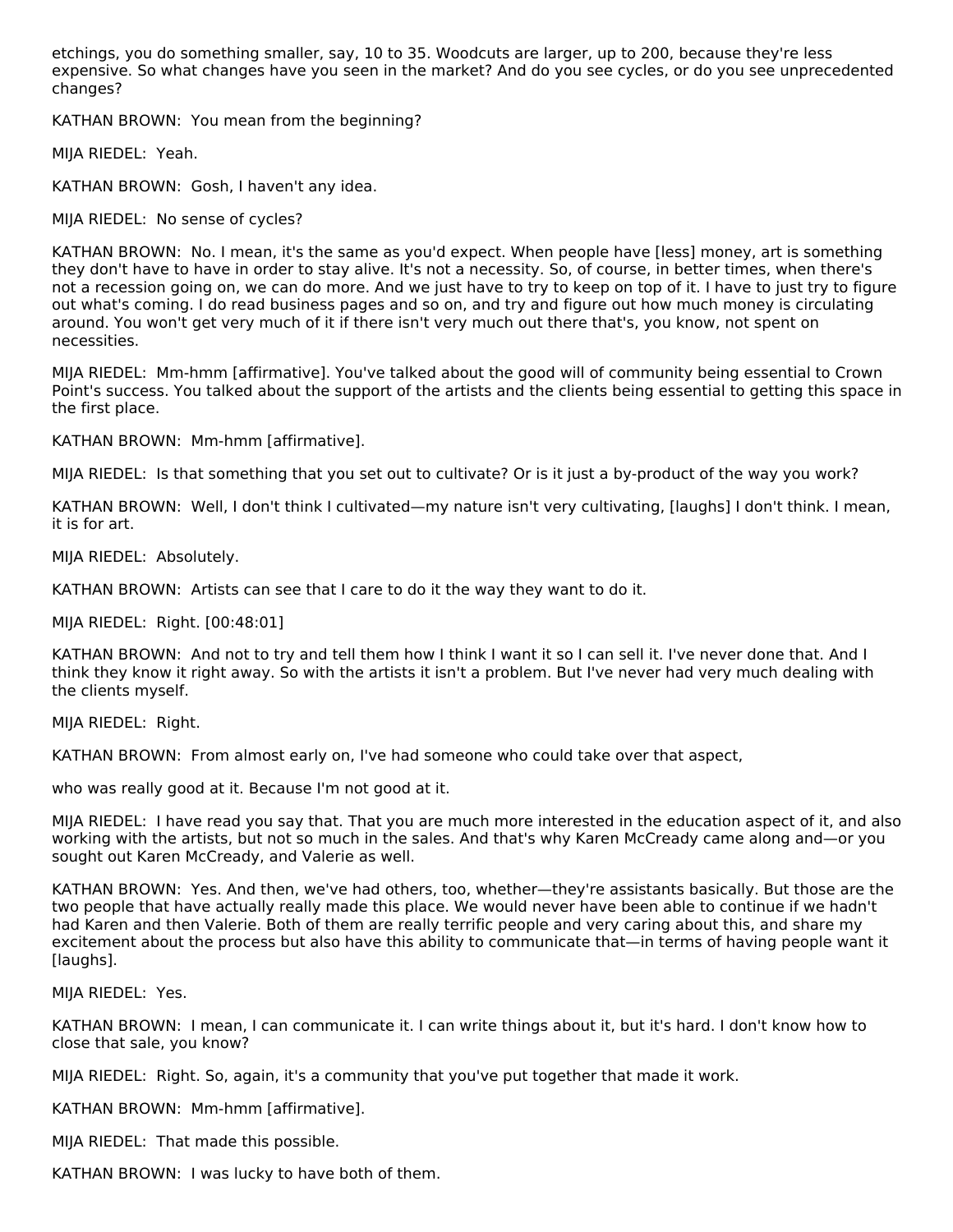MIJA RIEDEL: Have you seen the Crown Point community affect each other and evolve? I'm thinking particularly of the artists now. Is there much interaction at all between the artists?

KATHAN BROWN: Not really. Because they don't come here at the same time.

MIJA RIEDEL: Right. They come at separate times.

KATHAN BROWN: We only have one at a time. [00:50:00]

MIJA RIEDEL: I read a few artists talking about how they were influenced by Cage, and maybe it was just by seeing the work and art.

KATHAN BROWN: Seeing the work. Mm-hmm [affirmative]. Yes, I think that his work surprised some of them.

MIJA RIEDEL: I would think. That's part of the point, right?

KATHAN BROWN: Mm-hmm [affirmative]. And it was interesting to find out more about him and whatever. But every artist that we've ever worked with has been very eager to spend time in the back room, you know, where the prints are. They always go. They might be working in the studio; they might go back there and start looking at things and pulling them out. I think Mari [our registrar -KB] helps them with that. Yeah, they really like to see how other people used the process.

MIJA RIEDEL: I would imagine.

KATHAN BROWN: And that's why it kind of snowballs up, and more and more inventive things are done, because you get so—"Oh yeah, I see you could do that, and I'll take it one step further." [Laughs.]

MIJA RIEDEL: Well, that's interesting. So, there is a lot of going through the flat files and taking a look.

KATHAN BROWN: Everybody does that. I don't tell them to, but they all want to. I mean, the reason they accept my invitation is because they like what this looks like.

MIJA RIEDEL: Yes.

KATHAN BROWN: They like what we've done.

MIJA RIEDEL: And there's no place else they can really find it.

KATHAN BROWN: No, I think not. Not at this range. And when we first started to do it, came on the scene, nobody was really doing etching; I don't think hardly anybody. And if they were, it was pretty much just lines.

MIJA RIEDEL: Right. Yes. And I think the foreword from the director at the National Gallery to the Yes, No, Maybe book really cites Crown Point, and you in particular, for putting etching on the map. [00:52:09]

KATHAN BROWN: Oh, really? I forgot that.

MIJA RIEDEL: Yes, making it something that artists were interested in seeking out and developing into a dynamic form that's alive today.

KATHAN BROWN: Well, of course, there were, in the old days, you know, there were great artists that did it.

MIJA RIEDEL: Oh, yeah.

KATHAN BROWN: But then it kind of drifted off, I think. And it's true that no one was really working with it. They added etching, all of them. ULAE [Universal Limited Art Editions] and Tamarind and all the other big print shops that started out with lithography added etching after a few years.

MIJA RIEDEL: Interesting.

KATHAN BROWN: After we had made a success of it [laughs].

MIJA RIEDEL: Interesting.

KATHAN BROWN: Yeah. But when we started to do it, there wasn't anybody really, I don't think. There may have been a—well, I'm sure there were smaller shops. Because there have always been etchers around.

MIJA RIEDEL: Right, but nobody has evolved it the way you have here.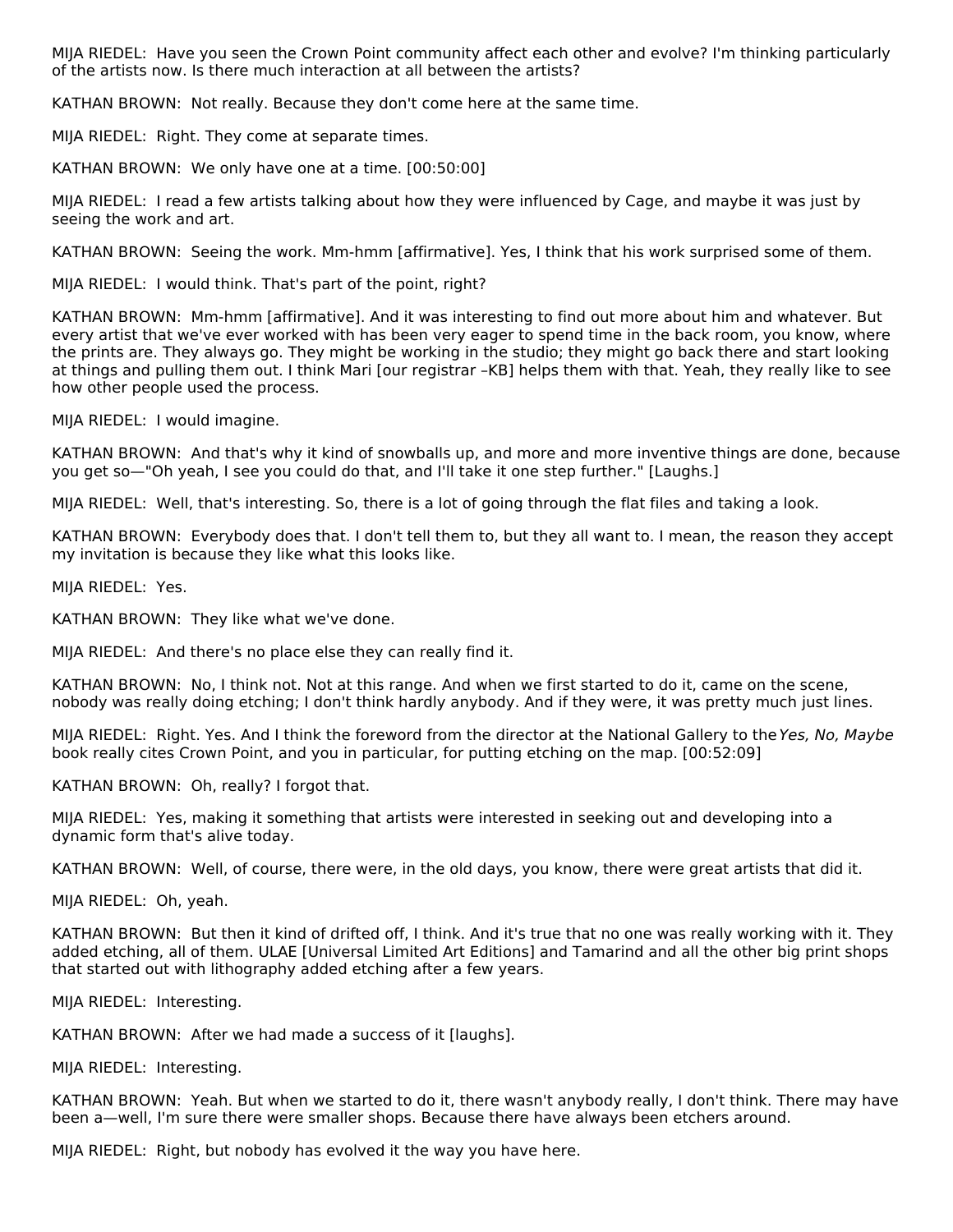KATHAN BROWN: —built up the kind of workshop and clients. I mean, people were doing it in schools, which is how I learned it.

MIJA RIEDEL: Well, I just have a few closing questions and—

KATHAN BROWN: Okay, good.

MIJA RIEDEL: You said that through Crown Point you've tried to see a big picture, how people fit, who's out there making a difference, but that you can only pick one or two; you can't handle everything. Who would you have liked to have worked with who didn't come?

KATHAN BROWN: Oh, [laughs] I don't know actually. I know I keep it in my head. I'm always moving forward, I think, on principle. And I can't actually think who—if there was somebody I invited who didn't come, actually. If they didn't, I just let it go. [00:54:04]

MIJA RIEDEL: Yeah.

KATHAN BROWN: They wouldn't do a good job anyway if they didn't want to do it. I mean, they'd have to see something in it that would be interesting to them, or it wouldn't work. But I figure, okay [laughs].

MIJA RIEDEL: Yeah.

KATHAN BROWN: But most of the artists that I have asked have wanted [to come], and liked it, and have wanted to do it. And I haven't looked at every one in the world to decide who to ask though. So, you know, a lot of it has been somebody recommending somebody.

MIJA RIEDEL: Yes.

KATHAN BROWN: Say, well, so and so would be really a—Peter Doig told me about Laura Owens, and that was a great find, because I had never heard of her at that time. But nobody had. [Laughs.] Hardly anybody. But Peter Doig knew she was really good. And it turns out now she's the biggest star we have [laughs], and we keep trying to get her back. You know, [laughs] she's so busy. She wants to; she will eventually.

MIJA RIEDEL: It's fantastic. It goes back to that thinking about community. I think you used the word "networks."

KATHAN BROWN: Mm-hmm [affirmative], yeah.

MIJA RIEDEL: And I think you have a very extensive network.

KATHAN BROWN: Yes, mm-hmm [affirmative]. The artists, because they have a good experience, they keep, you know, there is that—

MIJA RIEDEL: Yeah.

KATHAN BROWN: If it were just so-so, or if it weren't, you know, so good or whatever, it wouldn't have the same —

MIJA RIEDEL: Right. And I would imagine that there's somebody here whose work has gone well, it's been a positive experience, and they're going to recommend somebody who is going to have a similar sensibility even if their work is totally different. But they have a sense that this would fit.

KATHAN BROWN: They know that, Oh, I know this artist would like that.

MIJA RIEDEL: Right. We talked yesterday, or Friday, about, at home you have just room for four or five pieces. So I wondered, do you rotate what you have at home? Are there a few that [are] always constant?

KATHAN BROWN: Yeah, I don't know.

MIJA RIEDEL: What's there now?

KATHAN BROWN: Once in a while we do take something down. But most of the time it—you get used to it. Just like anybody else's house, it gets to be part of your furniture [laughs] or something. [00:56:07] It's just like you wouldn't want to take away that old table that you like so much, that has all the spots [laughs] and stains in it, you know.

MIJA RIEDEL: So I'm guessing Touched Red is there.

KATHAN BROWN: [Laughs.] Yes.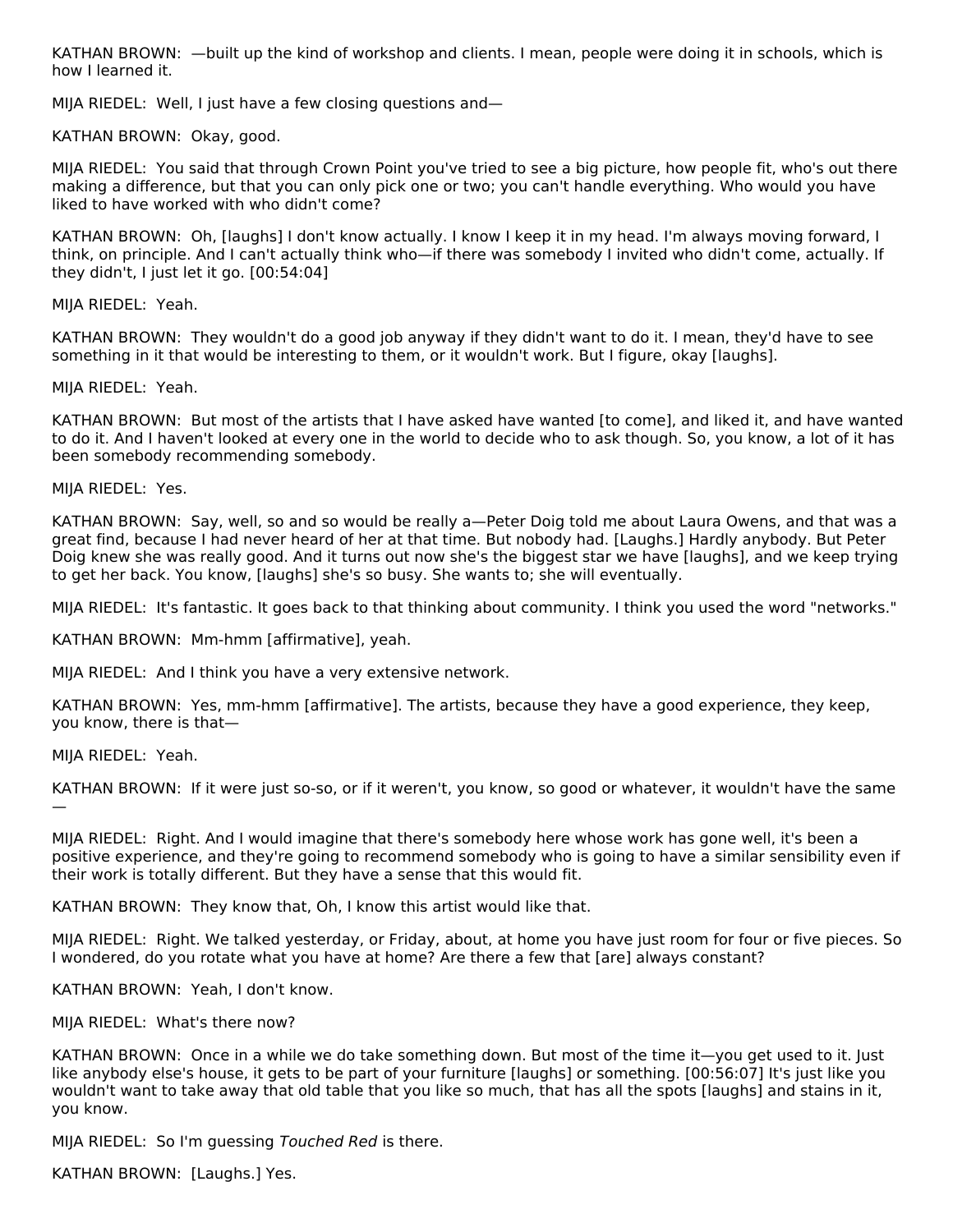MIJA RIEDEL: What else is hanging there?

KATHAN BROWN: Oh, well, I just wrote this thing and said Mary Heilmann was in there, in the bedroom. And what else is there? We've got a Pat Steir up, for a long time.

MIJA RIEDEL: Which one? Do you remember? An older one or a newer one?

KATHAN BROWN: An older one.

MIJA RIEDEL: So, Heilmann, Steir, Diebenkorn—

KATHAN BROWN: I don't know, yeah. Diebenkorn Touched Red, and maybe there's something [else too]. I don't know. We have a very small apartment. It's just a—it's an apartment. We moved out of the big house. So, and it's funny, I see these things every day, and all of a sudden, I can't—I've got something of Tom's up, a couple of things of his, a drawing, and favorite things. And Cage.

MIJA RIEDEL: Yeah.

KATHAN BROWN: Got Changes and Disappearances there. There's a little Thiebaud somewhere, I think. But the Diebenkorns are more prominent. The Touched Red is the main thing that—there is one wall that—and it's perfect there. It's not so much that it's necessarily the favorite thing of all time, but it's just right in that spot [laughs]. [00:58:02]

MIJA RIEDEL: Right.

KATHAN BROWN: You know, that's how it is with everything that people hang up in their houses.

MIJA RIEDEL: Do you have favorite things of all time?

KATHAN BROWN: Oh, I don't know. I never thought about it that way, actually.

MIJA RIEDEL: I didn't think you would.

KATHAN BROWN: But I probably would always show a Cage and a Diebenkorn around. Those are my two artists that I've been most influenced by.

MIJA RIEDEL: Yeah, I would think so.

KATHAN BROWN: Mm-hmm [affirmative].

MIJA RIEDEL: It's interesting, I think about Cage and Diebenkorn and where you've gone with those two. And I think about Brad Brown talking about—who was it?—de Kooning and Cage, was it? That I—yeah, I think that's it. It's interesting to see how those two might balance out. What happens from that juxtaposition.

KATHAN BROWN: Yeah. Right. Well, I don't know [laughs]. But sometimes we have new people that I like a lot that I just don't have any—I just am lazy. I don't take them home because they're newer.

MIJA RIEDEL: Yeah.

KATHAN BROWN: You know, some of these have been just around. The things we've had in the house have been sitting in the house for 20 years [laughs] or something. So it's really not a good test.

MIJA RIEDEL: There's some beautiful new work, yeah.

KATHAN BROWN: Some of the newer work is really great, and I like very much. And I see it here every day.

MIJA RIEDEL: Exactly.

KATHAN BROWN: Mm-hmm [affirmative]. We have one hanging up at home that would be maybe a little surprising, Robert Barry. We do have one of his there that we like a lot.

MIJA RIEDEL: Mm-hmm [affirmative].

KATHAN BROWN: Every once in a while, one of those words pops up at you. And you think about it. It's interesting. It's a whole different experience, because it looks like there's nothing in those pictures. They are gray words around the edge of the plate mark [laughs].

MIJA RIEDEL: Exactly. You have to look really closely and spend some time with it. [01:00:02]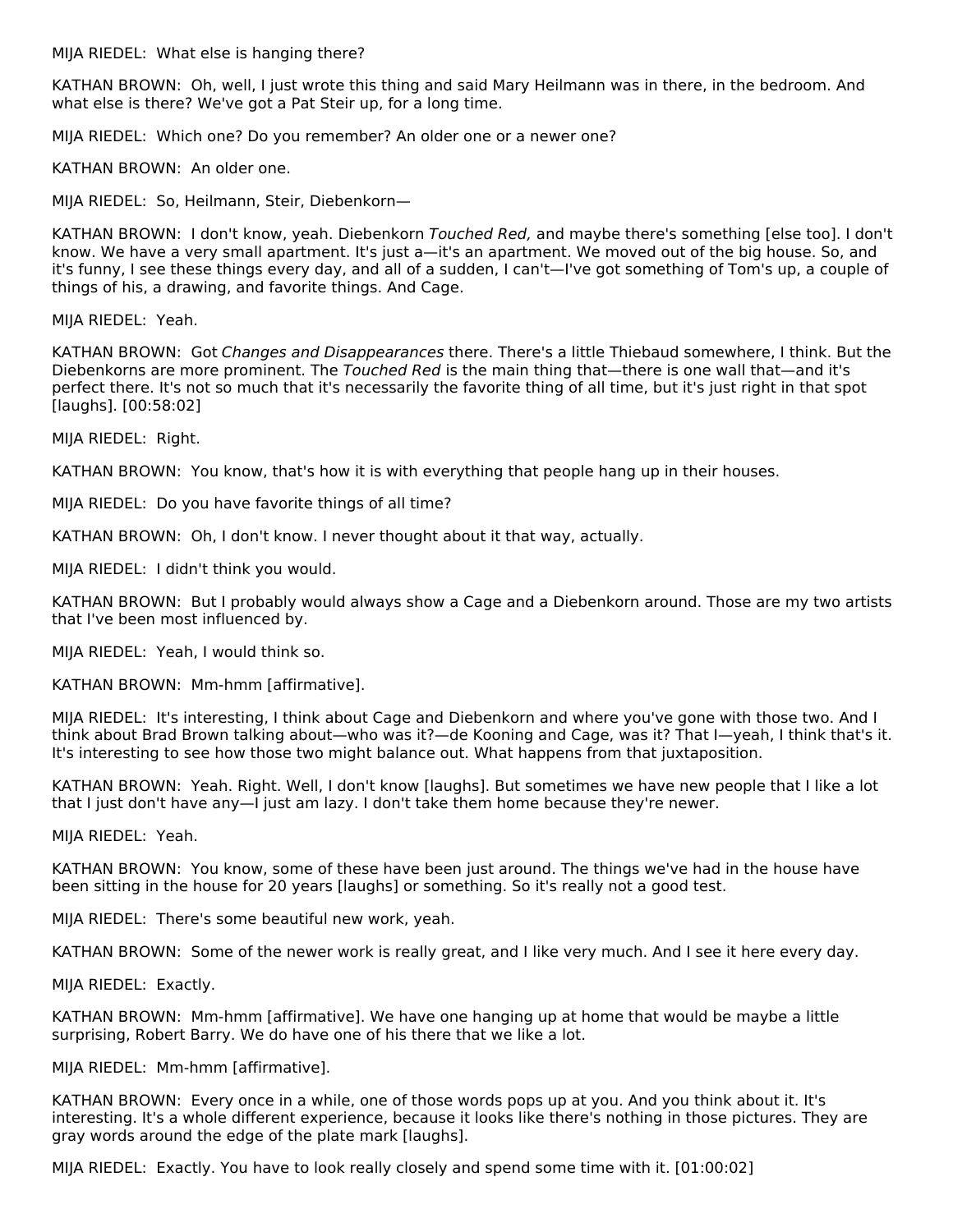KATHAN BROWN: But it's a framed thing and it's sitting there. And it's always there. And then every once in a while you're standing around or you're just thinking, and you see this—one of those words pops up in your consciousness. They're very beautiful, and they just—it's quite an experience. They're a whole different thing from the visual stuff that the rest of them have, the rest of the things in the house have.

MIJA RIEDEL: Final question. You said you wished the Press would go on forever. Are there any plans for it to continue into the next generation?

KATHAN BROWN: No, I don't have any plans. I've never really been very good at long-term

planning, I'm afraid. Maybe I'll regret that. [Laughs.] I really haven't got any idea right now. I really don't. I wish I did. Because I'm getting older now. But you know, it runs by itself right now pretty well. I mean, not by itself, but Valerie, and by Sasha and by Stacie.

MIJA RIEDEL: Right.

KATHAN BROWN: And the printers and the—

MIJA RIEDEL: Right.

KATHAN BROWN: —everybody's—they've all been with me for a long time, and they all know exactly what they're doing. We could have another big recession when we can't sell anything, and we've been through a couple of those. But usually, we manage to pull it off somehow by digging into the old stuff that I haven't wanted to sell, and then pulling things out and selling things I hadn't wanted to sell—or something like that. But those things are few and far between now anymore, because we've used that strategy over the years.

MIJA RIEDEL: Well, you sold the archive to the National Gallery, and then one to the Fine Arts Museum, right? At the Legion of Honor.

KATHAN BROWN: Right, those were both big stashes of the things that I'd saved. [01:02:04]

MIJA RIEDEL: Right.

[END OF brown17\_2of2\_sd\_track01]

KATHAN BROWN: So there's not a whole lot around right now that we could rely on if things go bad. And I don't know, I'm sure everybody here could keep it going without me without any problem, because they're all, well, they're good. I don't do much of anything anymore [laughs].

MIJA RIEDEL: I don't know about that.

KATHAN BROWN: [Laughs.] I don't. I mean, I don't do any real stuff, you know. I write things once in a while.

MIJA RIEDEL: Mm-hmm [affirmative]. So what keeps it interesting for you now when you come in? I mean, your schedule seems nonstop. You said you're not working on any new writing projects.

KATHAN BROWN: No.

MIJA RIEDEL: What is compelling for you today?

KATHAN BROWN: Oh, I don't come in until 12:00 p.m. for one thing.

MIJA RIEDEL: That's a good start.

KATHAN BROWN: Yes, I used to come in every day from 10:00 a.m. to 6:00 p.m, pretty much. And then I do have more time at home running around and doing whatever I want to do. I don't have to come in until 12:00 p.m. And they don't expect me so, you know, they get along perfectly well without me until 12:00 p.m. [laughs].

And I don't go to any fairs. I haven't been to fairs for a long time, though, because I've never been good at fairs. Never liked them very much. But I have people that can do it.

MIJA RIEDEL: Any artists coming in next year that you're excited about?

KATHAN BROWN: I don't know. It's a little bit—I mean, I haven't got any new ones right now.

MIJA RIEDEL: Mm-hmm [affirmative]. You added a lot of new ones, it seemed, in the 2000s. Laura Owens came in around then and Tomma Abts.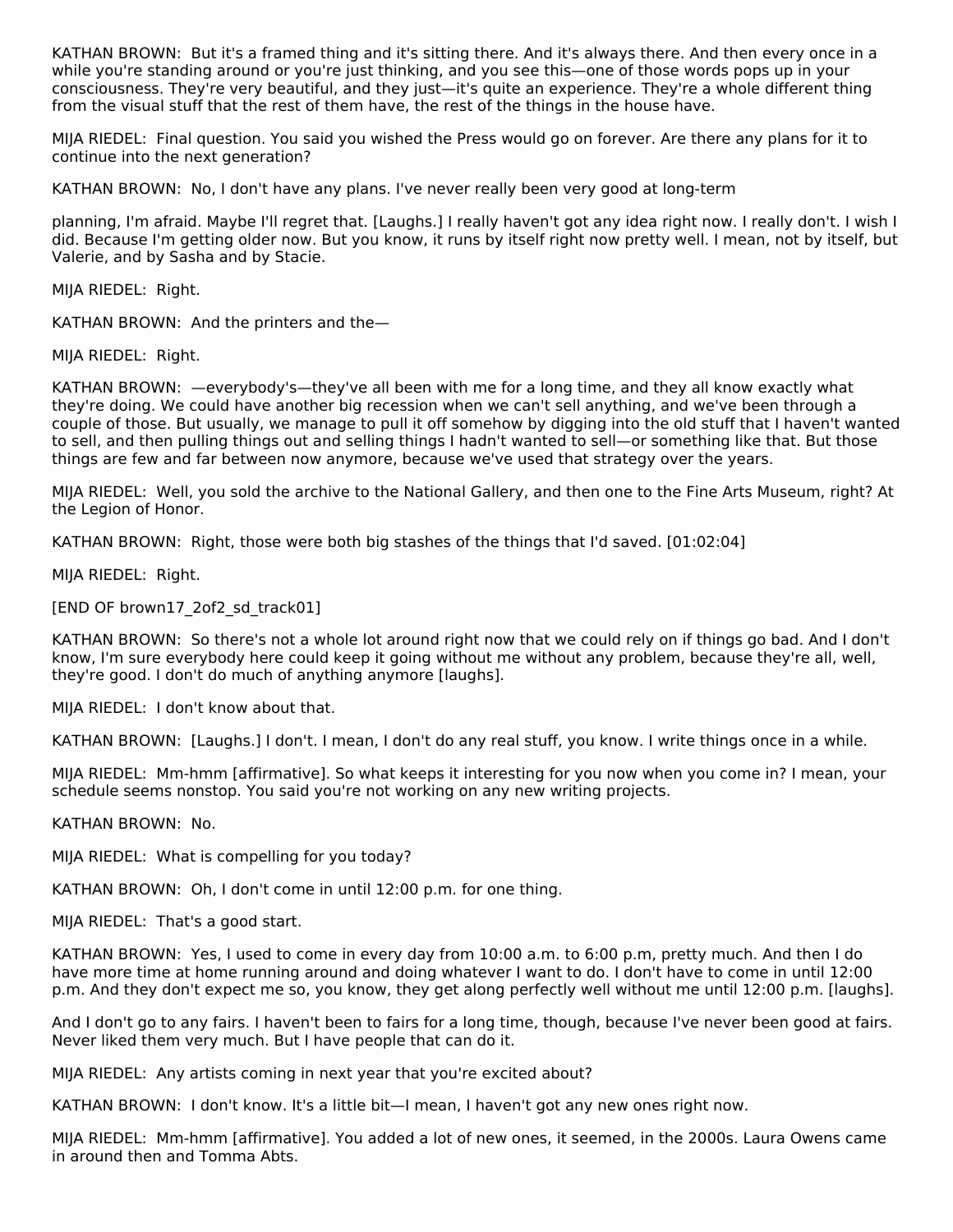KATHAN BROWN: Well, I'm hoping Laura is going to come back. That's one thing we're planning.

MIJA RIEDEL: Anne Appleby, I think.

KATHAN BROWN: Maybe Jacqueline [Humphries] again. But, yeah, I don't know. We can only do about, you know, three a [year]. I only really want to sign up three a year. [00:02:00]

MIJA RIEDEL: And then you're still doing workshops as well.

KATHAN BROWN: And then we may do another one if we can find—if we can leave a little bit of elbow room there, probably we could handle four. And the workshops. The workshops do occupy a lot of time. It's a couple months out of the summer. That's a big fraction of the year, really.

MIJA RIEDEL: Absolutely.

KATHAN BROWN: Mm-hmm [affirmative]. And that's very satisfactory because it does continue teaching people the process and sending them out there to teach others.

MIJA RIEDEL: Absolutely.

KATHAN BROWN: And that's really part of the whole thing, has been from the beginning, is the proselytizing [laughs] for this.

MIJA RIEDEL: Exactly.

KATHAN BROWN: For this whole process. It's so kind of tricky and hard and expensive to do. It's much, much more tricky, and hard and expensive than any of the other print processes.

MIJA RIEDEL: Yes.

KATHAN BROWN: And that's why nobody was doing it because, you know, you could do something with lithography and sell it just as well. The public doesn't know the difference really. But maybe they can see it once they get to see it.

MIJA RIEDEL: Right.

KATHAN BROWN: But if nobody tells them, they're just as happy with a lithograph by some artist as an etching and—unless they see them side by side. Then they might say, "Gee, this one has so much depth, so much personality" [laughs]. The process does, in a way, have a personality that the artist has to get to know. But I suppose that's true with any process.

MIJA RIEDEL: Well, I think some more so than others. I mean, some have real processes. And this sounds like there's a lot involved here as opposed to other things, which are one, two, three, and then taken care of.

KATHAN BROWN: Well, if you get to know them, they are not just the pictures on the paper. One reason, mainly being because they actually are embedded in it and they dent into the paper. So there is a different look than anything else that's printed.

MIJA RIEDEL: Yeah. Well, that goes back to that Darren Almond comment about almost being an object rather than a print. That three dimensionality. [00:04:01]

KATHAN BROWN: Right. So, I don't know. I think we do keep having people back. Darren is coming back next year. That will be the second project with him. And we'll, you know, probably keep working with the ones that we're engaged with right now for a bit.

MIJA RIEDEL: Great. Any final thoughts?

KATHAN BROWN: I don't know. We'll just see what happens. I think, like John says, I welcome whatever happens next [laughs].

MIJA RIEDEL: I think I've heard two people say that you really like to live on the edge.

KATHAN BROWN: Yes.

MIJA RIEDEL: And that seems like maybe that's the way we go forward.

KATHAN BROWN: That is. A lot of people have told me that because I don't usually—I mean, I stick my neck out, and we never have had much money in the bank. Ever. So it could collapse any minute. Now having the building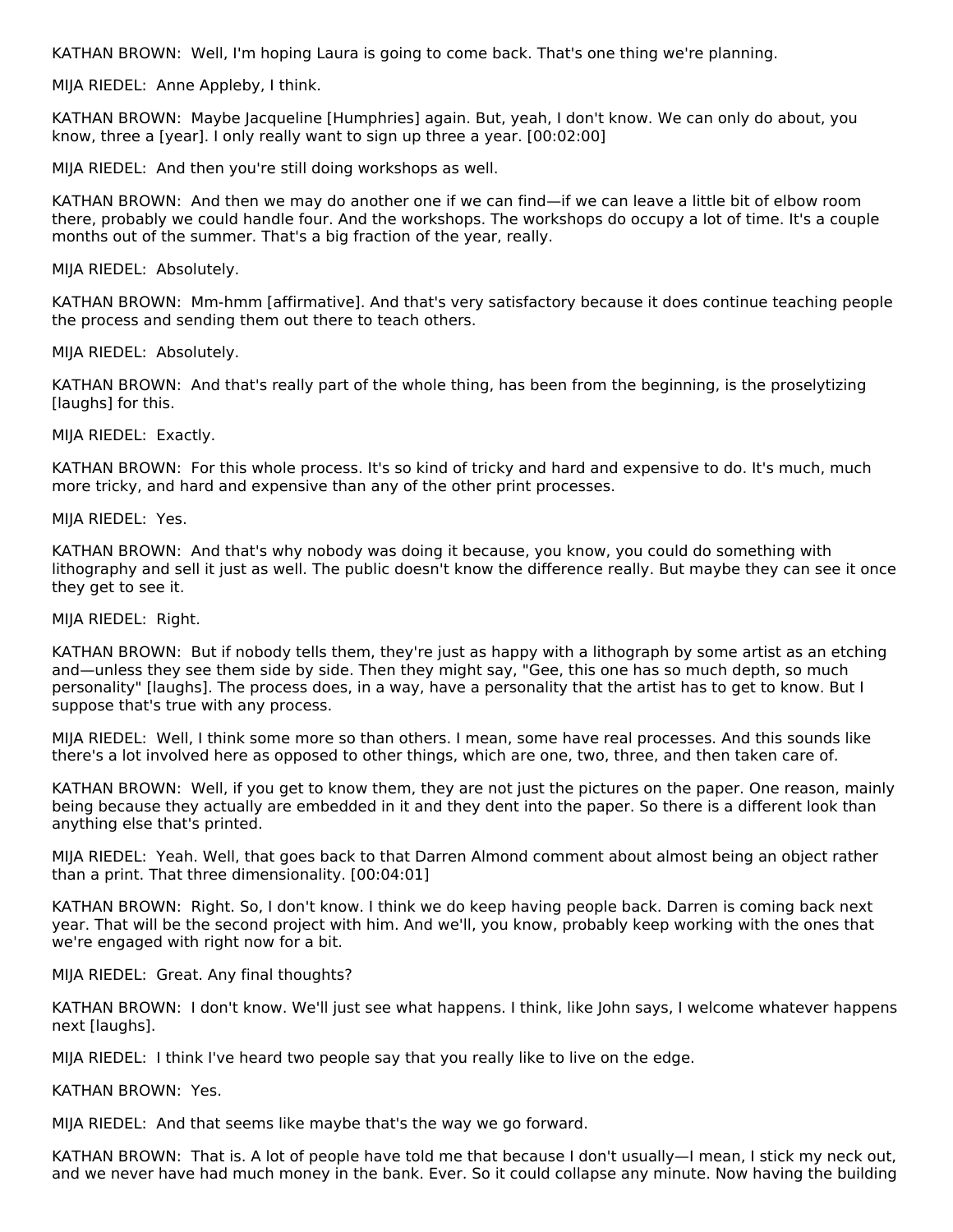and having some rents is certainly stabilizing.

MIJA RIEDEL: Makes a big difference. Absolutely.

KATHAN BROWN: And that was such a great step to be able to do at that particular moment.

MIJA RIEDEL: Absolutely.

KATHAN BROWN: And we have a couple [of tenants], you know, the Gagosian Gallery down there. And then, there's a restaurant and—

MIJA RIEDEL: Benu, right. Mm-hmm [affirmative].

KATHAN BROWN: —there's a little, you know—

MIJA RIEDEL: There's a little Berggruen Gallery, yeah.

KATHAN BROWN: Well, Berggruen isn't renting from us. It's a completely separate building. He's not here. But there's a couple people in the basement that pay rent [laughs].

MIJA RIEDEL: It goes back to what your mother said about "go as far as you can and then from there you can see further."

KATHAN BROWN: "Go as far as you can see, and when you get there you can see further." When you can't see any further, then I guess it's over. But I think we're still all right for a while. I can see a little further right now. But not super further [laughs].

#### MIJA RIEDEL: Yeah. [00:06:01]

KATHAN BROWN: It depends on how much of a recession comes up and when, and things like that, because a lot of it has to do with just whatever money people have available. And I did give up a lot of the really expensive good prints that I was sort of keeping when I did the archive. And then I did another archive for the National Gallery, so that gets sent off, the rest of them that I was sort of keeping for myself. So I don't have very much left that I could pull out and sell.

MIJA RIEDEL: Yeah.

KATHAN BROWN: Because I used to always try and keep some of the really good sellers behind a little bit, as much as I could; just keep a couple of them in case there's a moment when we really need to sell something and we know we can sell easily because somebody is looking for that.

MIJA RIEDEL: Yeah.

KATHAN BROWN: But there isn't that kind of backup right now as much, because we whittled it away over all the years. So it's not easy to keep it just running. It's not like it's a cash cow or anything. It's tricky.

MIJA RIEDEL: So it's really been a labor of love.

KATHAN BROWN: Yes. But because I've had very good people I'm working with on the front [end of] the business, you know, being the salespeople, being out there in the world, it's been working.

MIJA RIEDEL: And because you have extraordinary artists.

KATHAN BROWN: I mean, Valerie is certainly indispensable, you know?

MIJA RIEDEL: Mm-hmm [affirmative].

KATHAN BROWN: She's the one that really keeps it rolling. And not only for her selling, but her ideas and presence and, you know, encouragement in keeping—you know, I almost made her a partner. She said she wanted to be a partner, and I would have been happy to have her as a partner, but then she decided not to.

MIJA RIEDEL: [. . . –KB] But you two have worked together, for 30 years next year.

KATHAN BROWN: Yes, right.

MIJA RIEDEL: That's an extraordinary partnership.

KATHAN BROWN: I couldn't do it without her. That's for sure. If she weren't here, I wouldn't keep it going.